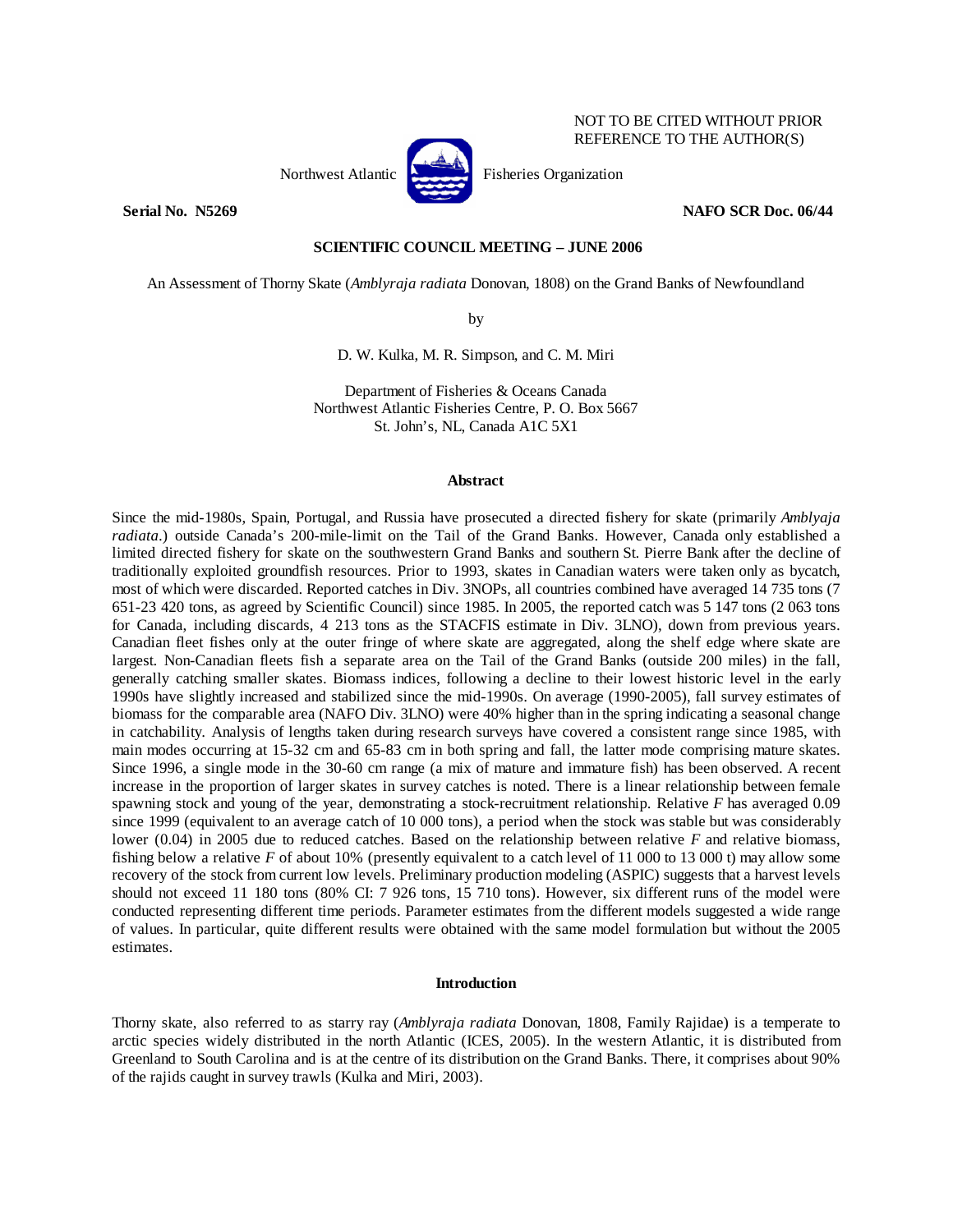#### **The Fishery and Management**

Thorny skate have been targeted and taken as bycatch in numerous northwest Atlantic fisheries and in many areas, has undergone a decline in recent years. In the Gulf of Maine, it was one of four skate species regarded as overfished (SAW, 2000; SAFE, 2001). On the Scotian Shelf, Simon *et al*. (2003) reported a decline in survey indices as a result of fishing pressure from a mixed skate fishery. Ratz and Stransky (2002) noted a reduction in bycatch levels of thorny skate in several fisheries west of Greenland.

On the Grand Banks, Kulka and Mowbray (MS 1998) reported that significant bycatches of skates had been taken since commencement of offshore fishing in the late 1940s, initially by non-Canadian fleets and later by Canadian vessels. Before the mid-1980s, non-Canadian fleets comprised the largest component of offshore fisheries on the Grand Banks, and took several thousand tons of skate as bycatch each year. Kulka and Mowbray (MS 1998) estimated that an average of about 5 000 tons was discarded annually by the Canadian fleet during the 1980s and early 1990s although only a few hundred tons were recorded in Canada's annual landings statistics during that period. In 1985, Spain began targeting skate in a non-regulated fishery in the NRA (Junquera and Paz, MS 1998; del Río and Junquera, MS 2000, 2001). In 2000, Russia commenced a directed fishery for thorny skate. In 1993 and 1994, experimental fishing resulted in the first significant skate landings appearing in Canadian statistics.

A 3 000 ton quota, in place within Canadian waters from 1997 to 2004 was generally under-fished, resulting in relatively stable removals inside Canadian waters. Catches in the NRA (NAFO Regulatory Area), unregulated until 2004 have been more variable and substantially higher, averaging about 8 000 ons over the past five years. In 2004, regulation of this fishery was relegated to NAFO and a 13 500 ton quota was placed on skate in NAFO Div. 3NO for 2005-2007.

#### **Review of the Biology**

A detailed review of the biology of thorny skate was provided in Kulka *et al.* (2004). This section summarizes relevant details from that paper.

Although no genetic work has as yet been completed for thorny skate, a continuous distribution, a synchronous migration and lack of physical barriers suggest that skate in on the Grand Banks (NAFO Div. 3LNOPs) constitute a single reproductive entity (Kulka *et al*., 2004). As well, morphometric work carried out by Templeman (1984b, 1987a) provides no evidence of variation across the Grand Banks. However, NAFO requests advice for only a portion of this area Div. 3NO. Thus, the assessment is done on the entire population and the advice is partitioned between Div. 3NO (NAFO, various countries) and Subdiv. 3Ps (Canada).

Skates have been aged with vertebrae (Gallagher *et al.*, 2005, Gedamke *et al.*, 2005; Sulikowski *et al.*, 2004) and with caudal thorns (Gallagher *et al.*, 2002; Henderson *et al*., 2005) in other locations. On the Grand Banks, studies on thorny skate age and growth are underway using both structures (Kulka, pers. comm.), but have not been completed. Thus, at this time, age-based assessments are not yet possible for this stock. Maturity studies have been undertaken (del Río, MS 2002), and this information has been used to carry out life history stage-based analyses and examine stock recruitment relationships for thorny skate on the Grand Banks (Kulka *et al*., 2004). Maturity estimates are also being updated but not yet available (Kulka, pers. comm.).

Kulka *et al.* (2004) noted that abundance has been low but stable since the early 1990s having undergone a substantial decline in the late 1970s to late 1980s. Spatial dynamics are rarely dealt with within the contemporary framework of management of elasmobranchs, or marine fish in general. In the case of thorny skate on the Grand Banks, this aspect has been examined (Kulka *et al.*, 2004). Although the biomass has been stable for more than 10 years, the area occupied has continued to decline and the density has continued to increase at the centre of mass of the species. Hyperaggregation has been shown to be a precursor of collapse in other species (Rose and Kulka, 1999).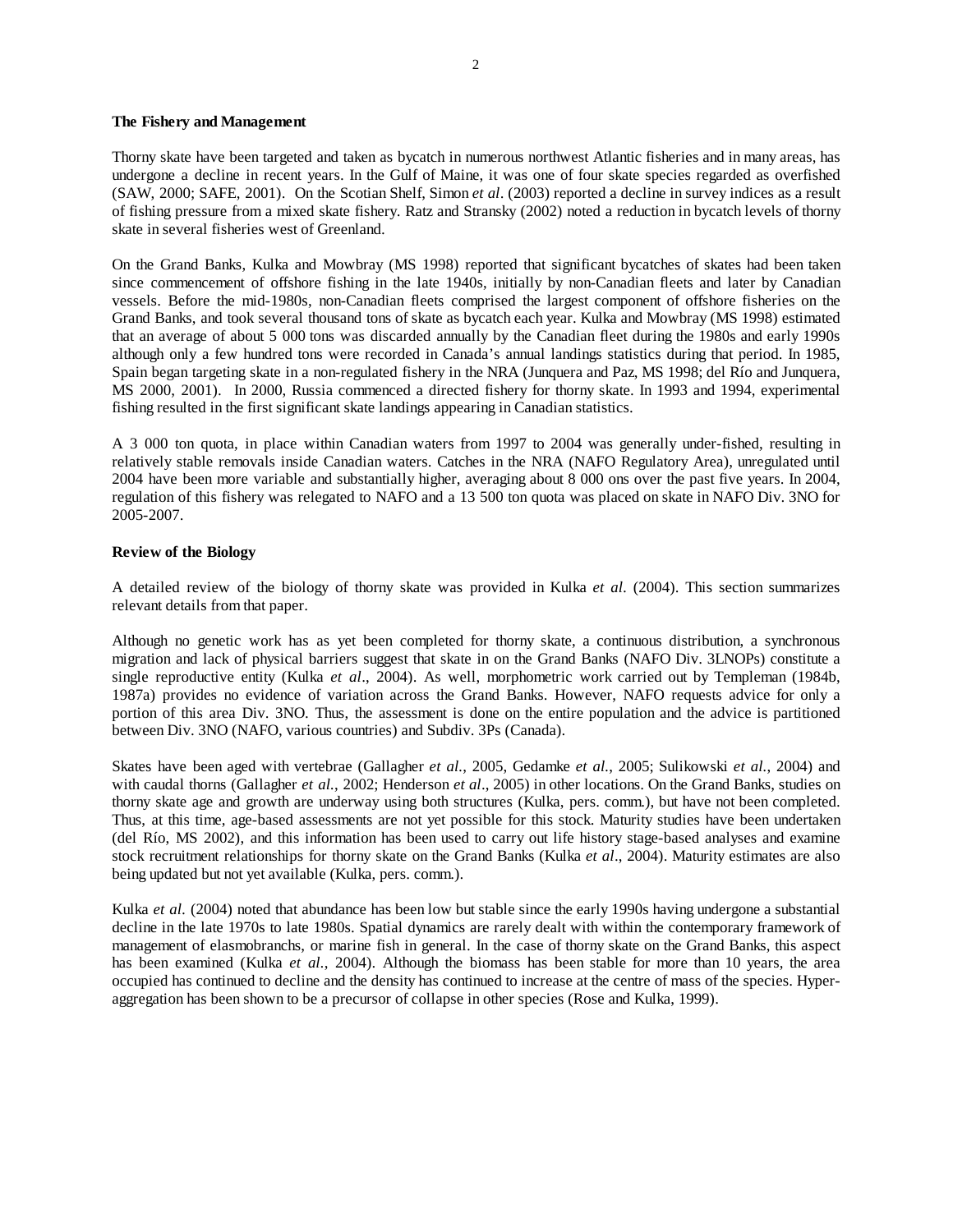#### **Stock Structure**

Thorny skate on the Grand Banks were first assessed by Atkinson (1995) for Canada, for the stock unit 3LNOPs. Subsequent Canadian assessments in 1996, 1998, and 2003 also provided advice for r3LNOPs. This area, which includes Subdiv. 3Ps was chosen as the stock unit based largely on work by Templeman (1982. 1984a, 1984b, 1987a and 1987b) who showed that a number of characteristics of thorny skate in Div. 3L, 3N, 3O and Subdiv. 3Ps were very similar but these characteristics were different in adjacent areas. These studies were reexamined by STACFIS in the context of stock structure of thorny skate and the findings are as follows.

Templeman (1982. 1984a, 1984b, 1987a and 1987b) indicated that size at sexual maturity and observed maximum length of thorny skate is consistent within Div. 3L, 3N, 3O and Subdiv. 3Ps  $(L_{50}$ , ~70 cm) but is smaller  $(L_{50}$ , ~47 cm) for skates off Iceland to the Northeast Newfoundland Shelf and in the Gulf of St. Lawrence (4RST). He found that secondary sexual characteristics: volume of the largest egg in the ovaries, egg capsule morphometrics (albumen volume, etc.), weight of the shell gland and ratio of clasper length to total length are very similar among the Divisions of 3LNOPs but significantly smaller in 2J+3K, areas north and in 4RST. Progression toward a smoother, less thorny dorsal surface occurred at smaller sizes of skates in 2J+3K and 4RS compared to 3LNOPs and numbers of rows of alar spines, median dorsal spines and slope of the length-weight relationship were different in 3LNOPs but were significantly lower in 2J+3K and areas north and in 4RST. An examination of 2003-2004 length-weight data also shows that the relationship is almost identical in Div. 3LNO compared to Subdiv. 3Ps.

Survey indices in Div. 3O compared to those in Subdiv. 3Ps show similar trajectories (Kulka *et al*., 2004). The major concentration of thorny skate straddles the 3O/3Ps line and that this pattern was consistent among stages of skates and across years and seasons. That paper further noted that recruitment was greatest in Div. 3L in the early 1980s but has now shifted to Subdiv. 3Ps. Finally, Templeman's (1984a) tagging results indicated that about 12 recaptures out of 102 had crossed the 3PO line, in both directions indicating a degree of mixing between areas. Thus, distribution dynamics presented in those papers and the earlier studies on biological characteristics suggest a single stock within 3LNOPs. This paper treats thorny skate within 3LNOPs as the stock unit.

#### **Purpose**

The purpose of this paper is to provide advice for thorny skate on the Grand Banks (Div. 3LNOPs) and partition the advice for 3LNO (NAFO) and 3Ps (Canada). This paper updates biological and fishery data to 2005. Stage based analyses and production modelling (ASPIC Prager *et al*., 1994) are the focus of this assessment.

#### **METHODS**

#### **Survey Data**

Data from standard NL demersal trawl surveys (random stratified, Engel and Campelen trawl gear, spring and autumn, post-1970 using Yankee-41.5 to 1983, Engel-145 Hi-lift to 1996, and Campelen-1800 shrimp trawl to date) was used for the purpose of estimating biomass and abundance. A summary of the stratified-random survey design, STRAP adopted by the DFO - NL Region after 1970 can be found in Doubleday (1981). While survey design has remained constant, additional strata have been included in recent years along with modifications to some of the original strata (Bishop, 1994). One of the recent significant changes in the surveys is the addition of shallower and deeper strata after 1993 although sets at depths < 50 m were occasionally recorded in earlier years (Table 1).

Survey series from NAFO Div. 3LNO and Subdiv. 3Ps were used to estimate biomass and abundance, and examine trends in average size (biomass/abundance) of thorny skate in spring 1971-2005 and fall 1981-2005. Not all areas were surveyed every year for both time series; the missing data are denoted by blank cells on biomass and abundance tables. The total area surveyed in 1996-2005 was 294 589 km<sup>2</sup> in 1994-96 was 283 321 km<sup>2</sup> and in 1986-93 was 255 542 km<sup>2</sup>.

STRAP2 is a routine that calculates areal expansion of survey tracks to the total area within a series of predefined strata related in part to depth (Smith and Somerton, 1981). These strata estimates are added over the survey area to yield an index of stock size. Similarly, STRAP1 (Smith and Somerton, 1981) was used to estimate numbers at length for predefined depth strata which facilitates age or stage based analyses. Total abundance at length was then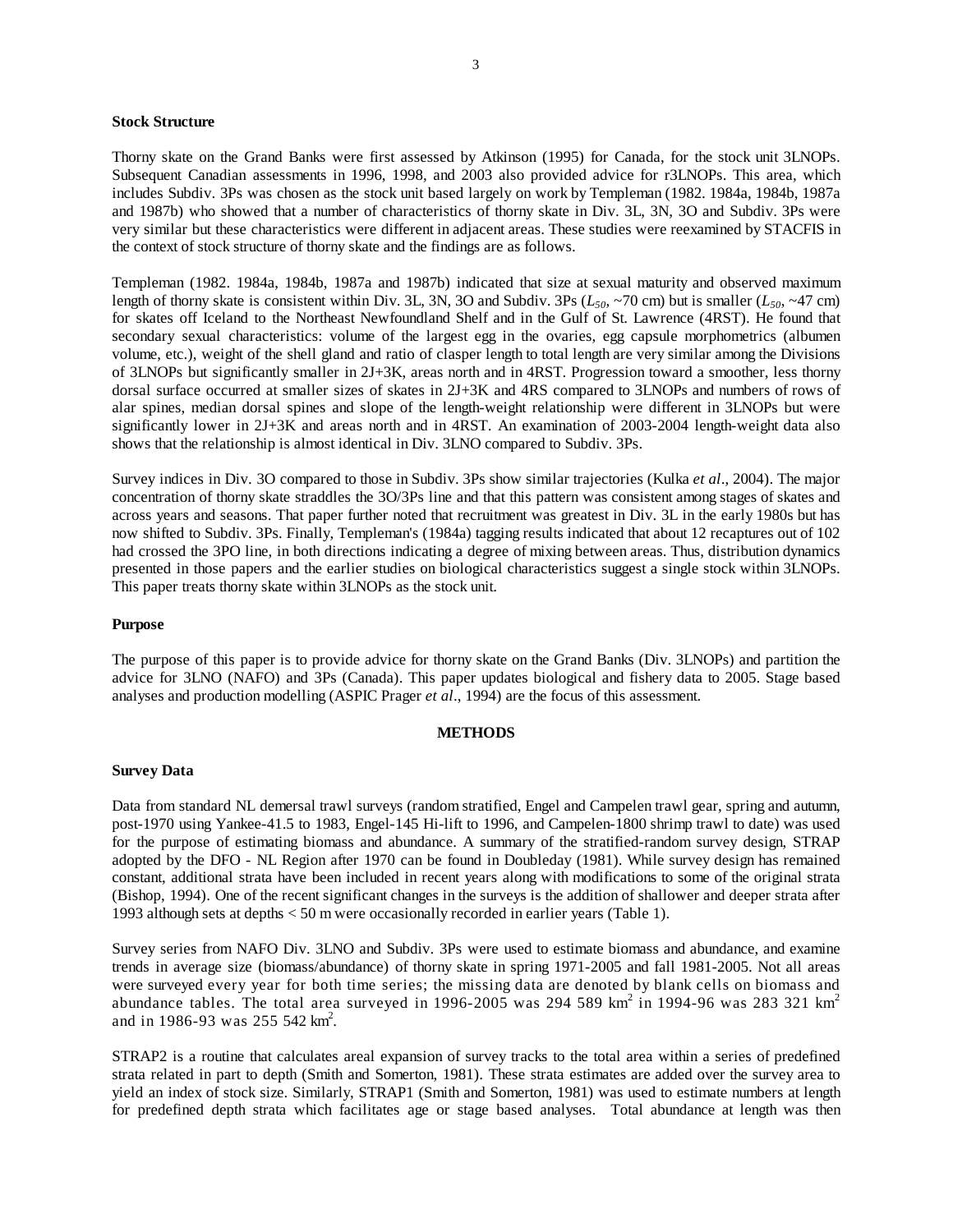calculated as the sum of the strata estimates for each length group over the survey area. Due to the absence of lengthweight data from DFO stratified random surveys in NAFO Div. 3LNOPs, sexed length-weight relationships of thorny skate generated by del Rio *et al.* (2002) from Spanish spring trawl surveys in 2001 for Div. 3NO were utilized in STRAP1 staged based calculations. These calculations assumed that weight at length remained constant throughout the entire survey period.

The fall series does not include data from Subdivision 3Ps for any year, or from Div. 3N and 3O before 1990. Thus, they are not comparable to spring results which extend over the entire area and time period except for certain Divisions and years. Since the fall series was not spatially complete over the designated stock area, spring surveys were used as the primary estimator of biomass and abundance trends of the stock. However, fall estimates are also used, because that survey is conducted when a greater proportion of thorny skate are available to trawl gear. During the fall, skates are concentrated on the shelf, whereas in the spring, part of the population has moved to the shelf edge, and a proportion apparently moves outside of the spring survey area (Kulka *et al.*, 2004). As well, the spring survey reaches shallower depths ( $\sim$ 750 m) than in the fall ( $\sim$ 1 400 m in recent years) (Table 1). Thus, in using spring estimates of biomass and abundance to examine trends in the population, it is assumed that the proportion of skate that moves outside of the surveyed area is consistent among years.

The most significant alteration in NL survey design was a change in gear in the autumn of 1995, from Engel 145 High Lift Otter (demersal) Trawl to Campelen 1800 Shrimp Trawl. Visual analyses indicate that the two gears have very different catchability for thorny skate. While size based conversion factors were derived from comparative surveys for the major commercial species, this exercise was not done for "minor" species, including skate. However, Simpson and Kulka (2005) derived a conversion factor from comparative sets where catch numbers and weights were recorded and by comparison of average size between gears. Calculations were conducted using Robson's (1966) multiplicative model. Size composition and proportion of three stages, young of the year (YOY), immature and mature fish by sex captured in the two survey gears was confirmed to be very similar. The conversion factor for numbers caught were determined to be 2.63 (weight) and 2.42 (number) for converting Engel into Campelen equivalents.

Changes in the proportion of three life stages of thorny skate were examined: young of the year (YOY); immature (IMM); and mature individuals (Spawning Stock Biomass - SSB). Research survey length frequency numbers at length were partitioned into recently hatched, immature and mature components The ogives of del Rio (2001) for 1997, 1999, and 2000 were used to estimate the proportion of mature males and females in Canadian spring survey catches, in order to derive an index of spawning stock biomass (SSB). The year 2000 ogive was applied to surveys in 2000-2002 the year 1999 ogive to 1998 and 1999 and the year 1997 ogive was applied to 1997, and all years earlier. If size at maturity varied in years prior to 1997, then the spawning stock index could be over or under-estimated for those years. Information from Templeman (1987b) suggests that this may be the case although the bias is not large. The remaining thorny skates were defined as immature, excluding the smallest mode, the young of the year (YOY) as described in the following section. Information on hatch size of thorny skate reported by Berestovskii (1994) was used to delineate YOY. The smallest mode ranging from 9-22 cm TL and averaging 15.5 cm was observed every year, spring and fall. Berestovskii (1994) determined that size at hatching from the egg case for thorny skate in the Barents Sea was approximately 10.4-11.4 cm. This hatching size compared closely to the starting size of the smallest. This mode was used to derive a recruitment index.

# **The Fisheries**

Commercial landings data for skates inside Canada's 200-mile-limit are not specific to species. However, approximately 90% of landed skates are thorny skate (based on observer catch data). Information on skate removals was obtained from four sources: Zonal Interchange Format (ZIF) data files for Canadian landings; Canadian Fishery Observer database for species composition and discards; NAFO STATLANT-21A for reported non-Canadian landings; and C&P (Department of Fisheries and Oceans Canada (DFO) - Fisheries Management Branch - Conservation and Protection) commercial inspections data.

Canadian landings were compiled using Canadian statistical records in the ZIF database available since 1985. Discards from Canadian fisheries were calculated by applying the proportion of skate catch to groundfish landings (kept fish, all species) in the Fishery Observer database to the reported groundfish landings in Canadian statistical files. In addition, skate catches (kept fish plus discards) of non-Canadian vessels in Canadian waters were extracted from Fishery Observer records. Canadian Fishery Observers have covered 100% of non-Canadian fishing effort since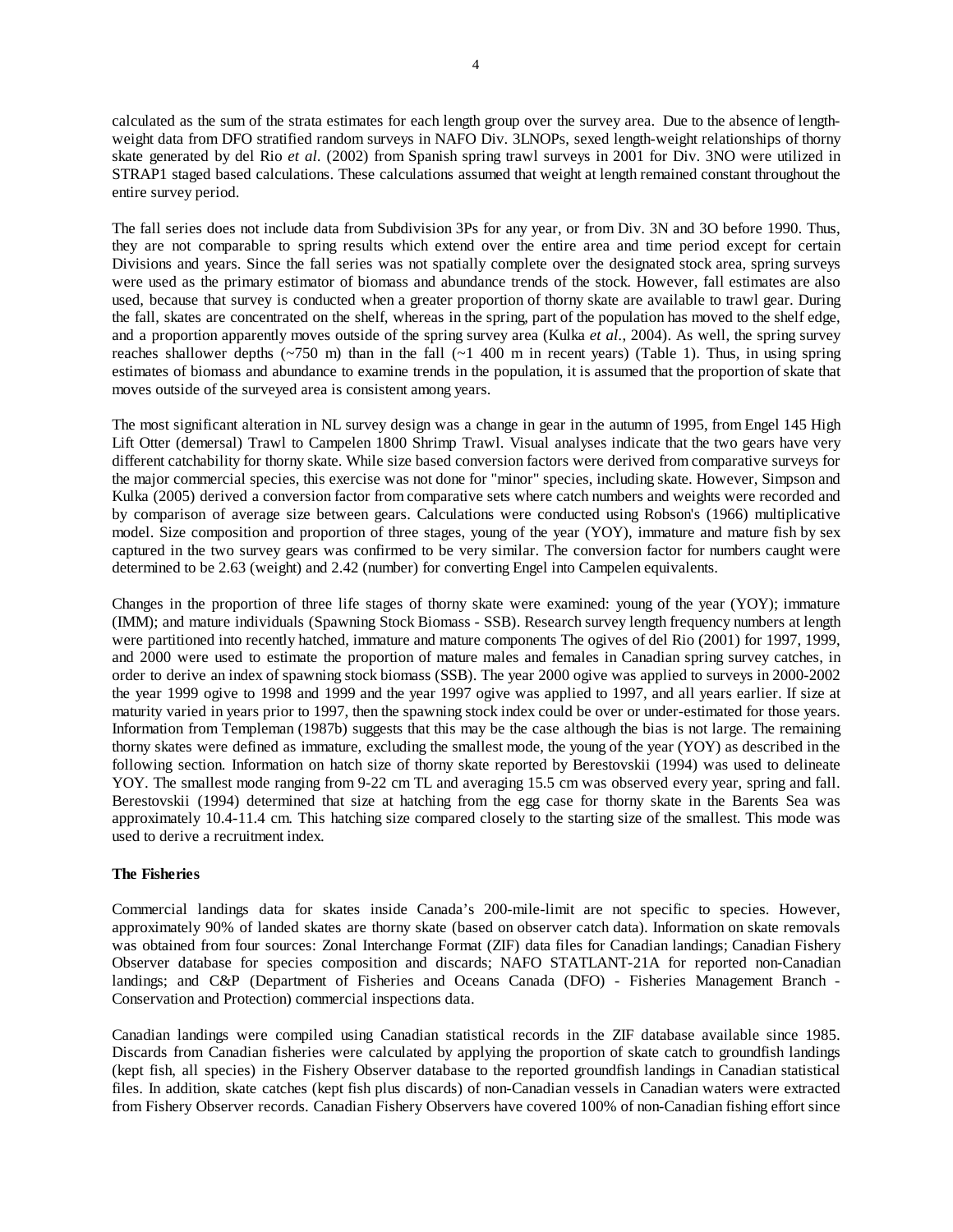the inception of the Canadian Observer Program in 1978, and approximately 8% of Canadian effort since the skatedirected fishery began in 1994. Observers collected set-by-set information on catches, employing methods described in Kulka and Firth (1987; periodically updated in unpublished versions as the Fisheries Observer Program Training Manual (Science) – Newfoundland Region). Total lengths of thorny skate in commercial catches from various gears were measured only sporadically since 1994 with most of the sampling done in 2000-2003. Observer data were utilized to examine distribution of fishing effort and skate catch rates. The potential mapping technique described previously was used to create distribution maps of observed fishing activity (catch rate by NAFO Division and gear). Fishing grounds were then compared to skate distributions derived from DFO research survey data.

Fishing log data recorded for each set in 2004-2005 were used to examine spatial distribution of fishing grounds by gear type. Catch per set was used to categorize various densities of skate. Maps of fishing grounds were generated with the potential mapping technique described in Kulka *et al.* (2004).

Non-Canadian catches outside 200 miles (and inside 200 miles before 1992) are comprised of information reported to NAFO and data collected by Canadian Fishery Officers (DFO - Conservation and Protection Division) during commercial vessel inspections at sea in the NAFO Regulatory Area (NRA). The latter were combined with NAFO data to derive an adjusted estimate, which is considered more accurate (see Discussion for justification). These C&Padjusted estimates were used for 1992-1998, but were not available thereafter. NAFO Scientific Council "agreed" statistics were then used for non-Canadian countries in 1999-2005. Information on sizes of skate in the catches come from different sources, mainly from National Research Reports for non-Canadian countries (usually based on data from scientific observers) and from Canadian observers for Canadian catches (Table 2).

An Index of Exploitation was calculated for each NAFO Division and all areas combined, using a ratio of reported catch to spring research survey biomass index. Indices for the Canadian fleet inside 200 miles (NAFO Div. 3LOPs) were then compared to indices for non-Canadian fleets fishing outside 200 miles (NAFO Div. 3N).

### **Limit Reference Points**

Several options were explored in producing Limit Reference Points from staged survey data and commercial catch information. Such analyses for this species are constrained by the lack of age-disaggregated data. However, data from the catch (relatively reliable from the mid-1980s following the start of the directed fishery, less reliable in the 1970s) and survey biomass (from the early 1970s) provide information that can be examined in the context of a production model. As well, stage based analyses, namely recruitment in relation to the spawning stock component were examined (see section on stages above for details).

To explore the feasibility of using a surplus production model for this stock, catch and biomass history were modeled using ASPIC Ver. 5.1 (Prager, 1994). ASPIC provides estimates under a non-equilibrium Schaefer model. Data comprised series of catch and relative biomass from spring surveys, 1984-2005 conducted in NAFO Div. 3LNOPs. Six different runs, comprising different time periods, were used to explore options in producing Limit Reference Points (LRPs) and projections using various levels of catch. Bootstrap parameter estimates are based on 1 000 trials.

#### **Results**

#### **Trends**

Spring and autumn survey biomass and abundance indices are presented by NAFO Division in Table 3 and Fig. 2, in Campelen equivalents. For comparable years and areas (1981-2005 in NAFO Div. 3L, 1990 in NAFO Div. 3LNO), spring and fall survey estimates of biomass showed similar trends (Table 3, Fig. 1). However, autumn estimates were more variable, and consistently higher within each NAFO Division. The decline observed in the spring series during the early 1990s also appeared in the fall series. After 1995, the fall index fluctuated without pattern but 85-90% of the skate biomass in Div. 3LNO was concentrated in 3NO.

A comparison of spring and fall biomass estimates (a ratio of estimates in Div. 3LNO, the only three Divisions surveyed during both seasons) indicates that fall estimates are consistently higher (Fig. 3). From 1990-1997, concurrent with the period of decline in the population, the ratio averaged about 50%, thereafter declining to about 20- 25% and relatively stable since. This indicates a difference in catchability of skate between seasonal surveys and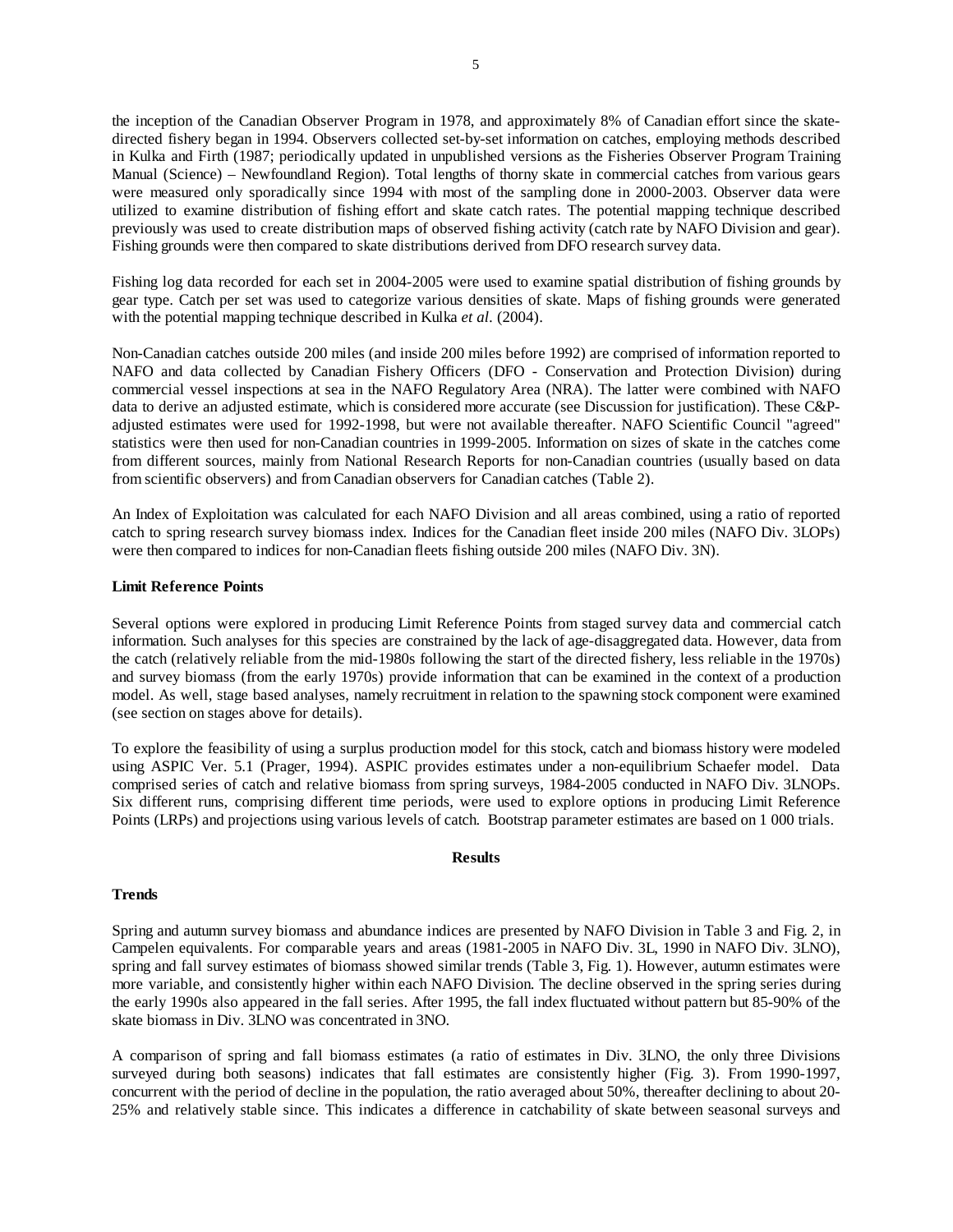lower values in recent years may relate to change in movement of the fish.

Based on spring survey data, average weight has undergone decline from 2 kg in the early 1970s to 1.2 kg 1996, most of the decline during the 1990s, concurrent with the decline in biomass (Fig. 4). Average size has increased to about 1.6 kg since. The autumn trend was similar.

Campelen equivalent spring indices (Table 3, Fig. 5a, biomass and abundance and b, mean weight and number per tow) show similar trends in NAFO Div. 3LNO (Divisions overlapping the NRA) *vs.* 3LNOPs (the entire stock area). One or more Divisions were not surveyed in 1974 and 1983 and thus are excluded from the graph. Table 3, comparing sampled Divisions indicates that both biomass and abundance were flat or increasing slightly to 1975. The 1976 value is the highest on record well above any other year was the result of three very large sets in Div. 3O (508, 428, and 243 kg skate per standard tow), and thus the estimate for that year are likely anomalously high. From 1975 to the mid to late 1980s, the trends fluctuated without trend then declined until the mid-1990s. Following a small increase in the late 1990s, the indices have been stable since. Relative biomass in this century has been stable, about 40% of that observed in the 1970s and 1980s.

The decline of the early 1990s was spatially uneven, most occurring in the northern part of the Grand Banks (Div. 3L) and to a lesser extent in Div. 3N (Fig. 5c, Table 1). Partitioning of the Grand Banks in this manner clearly illustrates that the biomass and abundance in the southwest was fluctuating but more or less stable over the entire time series whereas biomass in the northeast declined by nearly 95% between the 1970s and the mid-1990s (see discussion on associated distributional changes in Kulka *et al.*, 2004). The ratio of 3LN/3LNOPs biomass and abundance was stable during the 1970s but then declined steadily during the 1980s to the late 1990s, stable since (Fig. 5c, lower panel).

A scaled comparison of the Canadian Campelen survey trend from 1995-2005 in NAFO Div. 3NO to the Spanish survey for the same period and area is similar although annual changes were not always in the same direction (Fig. 5d).

#### **Size**

A large range of lengths (11-101 cm TL) were present in both spring and autumn surveys with some inter-annual variation in the mix of sizes. Mode peaks usually matched among areas within a given year suggesting similar size compositions between Divisions. For most areas and years, a peak of smallest skates was between 10-20 cm, and averaged 15 cm. The next largest peak of (immature) skates occurred between 20-30 cm, sometimes merging with the 10-20 cm mode. The 20-30 cm mode was much reduced after the mid-1990s. A peak of large (mature) skates of approximately 65-83 cm is apparent, particularly from 1986-1989. This peak re-appeared during 1997-1999. Until 1990, large skates were also found on the northern part of the Grand Banks (Div. 3L).In Div. 3L, these large fish are nearly absent in 1992-94 then increased in number after 1994 in the fall, and after 1998 in the spring.

Skate taken in the surveys on the northern Grand Banks (NAFO Div. 3L), the mode of young skates averaging about 25 cm (ranging from 10-35 cm, probably year class 1 fish) dominated both spring and fall survey catches until 1994 or 1995. This suggests that recruitment was occurring there on a yearly basis, or that young skates were consistently moving into that area, likely the former. Since 1995, these young skates have been largely absent or low in number in 3L. That small mode was apparent in 2001-2003 (autumn), but it appears that recruitment in this area has remained low following the decline in biomass there. For the southern Grand Banks (Div. 3N and 3O), this mode of young fish was also small or largely absent after 1995 in spring and fall. However, a mode of 10-35 cm skates was present since 1996 although narrower in range (10-20 cm). This suggests that, after 1995, recruitment (presence of substantial numbers of small fish) occurred mostly on the St. Pierre Bank (Subdiv. 3Ps).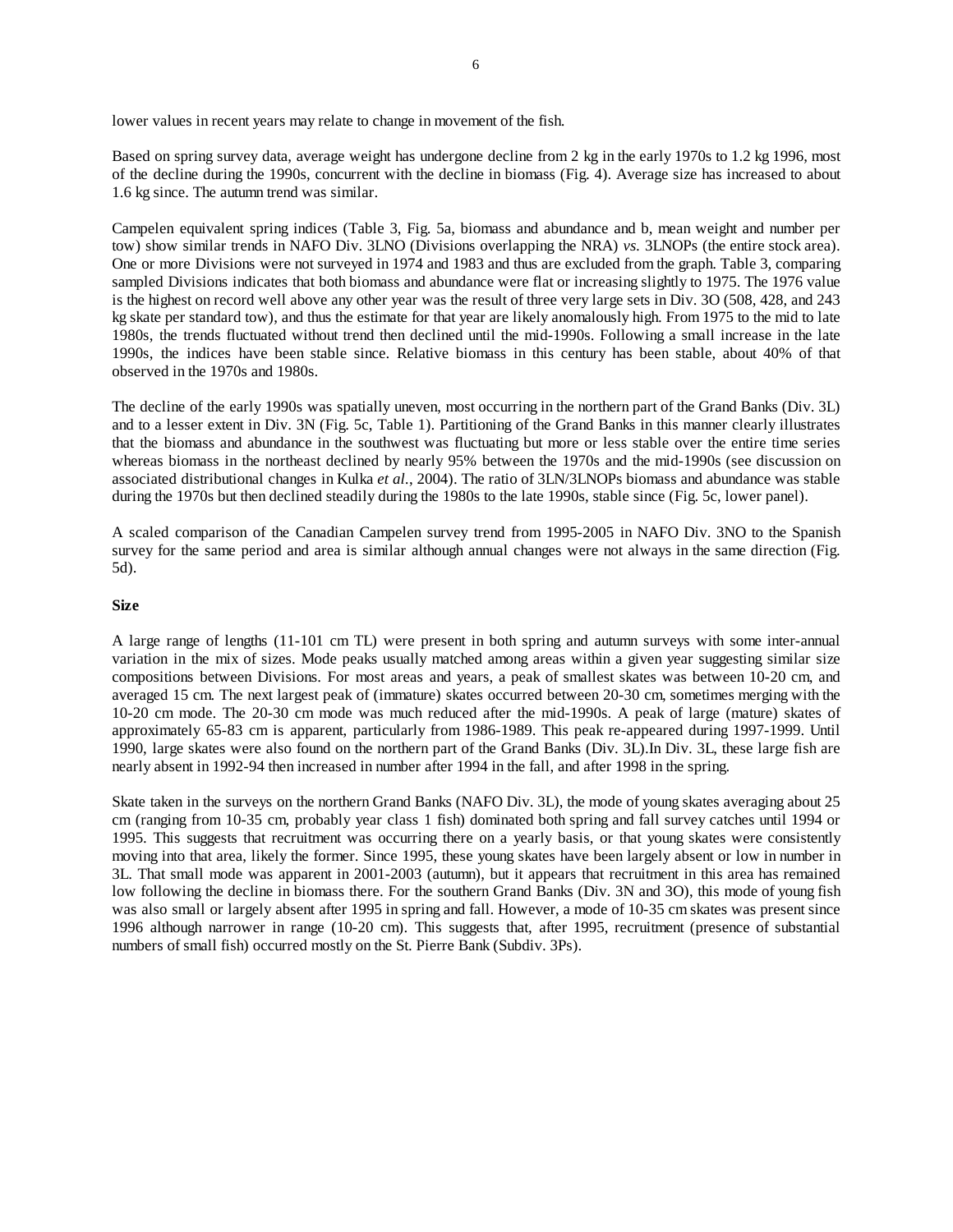#### **Stages**

Numbers of thorny skate at length (spring, 3LNOPs) were partitioned into young of the year (YOY), immature and mature (SSB) components. Average size of each stage has been relatively stable since 1980, immature fish undergoing the largest fluctuations (Fig. 6)

The ratio of males to females in the sampled population over time has been relatively consistent, with some fluctuations over time for the three population components (Fig. 7). YOY averaged close to 1:1 males to females. Ratio of immature males to females was about 0.75 and SSB averaged 1.5. Why there are proportionately fewer immature males in the sampled population than mature males and YOY males is unclear. This pattern suggests changes in the catchability perhaps due to differential migration in and out of the sampled area.

Different stages of thorny skate by sex underwent similar changes in abundance over time (Fig. 8a, upper panels). The indices for each stage increased between the early 1970s and mid-1980s, then declined rapidly in 1990-1995.All three stages have been stable at al low level since the mid-1990s. During the period of decline is size of the biomass (late-1980s to mid-1990s) the proportion of mature fish in the population declined while the immature component increased (Fig. 8a lower panels, Fig 9, upper panel). This trend has reversed since the 1990s. While proportion of abundance was changing, proportion of biomass of each stage remained relatively stable over the entire period.

Recruit per spawner in most years fell between 0.5 and 2.0. Values were highest during the period of the decline of the stock. This is due to the greater decline in adult females compared to the YOY (Fig. 8b). Average over the entire period was 1.4.

The relationship between female spawning stock abundance (SSA) and recently hatched skate (YOY) is illustrated in Figure 10. The upper panel shows that the ratio of YOY/SSA was low between 1980 and 1986, increased between 1989 and 1995 then declined, stabilizing at levels previously observed in the mid to early 1980s. This increase in YOY relative to SSB is concurrent with the period of decline of the stock. Figure 11 further illustrates that the female SSA and YOY followed a similar trend with and without YOY offset by one year plus suggesting a relationship between spawning stock and recruitment. The average of the highest three years in the series was SSA – 22 million, SSB – 41 929 tons, the lowest three years of female relative SSB averaged SSA – 4.3 million, SSB- 8 164 tons and the last three years averaged  $SSA - 12.7$  million,  $SSB - 24$  151 tons.

Figure 12a (abundance) and 12b (biomass) shows that there is a linear relationship between female spawning stock and YOY. The relationship is slightly stronger for biomass offsetting YOY (+ 1 year) produced a slightly higher  $r^2$ . The estimate of SSB following the decline of the stock (post-1992) was less than 30 000 tons. SSB during years prior to the decline averaged about 80 000 tons.

#### **Distribution**

Within Div. 3LNO and Subdiv. 3Ps, the distribution of thorny skate has changed significantly since the early 1980s. In the early 1980s, skates were widely distributed over the entire Grand Banks in moderate to high concentrations (see Kulka *et al.*, 2004 for map series and detailed description of spatial changes). By the late 1990s, much of the biomass was concentrated in the southwest (Fig. 13). Ninety-eight percent of the banks were occupied by thorny skate. By this century, 22% of the surveyed area was devoid of thorny skate (Fig. 13). However, after 2001, the area of high concentration expanded northward and along the bank edge. The Banks is now clearly demarcated into an area of high concentration in the south and a null area in the north (Fig. 13b).

These reductions in the extent of distribution of thorny skate are largely reflected in the biomass changes described previously, with one exception. Biomass has been relatively stable since the early to mid-1990s, but during that period, the area of high concentration has increasingly diminished (Fig. 14). Thus, the area occupied by thorny skates has substantially decreased, and the population became increasingly more concentrated in a smaller area where bottom temperatures are warmest. Since 2001-2003, area of high density has increased somewhat.

The proportion of the surveyed area containing no skates increased from about 2% in 1980-1988 to 22% in 2004-2005 (Fig. 14, left panels). At the same time, the biomass became increasingly more concentrated. During 1980-1988, about 57% of the biomass was located within 20% of the survey area and the concentrations of skate were spread over the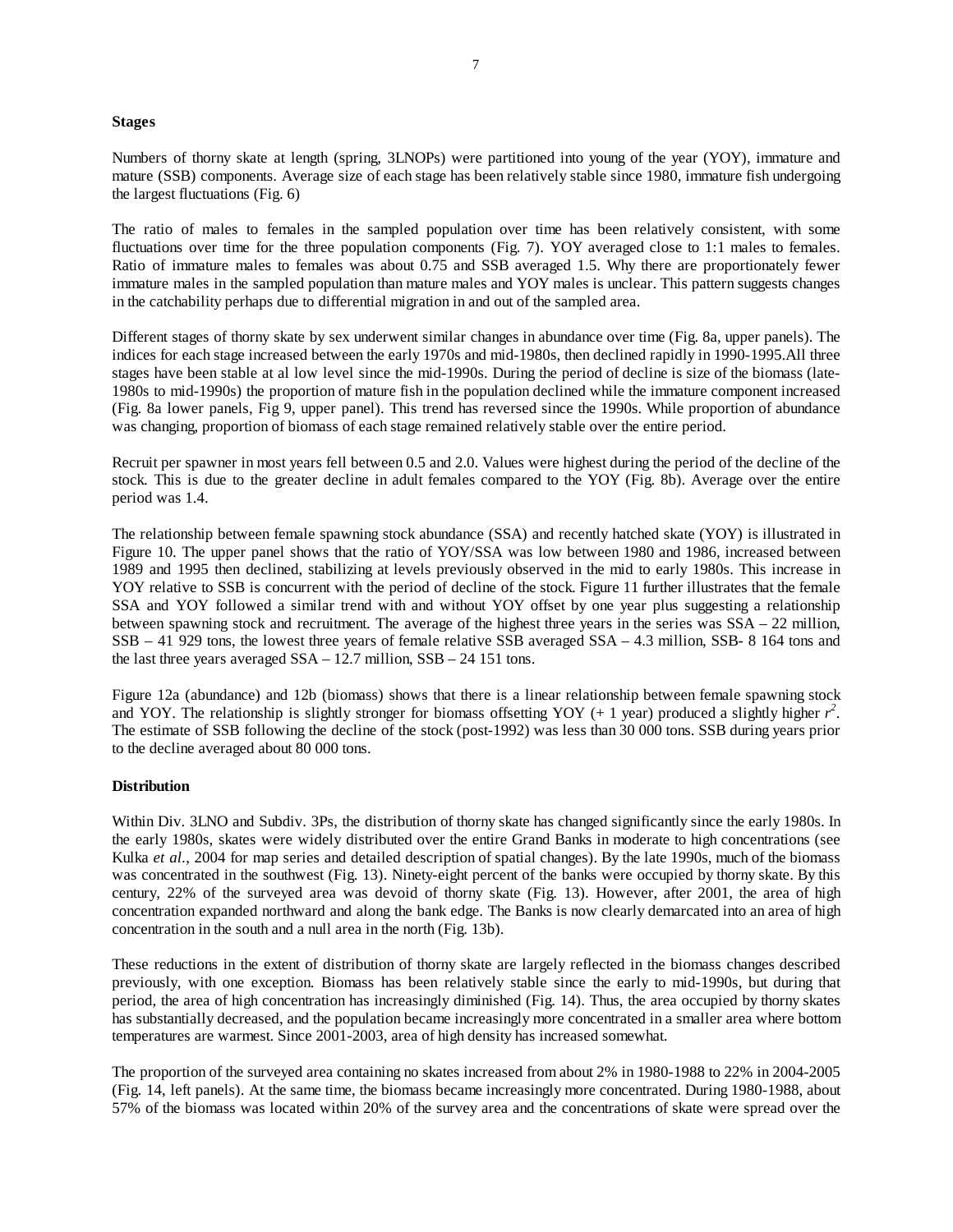entire Grand Banks. By 2001-2005, 78% of the biomass was concentrated into 20% of the surveyed area. The catch rate, both in terms of number and kg has increased where skates were concentrated within each year since 1992; more so within the area where skate concentrated in the late 1990s. This indicates that the skate became progressively concentrated or hyper-aggregated within a small portion of the Grand Banks. Plotting relative biomass against percent of biomass in 20% of the area (x-axis) shows a trajectory sharply to the right on the x-axis starting in 1992 following the decline in biomass (Fig. 15). See Kulka *et al.* (2004) for a stage based description of changes in distribution.

# **The Fisheries**

In terms of areas fished, skate catches in Canadian waters occurred primarily in NAFO Div. 3L and Subdiv. 3Ps prior to 1992 (as bycatch), but have shifted to 3O and 3Ps in recent years after the non-Canadian (3O) and Canadian (3OPs) skate-directed fishery began in 1985 and 1994 respectively. Figure 16a (upper panel) shows that directed sets for skate occurred mainly along the shelf edge in 2004-2005 from the Laurentian Channel in NAFO Subdiv. 3Ps to Canada's 200-mile limit in NAFO Div. 3N. This fishing effort distribution was similar to previous years (compare Fig. 16 to Kulka *et al.*. 2004), clustering in southern 3Ps, and in two locations in 3O and occupying only a small portion of the total extent of the high concentrations of skate as described by the trawl surveys (compare Fig. 13 to Fig. 16a). Most of the effort co-occurred with the outer edge of the concentrations of skate in depths of 100-300 m for otter trawls and gillnets, and 50-150 m for longlines (Fig. 16b,). However, catch rates (catch per set) tended to be similar across a wider range of depths: 50-800 m.

Locations of the Canadian directed trawl (Fig. 16b upper panel), gillnet (middle panel), and longline (lower panel) skate fishery in 2004-2005 occurred at varying locations along the south and west slope of the banks. The same areas were fished consistently between years and fishing patterns in 199-2001 (Kulka *et al*., 2004) are similar to 2004- 2005.

A spatial representation of non-Canadian effort outside of Canada's 200-mile-limit can be found in Kulka *et al.* (2004). Fishing effort encompassed most of the available shallow Bank on the Tail of the Bank where the most dense skate concentrations straddle the NAFO line in the autumn.

Catches as reported in NAFO STATLANT-21A of non-Canadian countries is listed in Table 4 and catches of countries combined are listed in Table 5. The latter table provides estimates derived from Canadian Fisheries and Oceans Conservation and Protection (C&P) estimates for non-Canadian countries as well as figures agreed to by STACFIS (NAFO). The 2005 estimate for Div. 3LNO "agreed" to by STACFIS plus the ZIF estimate of (Canadian) catch in Subdiv. 3Ps was 5 147 tons, a three-fold decrease from the previous year. Catches of skates for all countries since 1985 are illustrated in Fig. 17 and 18. The catch of skates on the Grand Banks has been increasingly attributable to non-Canadian fleets fishing in NAFO Div. 3NO. Percent of catch by non-Canadian fleets in Div. 3LNO (those Divisions straddling the 200-mile limit) fluctuated between 40-92% (Fig. 18). The non-Canadian share averaged 90% during the past 3 years.

Figure 19 (lower panel - all countries, upper panel - non-Canadian) compares catch trajectories depending on information source, STACFIS or ZIF plus Canadian C&P. Estimated since 1998, the STACFIS estimates are higher than C&P prior to 2003. The Canadian portion of skate catches during 1985-1993 was 30%, but 99% of that was discarded (prior to the start of the directed fishery). Before 1985, about 50-80% of reported catches of skate were attributable to Spain, Portugal, and USSR. Approximately 90% of non-Canadian catches was reported by Spain, Portugal, and Russia (USSR) after 1985 (Table 4). From 1993-2001, almost 100% of non-Canadian skate catches was taken by those three countries. Estonia catches have amounted to about 10% since 2002.

In 1985-1993, all reported Canadian skate landings were bycatch, averaging 61 tons per year (Fig. 20a). Commencing in 1994, Canada retained most of its skate catches in a new directed fishery (non-Canadian countries retain most of their skate catches). Current regulations dictate that all skates must be landed. Much of this bycatch came from mixed fisheries for Atlantic halibut/monkfish/white hake, and the redfish fishery. In 1994-2005, the skate-directed fishery accounted for 75% of the total skate landings for Canadian vessels. Catches have declined from an average of about 3 000 tons at the start of the fishery to about 1 400 tons in 2004-2005.

Since the late 1980s, 100% of skate caught by non-Canadian countries has been from trawls, with about 85% (1997- 2005) taken in NAFO Div. 3N on the Tail of the Grand Banks (where the skate-directed fishery occurs, see Fig. 17). Most of that directed fishery is prosecuted in August-December. The remaining non-Canadian skate catches were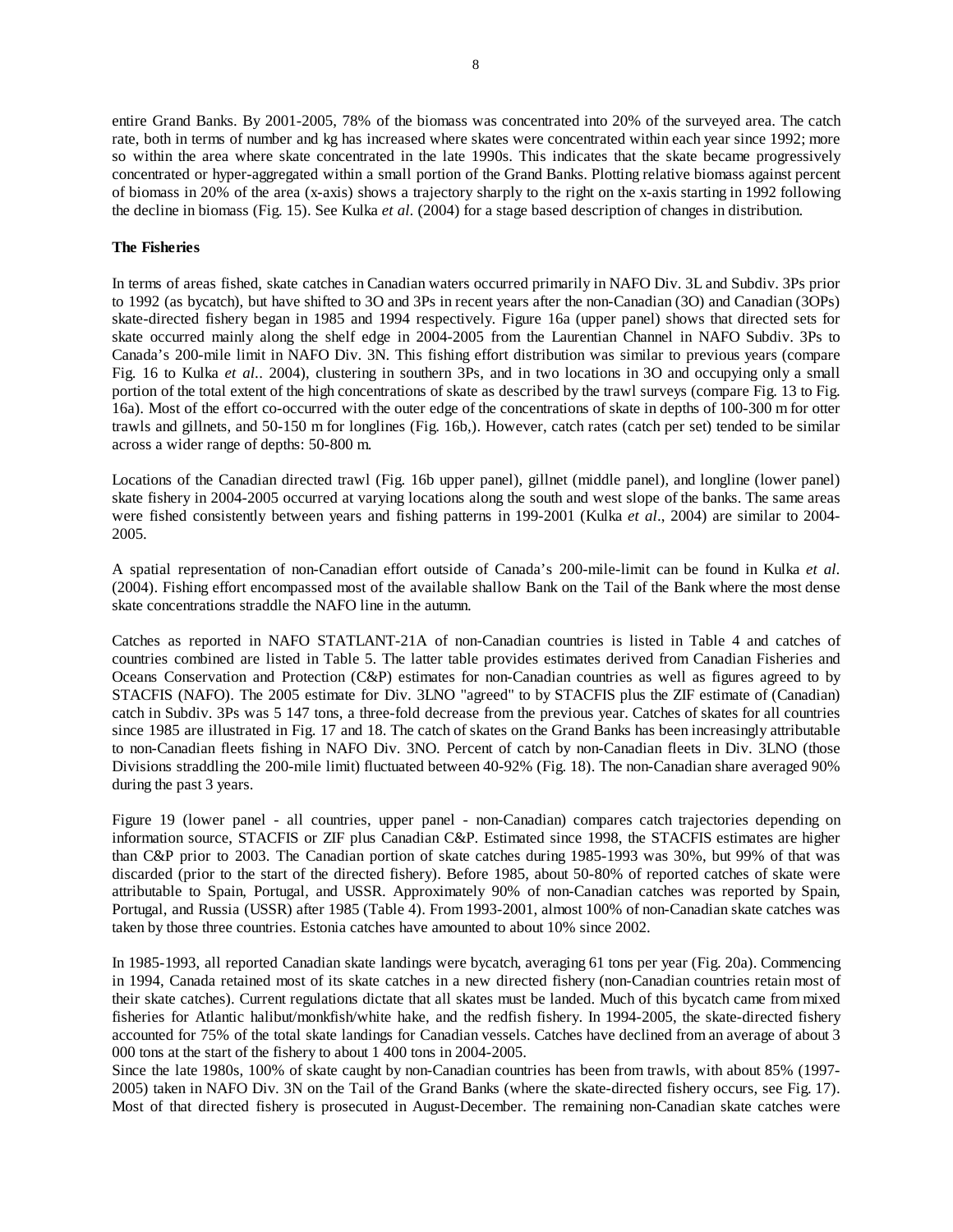bycatch in the Greenland halibut fishery, which occurs throughout the year. In contrast, Canada utilized gillnets, longlines, and otter trawls in the Canadian skate fishery. In the first four years of the Canadian skate fishery (1994-1997), otter trawls took most of the skate catch (46-75%). Since 1998, skate catches have been fairly evenly distributed between the three gears (Fig. 20b).

In 1994, the first year of the directed Canadian skate fishery, most of the skate catch were taken in the fall (Fig. 21). Since then, most of the trawl catches were taken in spring occurring in NAFO Div. 3O and Subdiv. 3Ps near the dividing line. Canadian gillnet catches of thorny skate occurred in all months of the year, but were mainly concentrated in March-September in past years, and May-September in recent years (Table 6).

In 1997-2003, the Canadian allocation was set at 45.8% for mobile gear (otter trawl), and 54.2% for fixed gear (gillnets and longlines). Canadian skate fishery policies and regulatory measures for 2005 are summarized in Table 7a. In contrast, the skate fishery outside Canada's 200-mile limit is prosecuted by non-Canadian countries, and has been unregulated by quota limits. However, since July 2002, a minimum codend mesh size of 280 mm is required when directing for thorny skate in the NRA and since 2005, a quota of 13 500 tons (2 250 tons for Canada) has been set for NAFO Div. 3LNO (in addition to the 1 050 tons quota in 3Ps for Canada, Table 7b).

Size of thorny skate in the Canadian commercial catches varied considerably among gear types but less among years (Table 2) and not all gears were sampled every year. Shape and range of commercial lengths varied with gear type (Fig. 22). Gillnet and longline fisheries caught a similar size range of skates, 50-100 cm TL; averaging 74 cm in a single mode. Trawls captured a wider range of skates, 28-98 cm with approximately 25% less than 55 cm. In 3Ps, there was a smaller mode at 59 cm not observed in Div. 3O. Annual commercial length frequencies indicates that, where data were available, average length of commercial skates was similar over all years for each of the gear types (Fig. 23).

Figure 23 compares the sizes of thorny skate taken in Canadian, Spanish, and Portuguese trawl fisheries in years where there was comparable data. On average, Canadian trawls caught larger skates (approximately 25% were smaller than 55 cm consisting of immature fish) than in the Spanish trawl fishery. Skate sizes in Spanish commercial catches were between 30-85 cm TL, with a mode at 50 cm, and consisted of about 55% immature skates. Skate sizes in Russian catches ranged from 25-92 cm TL, with the majority between 32-60 cm (similar to Spanish skate sizes).

Minimum and maximum size and percent mature thorny skate in the commercial fisheries varied by year and country (Table 8). Median size at maturity used to determine proportion of mature fish in the catches was 54 cm based on ogives developed by Spain. Canada fished for thorny skate in the western part of NAFO Div. 3O while the remainder of the countries fished primarily in NAFO Div. 3N and to a lesser extent in 3O. The Portuguese length information is taken from a mix of fisheries, not just a directed fishery for thorny skate. Proportion of percent of catch constituting mature individuals varied among years and between countries.

An Index of Exploitation or relative F (reported commercial catch/spring research survey biomass index) was used to examine relative changes in the impact of fishing mortality (Fig. 24). Relative F nearly tripled, from approximately 5% in the mid-1980s to 14% in 2003-2004. Most of the increase is attribute to increased catches in the NRA. The index has declined slightly in Subdiv. 3Ps. Rel. F dropped to 4% in 2005 due to reduced reported landings.

 The Index of Exploitation was highest in NAFO Div. 3N corresponding to the majority of the skate fishery being prosecuted primarily by Spain, Portugal, and Russia in the NAFO Regulatory Area. The Index increased from about 0.2 in the early 1980s, and fluctuated around 0.5 after 1995. Approximately 80% of reported skate catches was attributable to Div. 3N during the 1980s, and increased to about 90% in the 1990s. The Index was lowest in NAFO Subdiv. 3Ps, never exceeding 0.1. Skate biomass in 3Ps underwent the smallest decline, and commercial catches have remained relatively small.

Several options in producing Limit Reference Points from staged survey data and commercial catch information. Such analyses for this species are constrained by the lack of age-disaggregated data. However, data from the catch (relatively reliable from the mid-1980s following the start of the directed fishery) and survey biomass (from the early 1970s) provide information that can be examined in the context of a production model and a segmented regression. As well, stage based analyses, namely recruitment in relation to the spawning stock component is possible. The following possibilities were considered.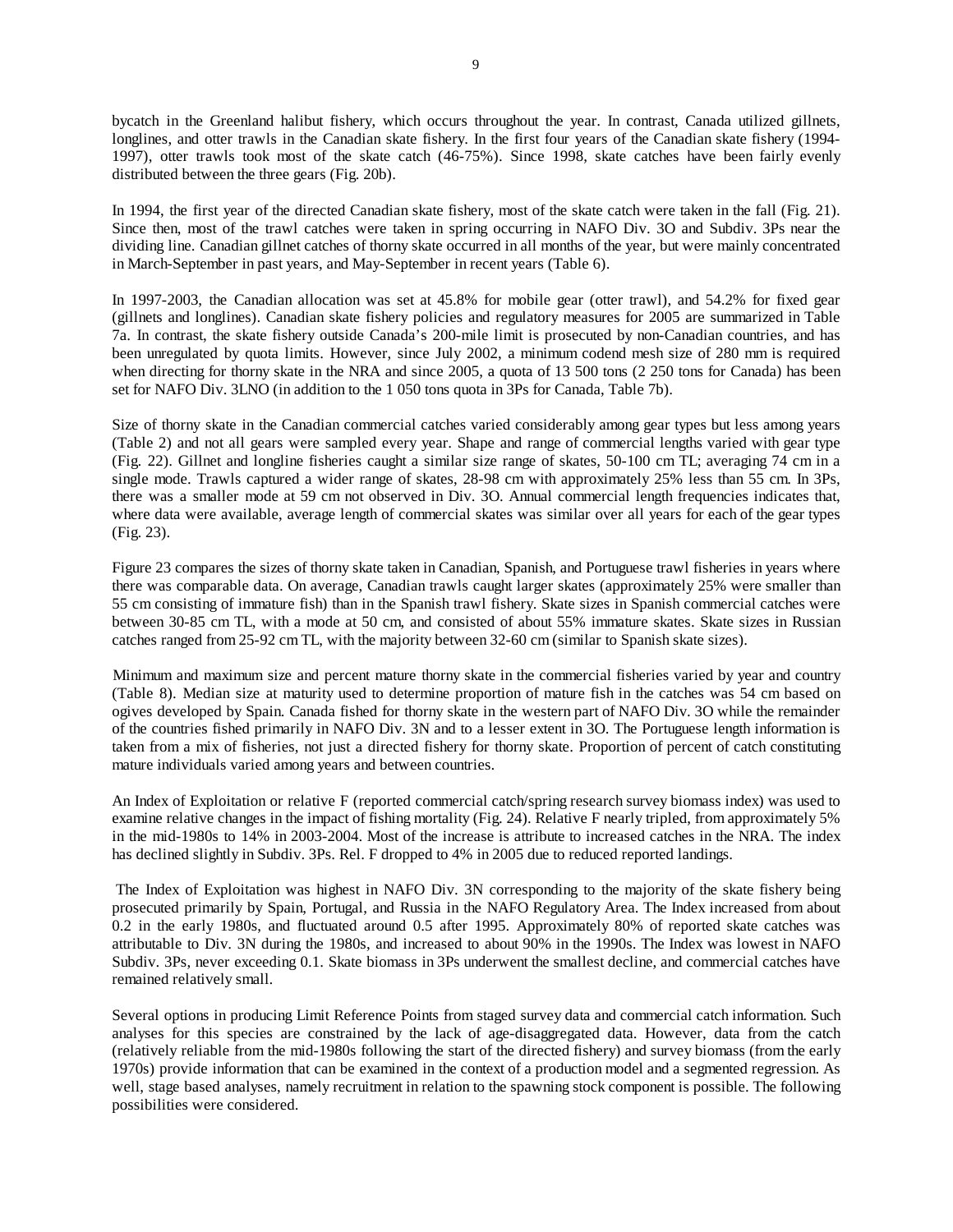A temporal trajectory of Relative *F* to Relative (total) Biomass (Fig. 25) may provide some indication of an appropriate or maximum level of exploitation for thorny skate. The point of inflection (where the trajectory starts to increase on the x-axis) may provide some insight into an appropriate limit for exploitation and a corresponding level of biomass. This inflects where Rel  $F \sim 0.1$  and relative (total) biomass is  $\sim 110\,000$  tons.

Figure 26 shows the relationship between catch and exploitation index to relative biomass. The exploitation index was highest when the biomass was lowest. This reflects a relatively stable level of catch during the period when the biomass declined; rather than an increase in catch. The reason for this is that fleets have been able to sustain good catch rates as biomass was reduced because the remaining biomass has become increasingly concentrated.

#### **Surplus Production**

The parameter estimates of the six ASPIC runs are illustrated in Table 9. The run that produced the best fit, and capturing the major features of the dynamics of this stock, used the observed catch and the converted spring survey data from 1985-2004 (Run 4, Table 9, Fig. 27). This model estimated an MSY of 17 970 t with a  $B_{MSY}$  of 27 840 t and an  $F_{MSY}$  of 0.65.

Estimates of *B* relative to *BMSY* and *F* relative to *FMSY* are shown in Fig. 27. Using this model, a 6-year series of projections was produced (Fig. 28). This analysis showed that catches above 11 180 tons resulted in an increasing *F*. This model suggests a stable biomass at catches of about 11 180 tons (80% CI: 7 926 tons, 15 710 tons) and an increasing biomass below that level of fishing mortality. Given the uncertainty in this model a conservative TAC, corresponding to the lower confidence limit of 7 926 tons could be proposed that will ensure increasing biomass for this stock.

#### **Discussion**

In managing a commercially exploited species, it is important to have some knowledge of the stock structure, reproductive biology, spatial distribution as well as commercial catches. Templeman (1884a, 1984b, 1987b) provided information on some of these topics, indicating limited movements (although the tagging experiments were very limited), demonstrating substantial differences in thorny skate size at maturity (one indicator of stock structure) in NAFO Div. 3LNOPs versus areas to the north. This maturity work has been updated by del Río and Junquera (2001), del Río (2002), and del Rio *et al.* (2002), but their analyses were restricted to the southern Grand Banks. It is these data that facilitated the stage based analysis presented in this paper.

Catchability of skate in survey gear is a consideration in the management of the fishery for several reasons. Kulka and Mowbray (1998) first noted that the autumn estimate of biomass of thorny skate is about 40% higher than spring estimates, because skates have migrated to deeper water during the spring. Therefore, a portion of the skate population is not available to survey trawls at that time. However, the spring survey is used as a relative measure of changes in skate population size because it surveys the entire stock area while the autumn series does not include Div. 3Ps. In addition, the relative difference between spring and fall estimates has changed over time probably because of changes in patterns of migration. Thus, the thorny skate decline in the late 1980s and early 1990s may not be as great as the spring index suggests, because the degree of migration was greater in those years. For this reason and those stated above, the spring research survey underestimates actual thorny skate biomass especially during the period of decline.

Walsh's (1992) escapement experiments with Engels trawls compared thorny skate and three other groundfish species on the Grand Banks. He noted that escapement from the trawl for almost all sizes of skate was high. Maximum catching efficiency for thorny skates longer than 35 cm TL was about 40% (typically 80% or more for large sizes of the other three species). For all species tested, Engels gear appeared to be least effective in capturing thorny skate. Skates of all sizes were observed to escape under the trawl's footrope. Similar studies have not been conducted with Campelen trawls. However, a sudden increase in biomass in both spring and fall research surveys (Simpson and Kulka, 2004) after the change in trawl gear, coupled with a very similar average size and frequency composition of skate taken (comparing the first two Campelen years with the last two Engels years), indicates that Campelen gear is more efficient than Engels gear in capturing skate of all sizes. Given the observed avoidance behaviour of thorny skates when encountering research survey gear and their flattened body shape, catchability (*q*) of skate is lower in survey trawls as compared to other groundfish species.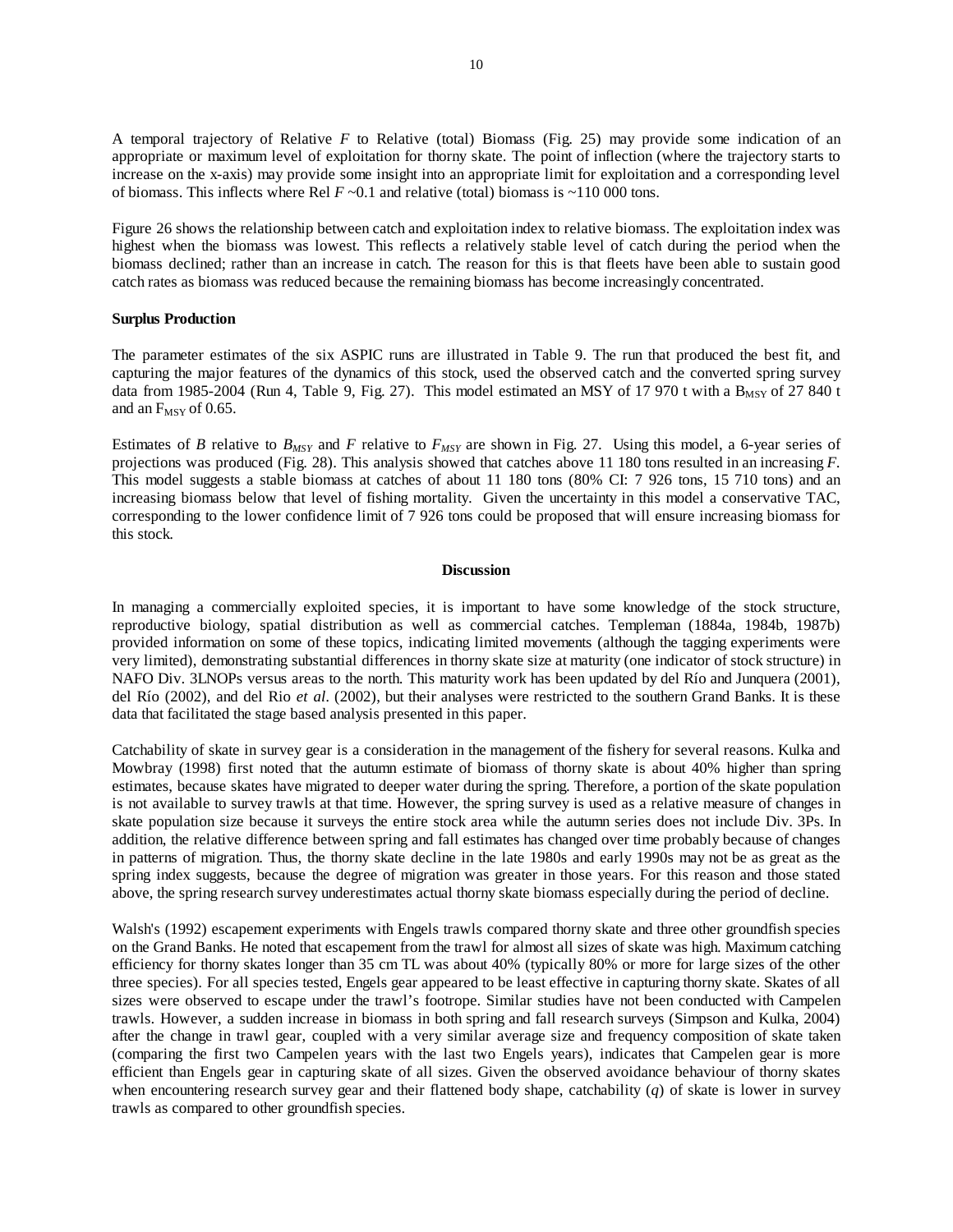Also, there is no apparent difference in average size of skate caught in both trawls, as observed with most other species. Thus, the value of *q* and an Engels to Campelen biomass/abundance conversion factor for thorny skate may be quite different than those for other demersal species. Estimates of biomass and abundance derived for thorny skates of all sizes from research surveys must be viewed as minimum values (see Simpson and Kulka, 2004).

The analyses of spatial dynamics have revealed changes in the skate population that would otherwise be difficult or impossible to detect, using aggregated statistics. In addition to changes in relative biomass, thorny skate has also undergone a reduction in area occupied. Hyper-aggregation (increasing density at the center of distribution, decreasing at the periphery) was observed after the mid-1990s, when the skate population size was stable at a low level. This increases the probability of further depleting the stock given that the remaining concentrations coincide with the fishing grounds. A similar pattern of aggregation was observed for northern cod just prior to its collapse (Rose and Kulka, 1999).

Frisk *et al.* (2002) suggested that conservation measures should focus on juvenile and adult stages of elasmobranch species. The approach in our assessment is consistent with this strategy. Our stage based analyses show that the greatest variation, both spatially and in the population dynamics occurred in the young of the year and the mature components. We also demonstrated a stock recruitment relationship.

Distributional changes were somewhat different for the various thorny skate life stages. Formerly occupying nearly the entire survey area, mature skates are now found in only half the available area, and are more densely concentrated there (Kulka *et al.*, 2004). Young of the year distributed around the entire edge of the Grand Banks, from the Laurentian Channel to the northern slope, and as deep as Canadian research surveys fished. As a result of the reduced area occupied by reproducing adults, area of occupancy for the early life stage of thorny skate has significantly diminished in the 1990s, and remains restricted. Recruitment (related to SSB) has been low since the mid-1990s, except in Subdiv. 3Ps.

Both areas occupied and biomass of thorny skate on the Grand Banks declined in the 1980s an early 1990s but causes for the decline are unclear. Most of the decline occurred on the northern Grand Bank in the area surrounding Newfoundland's Avalon Peninsula, where there was little or no commercial fishing effort (presently or historically). Thus, a cropping down affect was not observed.

The decline of thorny skate, particularly on the northern Grand Banks (NAFO Div. 3L), is also concurrent in space and time with the decline of many other demersal species (Atkinson, 1994), and occurred during a period when bottom water temperatures were below average. The coldest section of the Grand Banks (north) corresponds to where thorny skate underwent its greatest decline. Thorny skates appear to select warmer areas of the Bank throughout the year (Kulka and Mowbray, 1998), and thus these cooler bottom temperatures may have been a factor in this decline.

### **Conclusion**

Analyses of distribution by Kulka *et al*. (2004) indicated that a single concentration of thorny skate on the southern Grand Banks (straddling the NAFO dividing lines between 3N and 3O, and between 3O and 3Ps) shifts seasonally relative to the Division lines, and between years. Whether this concentration of thorny skates constitutes a portion of a larger stock, a single stock, or several stocks, remains unclear. However, distribution dynamics and some of the earlier morphometric studies (such as in Templeman 1987a), suggest a single stock within 3LNOPs. In addition, analyses of biomass, abundance, and average size per NAFO Division (as generated by STRAP methods) are confounded by seasonal distributional dynamics of thorny skate in relation to NAFO Divisional borders. This makes it difficult to interpret inter-annual trends in biomass, when analysed by NAFO Division. This paper treats skate in 3LNOPs as unit.

Whether the current level of exploitation of thorny skate is sustainable is uncertain. Biomass has remained stable, for about 12 years, or has slightly increased in spite of some relatively high catches in recent years. However, relative *F* has increased by almost three times over the past 20 years, the increase attributable mainly to an increase in effort in the NRA averaging 6.5 times higher than in areas fished by Canada inside 200 miles. Skate distribution dynamics. Hyper-aggregation in the late-1980s, early 1990s and increase in area devoid of skates) are not positive indicators. The results from the production modeling suggest that catches exceeding 11 180 tons (which is the case in some recent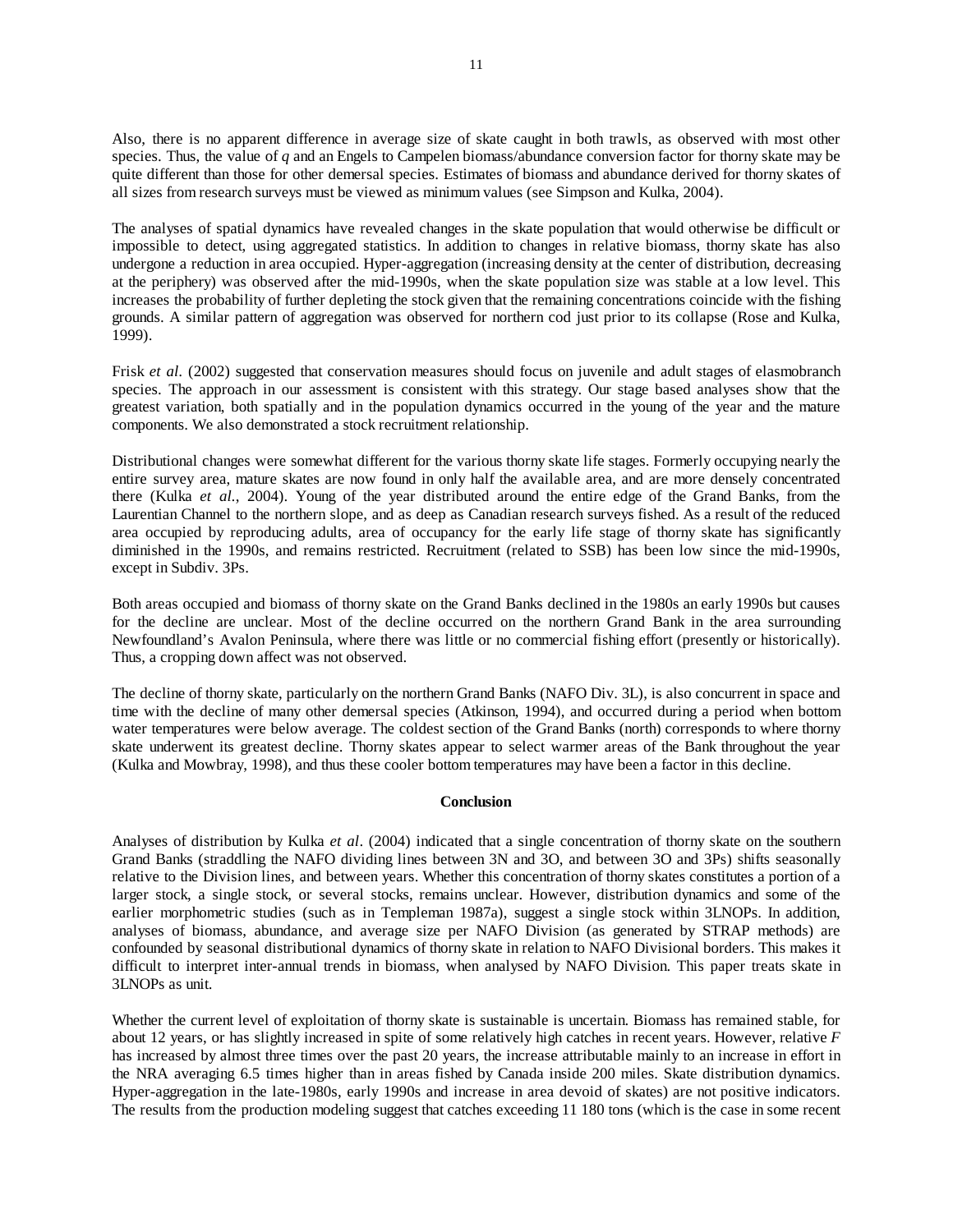years) would impair stock recovery. Further, this study identified a fairly strong relationship between size of SSB and recruitment (size of YOY) and thus rebuilding depends on increasing the SSB. Even if fishing mortality is sufficiently low to allow recovery, the k selected reproductive strategy could mean a protracted recovery process.

### **Deficiencies**

There remain a number of important limitations to our knowledge of thorny skate in 3LNOPs. Although all available evidence points to a single population in 3LNOPs, stock structure has not been fully verified. Information is lacking on such characteristics as individual growth rate and details on the age structure of skate population(s). Ageing of thorny skate has only recently been attempted but that is a work in progress. Information on maturity has recently been updated by Junquera and del Rio (MS 2001), and del Rio (MS 2002) but there is a long gap when maturity information is unavailable (1972-1997). Biological sampling of commercial skate catches continues to be inadequate, and information on commercial catches is restricted to gross removals by weight although sampling has improved in recent years.

There are still uncertainties with respect to reported skate landings, particularly back in time although this study attempted to determine a more accurate account of skate catches. Non-Canadian catches of skate outside Canada's 200-mile limit constitute the largest component of removal. There has been concern about the accuracy of past non-Canadian skate catch reports. DFO's Conservation and Protection Division (Fisheries Management Branch – NL Region has suggested that, during the 1980s, up to about 60% of reported skate catches in some years may have been unreported catches of other important groundfish species. Canadian Fishery Officer inspection estimates in 1992-1995 were lower than NAFO reported catches of skate for those years. However, C&P inspection estimates exceeded NAFO skate catches in 1996-1998.

# **Prognosis**

Thorny skate underwent a decline in the late 1980s to early 1990s followed by a slight increase in the late 1990s. Since then, abundance has remained relatively constant near the lowest historic level. An average exploitation rate of 10% (equivalent to an average catch of 11 200 tons) over the past 7 years has resulted in a flat biomass trajectory. Although stable in recent years, skate continues to be near a historic low population size. Average index of biomass over that 7 year period was 112 000 tons. The current TAC for skates in 3LNOPs presently amounts to 14 550 tons (13 500 tons in 3LNO and 1 050 tons in 3Ps) which considerably exceeds the current 11 100 tons average catch. The results of the production model suggest that a catch <11 180 tons would be required to allow rebuilding of the stock.

Thus, current levels of exploitation may be sustainable but would not allow for a rebuilding of the stock. If the desired strategy is to sustain current levels of biomass (no recovery) then current average annual catches of 11 000 tons should be maintained (which is below the current TAC of 14 550 tons). Given the uncertainty in this model a conservative TAC, corresponding to the lower confidence limit of 7 926 tons will ensure increasing biomass for this stock. If population growth and eventual higher yield is the objective then a reduction in current catch levels is required.

### **Management Considerations**

A number of points must be taken into consideration when determining appropriate management measures:

- 1. Basis for Advice for Management of Thorny Skate The nature of the advice depends on whether the aim is to allow the stock to grow to previous or higher levels or to maintain the stock at current levels.
- 2. All available evidence suggests that thorny skate in 3LNOPs constitute a single population. There is no evidence that the fish constitute different populations in 3LNO and 3Ps. Thus, this assessment treats the fish as a single biological unit in formulating biomass trends, production and exploitation then partitions that advice to the current management units: 3LNO and 3Ps.
- 3. A key consideration in formulating an appropriate level of exploitation for thorny skate, and elasmobranchs in general, is their low reproductive potential due to slow growth, late sexual maturation, low fecundity, and long reproductive cycles (referred to as *K*-selected). The key difference is that most teleosts have the potential to produce large year-classes from a small spawning stock whereas elasmobranchs do not. Thus, they are vulnerable to over-exploitation as evidenced by world declines in this group of species (Christensen *et al.*, 2003; Dulvy *et al.*, 2003; Roberts and Hawkins, 1999)These characteristics result in low intrinsic rates of increase for the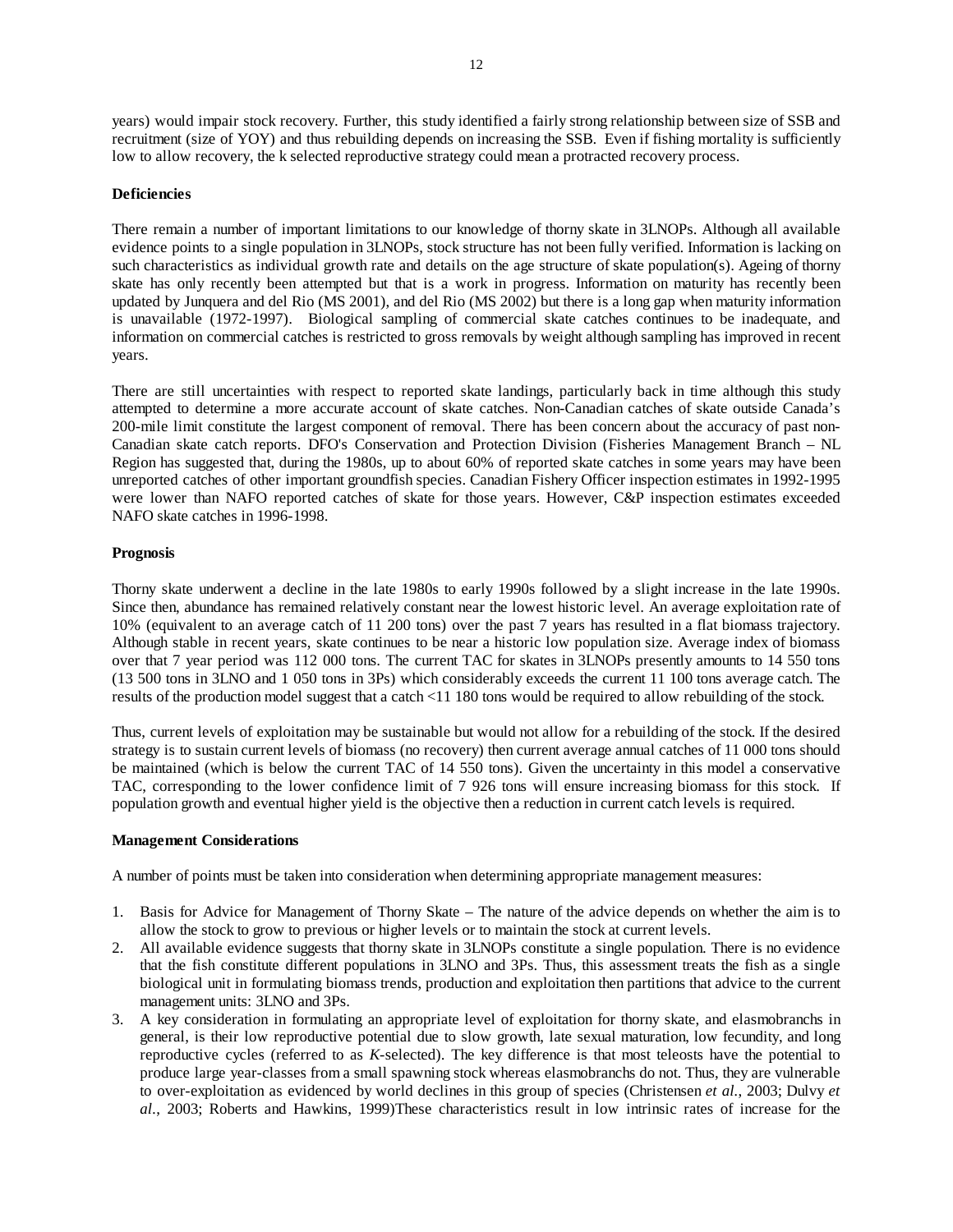species (Smith *et al.*, 1998), and are thought to have low resilience to fishing mortality (Hoenig and Gruber, 1990). Frisk *et al.* (2002) with their analyses for several northwest Atlantic skates supported the notion that longlived, slower growing, late maturing species are vulnerable to exploitation. Thus, it is especially important for thorny skate and skate species in general to take a **conservative approach** to the management of a fishery.

- 4. The recent (7 year) level of exploitation has resulted in a stable biomass. Our analyses have shown that there is a fairly strong stock/recruit relationship, smaller SSB producing smaller year-classes (YOY) and thus, a rebuilding strategy, if that is the desired management objective must include reduction in exploitation of the SSB to allow an increase in recruitment (below 11 000 tons). Alternatively, if retaining stability at current low biomass (near historic low) is the desired objective then a catch of about 11 000-12 000 tons is required maintain that level. The current combined TAC for 3LNOPs totalling 14 550 tons considerably exceeds that level.
- 5. Concentration of the biomass of thorny skate onto the southern portion of the Grand Banks concurrent with the fishing grounds since the mid-1980s both inside and outside the NRA has made this stock more vulnerable to overfishing. Formerly a refuge where skate were distributed, the northern Grand Banks is now large devoid of fish except along the shelf edge.
- 6. The Index of Exploitation in NAFO Div. 3N, which is fished exclusively by non-Canadian fleets outside Canada's 200-mile limit, averaged 6.5 times higher than areas fished by Canada inside 200 miles. Both Canadian and non-Canadian fleets fish the same concentration (most probably the same stock) of thorny skate. Thus, if significant reductions in skate catches are to take place to allow the population to rebuild to higher levels, it would be reasonable that the majority would have to occur in the unregulated non-Canadian fishery outside 200 miles.

#### **Summary**

- Biomass has been stable for about 13 years but the stock had become concentrated in a small area on the southern Grand Bank (hyper-aggregation). Once densely concentrated on the northern Grand Banks, thorny skates are now absent from much of this area. However, the species has shown signs of expansion in its distribution during the past 2-3 years.
- Small thorny skates (10-30 cm TL) have been largely absent from the northern Grand Banks (NAFO Div. 3L) since 1996. The largest occurrence of small skates is presently found in NAFO Subdiv. 3Ps.
- Since the mid-1990s, 17% of thorny skate biomass distributes outside Canada's 200-mile limit, while  $\sim$ 70% of skate catches were taken outside 200 miles.
- Reported commercial catches increased substantially in 2000, as compared to the previous five years. This increase occurred outside 200 miles.
- The Exploitation Index (commercial catch/spring research survey biomass index) increased from approximately 5% in the mid-1980s to about 15% in 2000 but has declined to an average of about 10% over the past 7 years. This recent level of biomass has resulted in a stable biomass.

### **Acknowledgements**

We would like to thank Canadian Fishery Observers who collected information on catches and measurements of thorny skate, and Department of Fisheries and Oceans Canada (DFO) staff who measured and counted skates during research surveys. We would also like to thank Fisheries Management and Policy & Economics (DFO) staff who provided us with licensing information and skate catch statistics. Lastly, we would like to thank Jose del Río (Instituto Español de Oceanografía, Spain) for providing information on skate maturities.

#### **References**

Anon. MS 2003. Geomatica V. 9 Users Guide. PCI Geomatics, 50 West Wilmot St. Richmond Hill. Ont.

- Anon. MS 1994. Development of the skate fishery. Newfoundland Region Gear Conversion Project Report 194-259: 18 p.
- Antipova, T.V., and T.B. Nikiforova. MS 1983. Some data on nutrition of thorny skate *Raja radiata* (Donovan) in the Barents Sea. ICES CM 1983/G:22.
- Antipova, T.V., and T.B. Nikiforova. MS 1990. The food habits of the Barents Sea thorny skate. Food resources and food relationships of the North Atlantic fishes. Kormovye Resursy I Pishchevye Vzaimootnosheniya Ryb Severnoj Atlantiki pp. 167-172.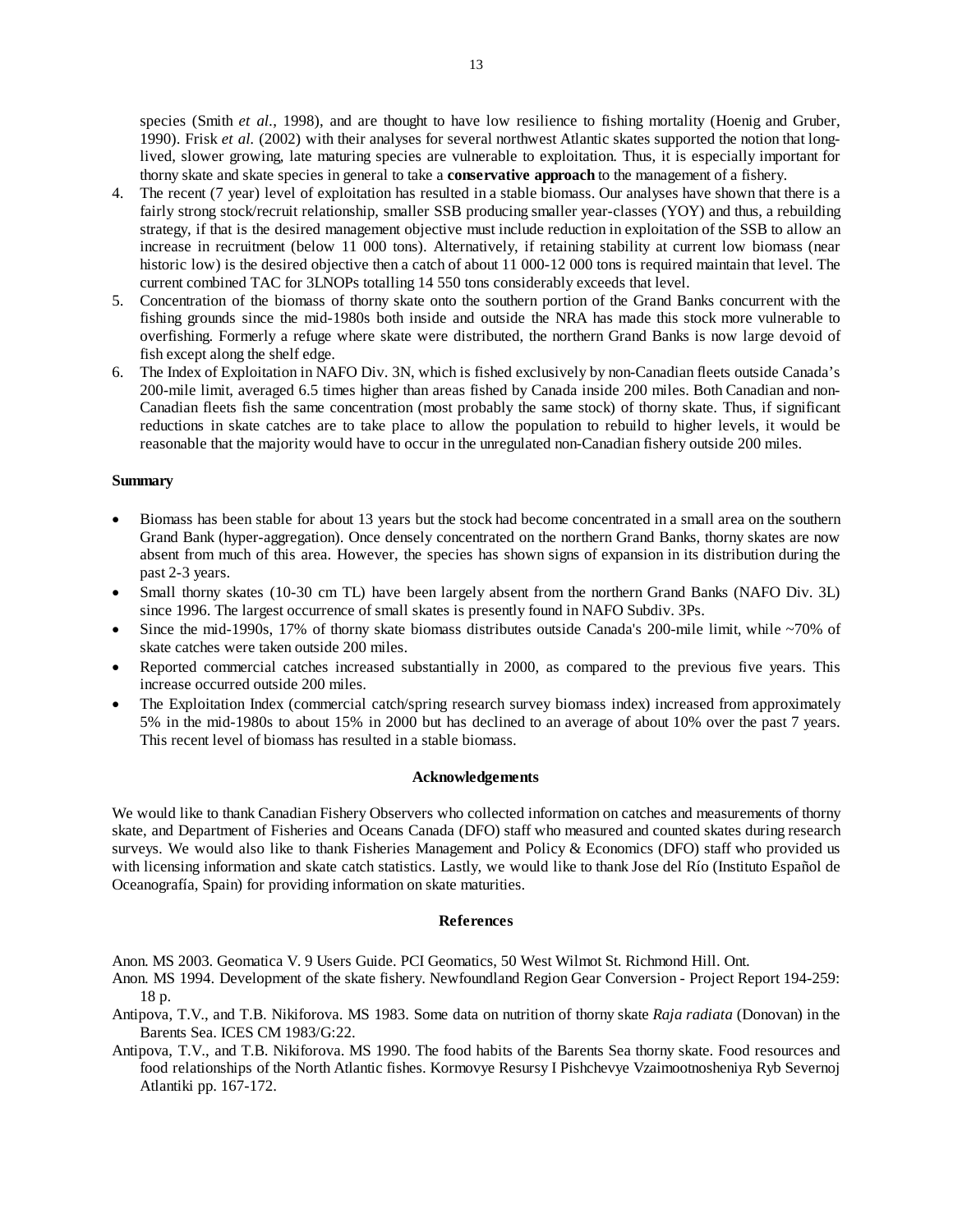- Atkinson, D.B. MS 1993. Some observations on the biomass and abundance of fish captured during stratified random bottom trawl surveys in NAFO Divisions 2J3KL, fall 1981-1991. NAFO SCR Doc. 93/29, Serial No. N2209, 18 p.
- Atkinson, D.B. MS 1995. Skates in NAFO Divisions 3LNO and Subdivision 3Ps: A preliminary examination. DFO Res. Doc. 95/26.
- Berestovskii, E.G. 1989a. Feeding in the skates, *Raja radiata* and *Raja fyllae*, in the Barents and Norwegian seas. J. Ichthyol. **29**: 88-96.
- Berestovskii, E.G. 1989b. The diet of the skate, *Raja radiata* and *Raja fyllae*, in the Barents and Norwegian Seas. Voprosy Ikhtiologii, **29** (6), 994-1002.
- Berestovskii, E.G. 1994. Reproductive biology of skates of the Family Rajidae in the seas of the far North. Journal of Ichthyology, **34** (6): 26-37.
- Bishop, C.A. MS 1994. Revisions and additions to stratification schemes used during research vessel surveys in NAFO Subareas 2 and 3. NAFO SCR Doc. 94/43. 10 p.
- Burke, D. MS 1997. SPANS Prospector. TYDAC Research Inc.
- Cahill, P. MS 1999. Economic facts concerning the Grand Banks (NAFO Divisions 3LNOPs) skate fishery. Unpublished report. Policy and Economics Branch, Department of Fisheries & Oceans Canada, St. John's, Newfoundland, Canada.
- Chinarina, A.D., and N.V. Troschicheva. MS 1980. Diet and feeding behavior of the skate *Raja radiata* under experimental conditions. Tr. Murman. Biol. In-ta. **19**: 65-74.
- Clark, R.S. 1922. Rays and skates (Rajidae). No. 1: Egg-capsules and young. J. Mar. Biol. Assoc. U.K., **12** (4): 577- 643.
- Correia, J.P., and L.M. Figueiredo. 1997. A modified decalcification technique for enhancing growth bands in deepconed vertebrae of elasmobranches. Environ Biol. Fishes, **50**: 225-230.
- Christensen, V., Guénette, S., Heymans, J.J., Walters, C.J., Watson, R., Dirk Zeller, D., and Pauly, D. (2003). Hundred-year decline of North Atlantic predatory fishes. Fish and Fisheries, 4, 1–25.
- Day, W.J. MS 1991. A marketing plan for the underutilized species: Skate. Work report submitted to L. Carter, Faculty of Business Administration, Memorial University of Newfoundland, St. John's, Newfoundland, Canada. 33p.
- del Río, J.L., and S. Junquera. MS 2001a. Spanish skate (*Raja radiata* Donovan, 1808) fishery in the Grand Bank (NAFO Division 3N): 1997-2000. NAFO SCR Doc. 01/031, Ser. No. N4408. 10p.
- del Río, J.L., and S. Junquera. MS 2001b. Some aspects of the thorny skate (*Raja radiata* Donovan, 1808) reproductive biology in NAFO Division 3N Regulatory Area. NAFO SCR Doc. 01/055, Ser. No. N4433. 13p.
- del Río J.L. MS 2002. Some aspects of the thorny skate, *Amblyraja radiata*, reproductive biology in NAFO Division 3N. NAFO SCR Doc. 02/118, Ser. No. N4739. 14p.
- del Río, J.L., E. Roman, and S. Cervino. MS 2002. Abundance and distribution of Elasmobranchs in NAFO Regulatory Area (Divisions 3MNO). NAFO SCR Doc. 02/106.
- Doubleday, W.G. 1981. Manual on groundfish surveys in the Northwest Atlantic. NAFO Sci. Counc. Stud. No. 2.
- Dulvy, N.K., Sadovy, Y., and Reynolds, J.D. (2003). Extinction vulnerability in marine populations. Fish and Fisheries, 4, 25–64.
- Frisk, M.G., T.J. Miller, and M.J. Fogarty 2002. The population dynamics of little skate *Leucoraja erinacea*, winter skate *Leucoraja ocellata*, and barndoor skate *Dipturus laevis*: predicting exploitation limits using matrix analyses. ICES J. of Mar. Sci., **59**: 576–586.
- Froese, R., and D. Pauly (eds.). 2003. FishBase. World Wide Web electronic publication. www.fishbase.org version: 26 February 2003.
- Gallagher, M.J., C.P. Nolan, and F. Jeal. 2005. Age, growth and maturity of the commercial ray species from the Irish Sea. J. Northw. Atl. Fish. Sci. 35: 47-66.
- Gallagher, M.J., C.P. Nolan, and F. Jeal. 2002. The structure and growth processes of caudal thorns. NAFO SCR Doc. 02/130, Ser. No. N4752. 7p.
- Gedamke, T., W.D. DuPaul, and J.A. Musick. 2005. Observations on the life history of the Barndoor skate, Dipturus laevis, on Georges Bank (Western North Atlantic). J. Northw. Atl. Fish. Sci. 35: 67-78.Hoenig, J.M. and S.H. Gruber. 1990. Life history patterns in the elasmobranchs: Implications for fisheries management. Pages 1-16 in Elasmobranchs as a living resource: advances in the biology, ecology, systematics and the status of fisheries. H.L. Pratt, S.H. Gruber and T. Taniuchi, eds. NOAA Tech. Rep. NMFS90.
- Gonzalez, F., J.L. del Río, A. Vázquez, H. Murua, and E. Román. MS 2003. Spanish Research Report for 2002. NAFO SCS Doc. 03/11 Serial No. N4837, 26 p.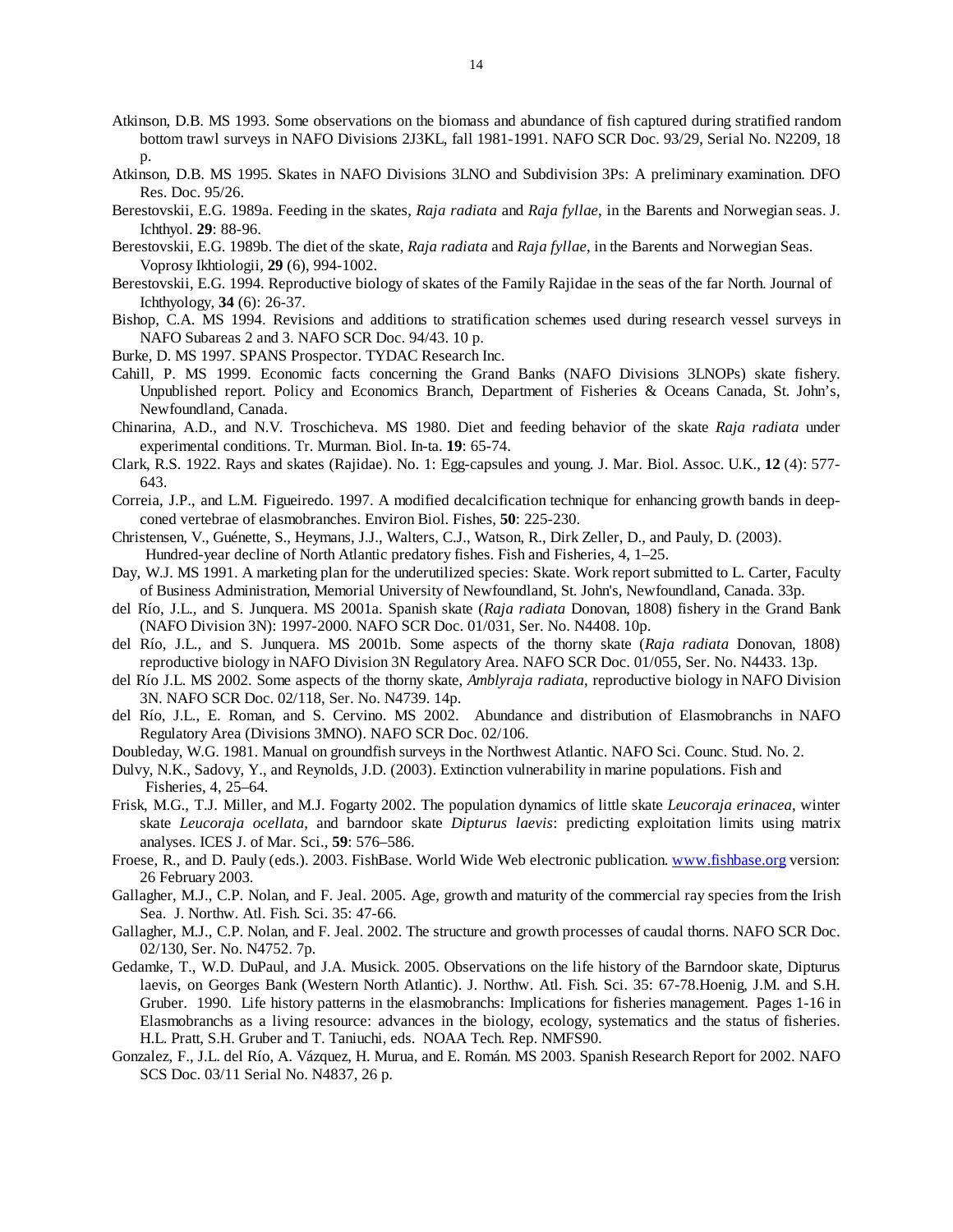- Henderson, A.C., A.I. Arkhipkin, and J.N. Chtcherbich. 2005. Distribution, growth and reproduction of the whitespotted skate *Bathyraja albomaculata* (Norman, 1937) around the Falkland Islands. J. Northw. Atl. Fish. Sci. 35.
- Hobson, A.D. 1930. A note on the formation of the egg-case of the skate. J. Mar. Biol. Assoc. U. K., **16**: 577-581.
- Hoenig, J.M., and S.H. Gruber. MS 1990. Life-history patterns in the elasmobranchs: implications for fisheries management: pg 1–16 *in:* H.L. Pratt jr., S.H. Gruber, and T. Taniuchi (eds.). Elasmobranchs as living resources: advances in the biology, ecology, systematics, and the status of fisheries. NOAA Tech. Rept. 90: 1-16.
- Holden, M.J. 1974. Problems in the rational exploitation of elasmobranch populations and some suggested solutions. *In:* Harden Jones, F.R. (ed.). Sea Fisheries Research. Logos Press, London, pp. 117-137.
- Hutchings, J.A., and R.M. Myers. 1994. What can be learned from the collapse of a renewable resource? Atlantic cod, *Gadus morhua*, of Newfoundland and Labrador. Can. J. Fish. Aquat. Sci. **51**: 2126-2146.
- ICES. 2005. Report of the Working Group on Elasmobranch Fishes (WGEF). ICES CM 2005/ACFM:03. Ref. G210pp.
- Junquera, S., and X. Paz. MS 1998. Non-traditional resources: Skate fishery and survey results in Division 3NO. NAFO SCR Doc. 98/26, Ser. No. N3011. 6p.
- Kulka, D.W. MS 1982. Estimates of discarding by the Newfoundland offshore fleet in 1981. CAFSAC Res. Doc. 82/34. 22p.
- Kulka, D.W. MS 1984. Estimates of discarding by the Newfoundland offshore fleet in 1982. NAFO SCR Doc. 84/28, Ser. No. N809. 16p.
- Kulka, D.W. MS 1985. Estimates of discarding by the Newfoundland offshore fleet in 1983. NAFO SCR Doc. 85/75, Ser. No. N1033. 19p.
- Kulka, D.W. MS 1986a. Estimates of discarding by the Newfoundland offshore fleet in 1984, with reference to trends over the past four years. NAFO SCR Doc. 86/12, Ser. No. N1120. 20p.
- Kulka, D.W. MS 1986b. Estimates of discarding by the Newfoundland offshore fleet in 1985, with reference to trends over the past 5 years. NAFO SCR Doc. 86/95, Ser. No. N1221. 20p.
- Kulka, D.W. MS 1989. Bycatch of commercial groundfish species in the northern shrimp fisheries, 1980-1994. DFO Atlant. Fish. Res. Doc. 95/48. 16p.
- Kulka, D.W. MS 1998. SPANdex SPANS geographic information system process manual for creation of biomass indices and distributions using potential mapping. DFO Atl. Fish. Res. Doc. 98/60 28p.
- Kulka, D.W., and J.R. Firth. MS 1987. Observer Program Training Manual Newfoundland Region. Can. Tech. Rpt. Fish. Aquat. Sci. No. 1355 (revised). 197 p.
- Kulka, D.W., E.M. Deblois, and D.B. Atkinson. 1996. Non traditional groundfish species on Labrador Shelf and Grand Banks – Skate. DFO Atl. Fish. Res. Doc. 96/98 29p.
- Kulka, D. W. and C. M. Miri 2003. The status of Thorny skate (Amblyraja radiata Donovan, 1808) in NAFO Divisions 3L, 3N, 3O, and Subdivision 3Ps. NAFO SCR Doc. 03/57, Ser. No. N4875. 100p.
- Kulka, D.W., and F.K. Mowbray. MS 1998. The status of thorny skate (*Raja radiata*), a non-traditional species in NAFO Divisions 3L, 3N, 3O and 3Ps. CSAS Res. Doc. 98/131 70 p.
- Kulka, D.W., and F.K Mowbray. 1999. An overview of the Grand Banks skate fishery. *In*: Case studies in the Management of Elasmobranch Fisheries. FAO Fish. Tech. Pap. R. Shotton (ed.). 378/1 47-73.
- Kulka, D.W., A.T. Pinhorn, R.G. Halliday, D. Pitcher, and D. Stansbury. 1996. A fish stock abundance index employing spatial analysis to adjust for concentration of fishing effort, using cod in NAFO Divisions in 2J3KL as an example. Fish Res. **28**/3 321-342.
- Kulka, D.W., J.S. Wroblewski, and S. Naryanan. 1995. Inter-annual patterns in the winter distribution and recent changes and movements of northern Atlantic cod (*Gadus morhua* Linnaeus, 1758) on the Newfoundland-Labrador shelf. ICES J. mar. Sci., **52**: 889-902.
- McCallum, B.R and S.J Walsh 1996. Groundfish survey trawls used at the Northwest `Atlantic Fisheries Centre, 1971-present. NAFO SCR Doc. 96/50:18p
- Prena, J., P. Schwinghamer, T.W. Rowell, D.C. Gordon jr., K.D. Gilkinson, W.P. Vass, and D.L. McKeown. 1999. Experimental otter trawling on a sandy bottom ecosystem of the Grand Banks of Newfoundland: analysis of trawl bycatch and effects on epifauna. Mar. Ecol. Prog. Ser. 181: 107-124.
- Ratz, H-J and C. Stransky 2002.Stock Status Update for Other Finfish in NAFO Subarea 1 NAFO SCR Doc. 02/22, Ser. No. N4626. 5p.
- Roberts, C.M. and Hawkins, J.P. (1999). Extinction risk in the sea. Trends in Ecology and Evolution, 14: 241–246.

Robson, D. S. 1966. Estimation of the relative fishing power in individual ships. ICNAF, Res. Bull. 3: 5-14

Rodríguez-Marin, E., A. Punzon, J. Paz, and I. Olaso. MS 1994. Feeding of most abundance fish species in Flemish Cap in summer 1993. NAFO SCR Doc. 1994 No. 94.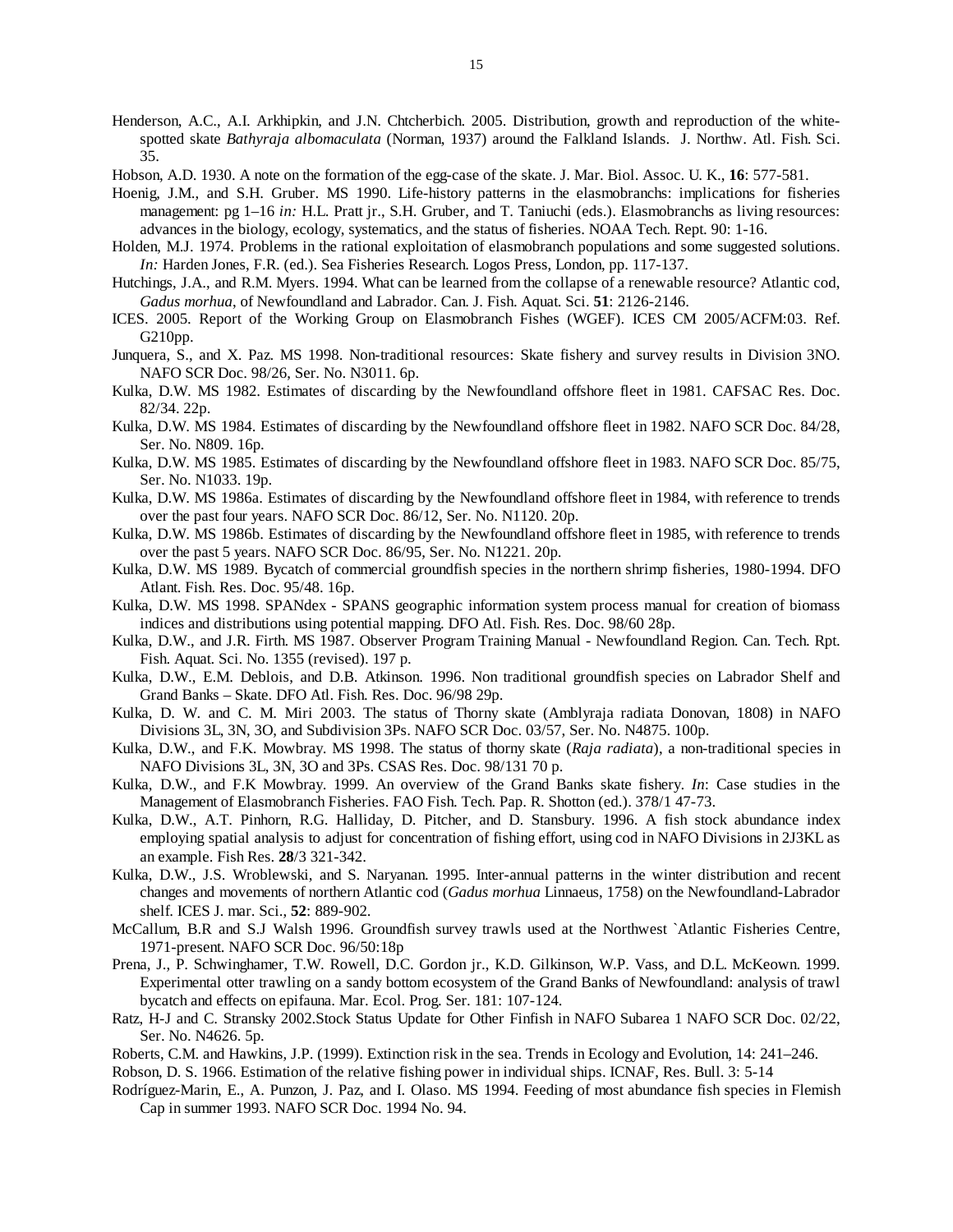- Rose, G.A., and D.W. Kulka. 1999. Hyper-aggregation of fish and fisheries: how CPUE increased as the northern cod declined. Can. J. Fish. Aquat. Sci. **56**: 1-10.
- Scott, W.B., and M.G. Scott. 1988. Atlantic Fishes of Canada. Can. Bull. Fish. Aquat. Sci No. 219 730 p.
- Shreman, M., and N.V.X. Parin. 1994. The deepest occurrence of the thorny skate *Raja radiata* in the northeastern Norwegian Sea. Vopr. Ikhtiol. **34**: 280-283.
- Simon, J.E., K.T. Frank. MS 1995. An assessment of the skate fishery in Division 4VsW. DFO Res. Doc. 95/71 32p.
- Simon, J.E., K.T. Frank. MS 1996. Assessment of the winter skate fishery in Division 4VsW. DFO Res. Doc. 96/105 51p.
- Simon, J.E., K.T. Frank. MS 2000. Assessment of Winter Skate Fishery in Division 4VSW. DFO Res. Doc. 00/140 52p.
- Simon, J. E., L.E. Hariis and T. L. Johnston 2003. Distribution and abundance of winter skate, *Leucoraja ocellata*, in the Canadian Atlantic. DFO Res. Doc. 03/028 71p.
- Simpson, M. R., and D. W. Kulka 2005. Development of Canadian research trawl gear conversion factors for thorny skate on the Grand Banks based on comparative tows. NAFO Res. Doc. 05/49 14 p.
- Smith, S.J., and F.H. Page. 1996. Association between Atlantic cod (*Gadus morhua*) and hydrographic variables: Implications for the management of the 4VsW cod stock. ICES J. Mar. Sci. **53**: 597-614.
- Smith, S.E., D.W. Au, and C. Show. 1998. Intrinsic rebound potentials of 26 species of Pacific sharks. Mar. Freshw. Res. **41**: 663-678.
- Smith, S.J., and G.D. Somerton. MS 1981. STRAP: A user-oriented computer analysis system for groundfish research vessel survey data. Can. Tech. Rep. Fish. Aquat. Sci. 1030: iv + 66p.
- Sulikowski, J.A., Kneebone, J., Elzey, S., Danley, P., Howell, W. H. & Tsang, P.C.W. 2005b. Age and growth estimates of the thorny skate, *Amblyraja radiata*, in the Gulf of Maine. Fishery Bulletin 103(1), 161-168.
- Sosebee, K. A.2002. Maturity of Skates in Northeast United States Waters. NAFO SCR Doc. 02/134, Ser. No. N4756. 17p.
- Stevenson, S. C. MS 1978. A descriptive report on the discarding of fish by the Canadian offshore fishery in ICNAF Subareas 2 and 3. ICNAF Res. Doc. 78/VI/67.
- Templeman, W. 1982a. Development, occurrence, and characteristics of egg capsules of thorny skate, *Raja radiata*, in the Northwest Atlantic. J. Northw. Atl. Fish. Sci. **3**(1): 47-56.
- Templeman, W. 1982b. Stomach contents of the thorny skate, *Raja radiata*, from the Northwest Atlantic. J. Northw. Atl. Fish. Sci. **3** (2): 123-126.
- Templeman, W. 1984a. Migrations of thorny skate, *Raja radiata*, tagged in the Newfoundland area. J. Northw. Atl. Fish. Sci. **5** (1): 55-64.
- Templeman, W. 1984b. Variations in numbers of median dorsal thorns and rows of teeth in thorny skate (*Raja radiata*) of the Northwest Atlantic. J. Northw. Atl. Fish. Sci. **5**(2): 171-180.
- Templeman, W. 1987a. Length-weight relationships, morphometric characteristics and thorniness of thorny skate (*Raja radiata*) from the Northwest Atlantic. J. Northw. Atl. Fish. Sci. **7**: 89-98.
- Templeman, W. 1987b. Differences in sexual maturity and related characteristics between populations of thorny skate (*Raja radiata*) in the Northwest Atlantic. J. Northw. Atl. Fish. Sci. **7** (2): 155-168.
- Vargas, J., R. Alpoim, E. Santos, and A.M. Ávila de Melo. MS 2002. Portuguese Research Report for 2002. NAFO SCS Doc. 03/7. Serial No. 4815, 54 p.
- Vinnichenko, V.I., V.N. Mashkov, and V.N. Khlivnoy. MS 2002. Brief results of Russian investigations and fishery for thorny skate (*Raja radiata*) in NAFO Regulatory Area in 2000-2001. NAFO SCR Doc. 02/011, Ser. No. N4612. 9p.
- Walsh, S.J. 1992. Size-dependant selection at the footgear of a groundfish survey trawl. N. Am. J. of Fish. Mgmt. **12**: 652-633.
- Wroblewski, J.S., D.W. Kulka, S. Naryanan, A. Oake, A. Collier, and B. McGrath. 1995. Winter distribution and migration patterns of Atlantic cod (*Gadus morhua)* Newfoundland-Labrador continental shelf derived from scientific observations on commercial trawlers. Fish. Oceanogr. **4** (2): 128-146.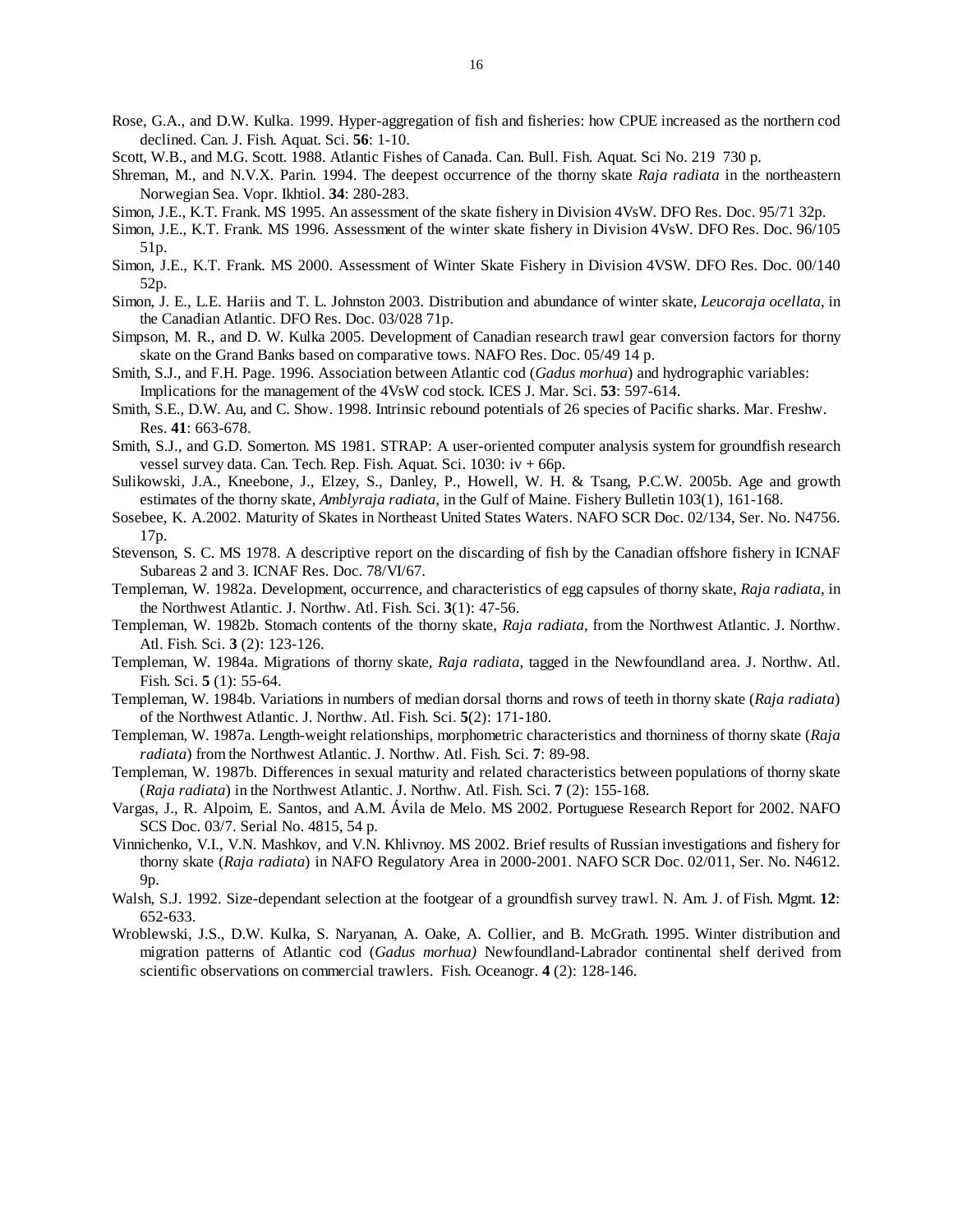Table 1. Summary of sets in Canadian Campelen spring and autumn surveys in NAFO Div. 3LNO and Subdiv. 3Ps, 1996-2005. Number of successful sets, depths and time periods (Campelen time series). Depths are in meters.

| Number of sets. |     |                  |    |    |     |       |          |            |
|-----------------|-----|------------------|----|----|-----|-------|----------|------------|
|                 |     | # of inshore     |    |    |     |       |          |            |
| Spring          |     | 3L sets included | 3N | 30 | 3Ps | Total | earliest | latest     |
| 1996            | 188 | 0                | 82 | 86 | 148 | 504   | 07-May   | $27 - Jun$ |
| 1997            | 158 | 0                | 71 | 81 | 158 | 468   | 30-Apr   | $26$ -Jun  |
| 1998            | 163 | 8                | 88 | 93 | 177 | 529   | 10-Apr   | $30 - Jun$ |
| 1999            | 177 | 32               | 82 | 86 | 175 | 552   | 13-Apr   | $29 - Jun$ |
| 2000            | 134 | 0                | 81 | 83 | 171 | 469   | 08-Apr   | $29 - Jun$ |
| 2001            | 154 | 12               | 79 | 79 | 173 | 497   | 07-Apr   | $24$ -Jun  |
| 2002            | 146 | 4                | 79 | 79 | 177 | 485   | 05-Apr   | $22$ -Jun  |
| 2003            | 155 | 14               | 79 | 79 | 176 | 503   | 05-Apr   | $26$ -Jun  |
| 2004            | 151 |                  | 79 | 79 | 177 | 486   | 11-Apr   | $26$ -Jun  |
| 2005            | 133 |                  | 78 | 79 | 178 | 468   | 17-Apr   | 29-Jun     |
| mean            | 156 |                  | 80 | 82 | 171 | 496   |          |            |

**Depth range (m), Campelen spring surveys 1996-2005.**

|        |     | 3L  |     | 3N  |     | 30  |     | 3Ps |
|--------|-----|-----|-----|-----|-----|-----|-----|-----|
| Spring | min | max | min | max | min | max | min | max |
| 1996   | 66  | 664 | 42  | 665 | 65  | 685 | 42  | 613 |
| 1997   | 60  | 681 | 35  | 689 | 62  | 669 | 34  | 637 |
| 1998   | 53  | 721 | 38  | 682 | 64  | 657 | 40  | 670 |
| 1999   | 41  | 692 | 40  | 659 | 62  | 679 | 41  | 870 |
| 2000   | 61  | 681 | 45  | 664 | 61  | 694 | 39  | 608 |
| 2001   | 34  | 695 | 40  | 650 | 64  | 699 | 38  | 609 |
| 2002   | 42  | 710 | 40  | 641 | 63  | 628 | 37  | 625 |
| 2003   | 62  | 698 | 39  | 681 | 63  | 726 | 40  | 675 |
| 2004   | 47  | 710 | 44  | 675 | 61  | 636 | 36  | 591 |
| 2005   | 64  | 672 | 45  | 691 | 66  | 719 | 37  | 658 |
| mean   | 53  | 692 | 41  | 670 | 63  | 679 | 38  | 656 |

**Number of sets.**

|               | # of inshore        |     |     |     |       |           |           |
|---------------|---------------------|-----|-----|-----|-------|-----------|-----------|
| <b>Autumn</b> | 3L<br>sets included | 3N  | 30  | 3Ps | Total | earliest  | latest    |
| 1996          | 211                 | 84  | 61  |     | 356   | 09-Oct    | 17-Dec    |
| 1997          | 205                 | 100 | 81  |     | 386   | 26-Sep    | 20-Dec    |
| 1998          | 204                 | 122 | 96  |     | 422   | $10$ -Oct | 17-Dec    |
| 1999          | 170                 | 68  | 75  |     | 313   | $13-Oct$  | $12$ -Dec |
| <b>2000</b>   | 176                 | 94  | 100 |     | 370   | $11$ -Oct | 18-Dec    |
| 2001          | 205                 | 94  | 97  |     | 396   | 22-Sep    | 06-Dec    |
| <b>2002</b>   | 206                 | 94  | 99  |     | 399   | 05-Oct    | $02$ -Dec |
| 2003          | 205                 | 70  | 83  | -   | 358   | 23-Sep    | 10-Jan-04 |
| 2004          | 147                 | 69  | 76  |     | 292   | 31-Oct    | $19$ -Dec |
| 2005          | 125                 | 100 | 99  |     | 324   | 04-Oct    | 08-Dec    |
| mean          | 185                 | 90  | 87  |     | 362   |           |           |

**Depth range (m), Campelen autumn surveys 1996-2005.**

|        |     | 3L   |     | 3N   |     | 30   |     | 3Ps |
|--------|-----|------|-----|------|-----|------|-----|-----|
| Autumn | min | max  | min | max  | min | max  | min | max |
| 1996   | 51  | 1433 | 37  | 1147 | 63  | 690  | ۰   |     |
| 1997   | 35  | 1436 | 41  | 769  | 62  | 611  | ۰   |     |
| 1998   | 34  | 1437 | 37  | 1447 | 61  | 1076 | ۰   |     |
| 1999   | 63  | 1407 | 39  | 664  | 58  | 692  |     |     |
| 2000   | 42  | 1430 | 46  | 1419 | 62  | 1424 | ۰   |     |
| 2001   | 38  | 1457 | 45  | 1410 | 67  | 1391 | ۰   |     |
| 2002   | 35  | 1431 | 44  | 1429 | 65  | 1504 |     |     |
| 2003   | 32  | 1446 | 43  | 727  | 63  | 1382 |     |     |
| 2004   | 44  | 653  | 40  | 659  | 63  | 634  | -   |     |
| 2005   | 59  | 687  | 42  | 1445 | 60  | 1410 |     |     |
| mean   | 43  | 1282 | 41  | 1112 | 62  | 1081 |     |     |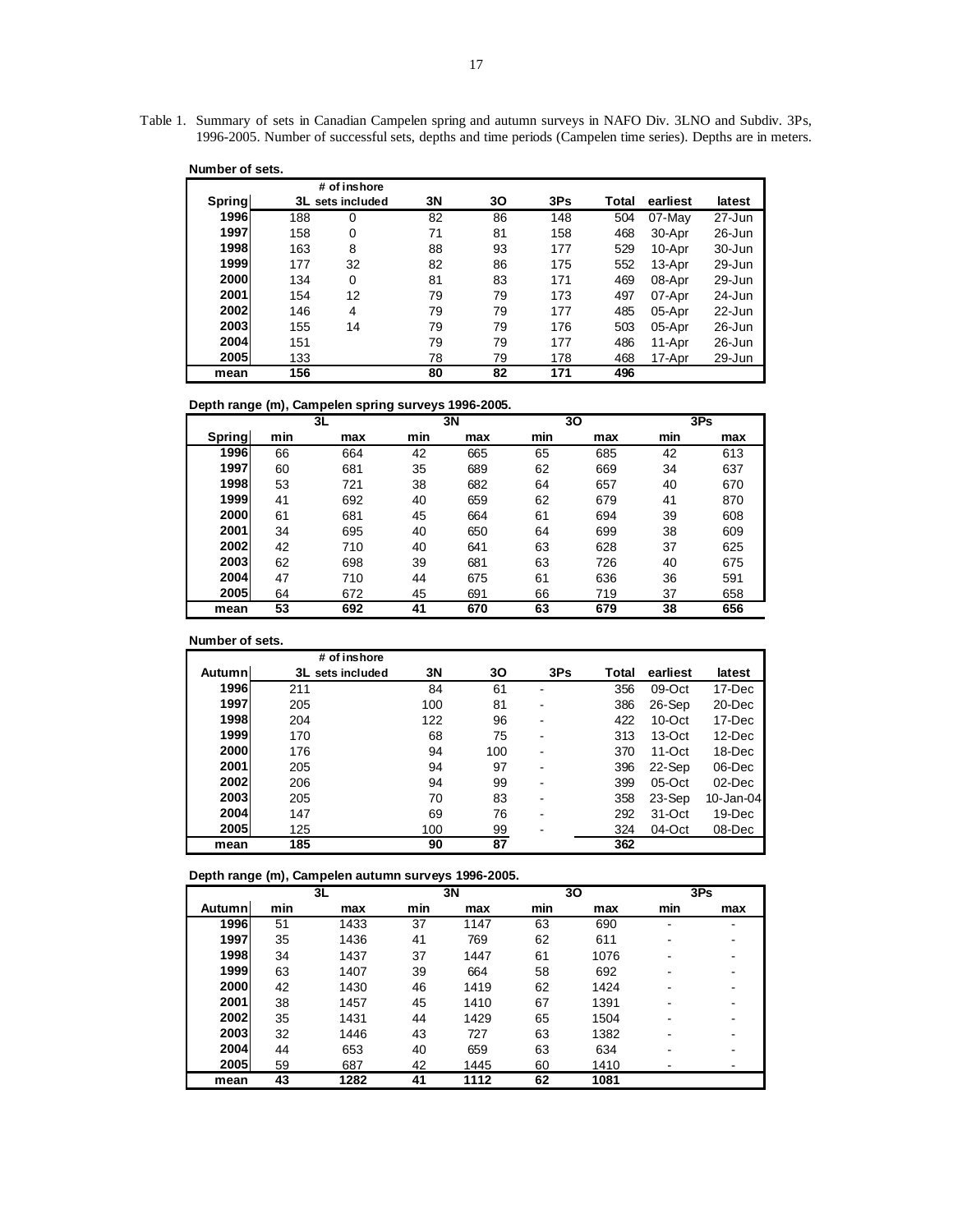| Year         | Gear        | <b>Males</b> | <b>Females</b> | <b>Unsexed</b> | <b>Total</b> |
|--------------|-------------|--------------|----------------|----------------|--------------|
| 1994         | Otter trawl | 820          | 298            |                | 1,118        |
| 1995         | Longline    | 147          | 376            |                | 523          |
| 1998         | Otter trawl | 18           | 20             |                | 38           |
|              | Gillnet     | 111          | 218            |                | 329          |
| 1999         | Otter trawl | 535          | 271            |                | 806          |
|              | Gillnet     |              | 381            |                | 381          |
|              | All         | 535          | 652            |                | 1,187        |
| 2000         | Gillnet     | 2,234        | 5,183          |                | 7,417        |
|              | Longline    | 336          | 194            |                | 530          |
|              | All         | 2,570        | 5,377          |                | 7,947        |
| 2001         | Otter trawl | 383          | 247            |                | 630          |
|              | Gillnet     | 212          | 334            | 168            | 714          |
|              | All         | 595          | 581            | 168            | 1,344        |
| 2002         | Otter trawl | 75           | 73             |                | 148          |
|              | Gillnet     | 1,649        | 2,873          |                | 4,522        |
|              | All         | 1,724        | 2,946          |                | 4,670        |
| 2003         | Otter trawl | 68           | 76             |                | 144          |
|              | Gillnet     | 708          | 781            |                | 1,489        |
|              | Longline    | 13           | 64             |                | 77           |
|              | All         | 789          | 921            |                | 1,710        |
| 2004         | Otter trawl | 889          | 911            |                | 1,800        |
|              | Gillnet     | 124          | 261            |                | 385          |
|              | ΑIΙ         | 1,013        | 1,172          |                | 2,185        |
| 2005         | Otter trawl | 928          | 995            |                | 1,923        |
|              | Gillnet     | 281          | 605            |                | 886          |
|              | All         | 1,213        | 1,601          |                | 2,814        |
| <b>Total</b> |             | 7,852        | 12,120         | 168            | 20,140       |

Table 2. Number of thorny skates measured for total length in commercial catches, 1994-2005. Data are from Canadian Fisheries Observers.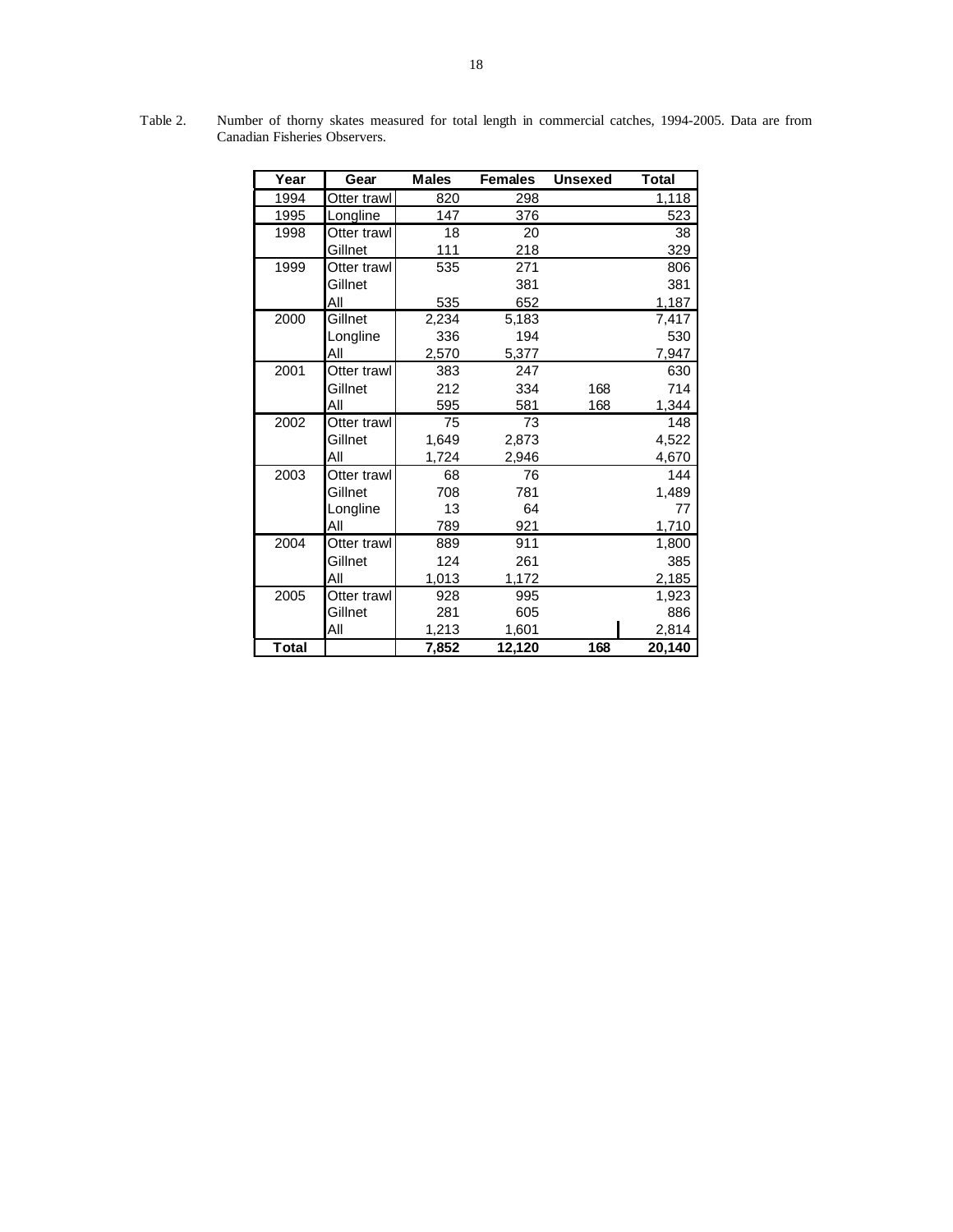Table 3a. Campelen Equivalent biomass, abundance, and mean weight of thorny skate from spring research surveys, 1971-2005. Surveys were conducted with an Engels trawl during 1971-spring 1995, and Campelen trawl during fall 1995-2005.

# **Biomass (tonnes) Abundance (thousands) Mean weight (kg)**

|              |                   |                  |                  |                  |                      |              |                  |                  |                  |                 | All                |              |              |              |      |              |                    |
|--------------|-------------------|------------------|------------------|------------------|----------------------|--------------|------------------|------------------|------------------|-----------------|--------------------|--------------|--------------|--------------|------|--------------|--------------------|
| Year         | 3L                | 3N               | 30               | 3Ps              | <b>All Divisions</b> | Year         | 3L               | 3N               | 30 <sup>2</sup>  | 3Ps             | <b>Divisions</b>   | Year         | 3L           | 3N           | 30   |              | 3 Ps All Divisions |
| 1971         | 92,313            | 29,740           |                  |                  | 122,053              | 1971         | 27,910           | 9,489            |                  |                 | 37,399             | 1971         | 3.31         | 3.13         |      |              | 3.26               |
| 1972         | 61,518            | 94,904           |                  | 43,190           | 199,612              | 1972         | 26,710           | 37,834           | $\sim$           | 13,588          | 78,132             | 1972         | 2.30         | 2.51         |      | 3.18         | 2.55               |
| 1973<br>1974 | 47,322<br>105,863 | 71,644<br>57,394 | 61,247           | 35,287           | 215,500<br>222,243   | 1973<br>1974 | 29,316           | 26,700<br>28,137 | 31,049           | 16,509          | 103,574            | 1973<br>1974 | 1.61<br>1.64 | 2.68<br>2.04 | 1.97 | 2.14<br>2.19 | 2.08<br>1.86       |
| 1975         | 82,032            | 56,753           | $\sim$<br>66,613 | 58,986<br>15,041 | 220,439              | 1975         | 64,423<br>59,924 | 20,021           | $\sim$<br>29,483 | 26,949<br>4,003 | 119,509<br>113,430 | 1975         | 1.37         | 2.83         | 2.26 | 3.76         | 1.94               |
| 1976         | 105,836           | 103,664          | 211,018          | 77,601           | 498,119              | 1976         | 68,471           | 51,836           | 69,200           | 46,266          | 235,773            | 1976         | 1.55         | 2.00         | 3.05 | 1.68         | 2.11               |
| 1977         | 167,273           | 115,963          | 51,632           | 32,417           | 367,284              | 1977         | 61,080           | 39,628           | 18,194           | 21,393          | 140,296            | 1977         | 2.74         | 2.93         | 2.84 | 1.52         | 2.62               |
| 1978         | 99,792            | 43,116           | 46,823           | 19,919           | 209,650              | 1978         | 52,948           | 24,482           | 18,340           | 27,273          | 123,043            | 1978         | 1.88         | 1.76         | 2.55 | 0.73         | 1.70               |
| 1979         | 116,711           | 62,796           | 52,127           | 26,547           | 258,181              | 1979         | 56,556           | 33,539           | 18,140           | 20,109          | 128,343            | 1979         | 2.06         | 1.87         | 2.87 | 1.32         | 2.01               |
| 1980         | 108,479           | 68,751           | 56,514           | 55,623           | 289,366              | 1980         | 46,479           | 38,351           | 40,627           | 29,524          | 154,980            | 1980         | 2.33         | 1.79         | 1.39 | 1.88         | 1.87               |
| 1981         | 145,372           | 45,481           | 32,377           | 30,114           | 253,344              | 1981         | 80,401           | 23,460           | 14,306           | 29,511          | 147,678            | 1981         | 1.81         | 1.94         | 2.26 | 1.02         | 1.72               |
| 1982         | 99,330            | 79,323           | 60,144           | 19,365           | 258,163              | 1982         | 51,767           | 57,168           | 26,753           | 8,621           | 144,309            | 1982         | 1.92         | 1.39         | 2.25 | 2.25         | 1.79               |
| 1983         |                   | $\sim$           |                  | 36,041           | 36,041               | 1983         | $\sim$           | $\sim$           | $\sim$           | 29,641          | 29,641             | 1983         |              |              |      | 1.22         | 1.22               |
| 1984         | 17,881            | 59.765           | 63,188           | 21,038           | 161,872              | 1984         | 7,574            | 25,226           | 24.615           | 9,417           | 66,832             | 1984         | 2.36         | 2.37         | 2.57 | 2.23         | 2.42               |
| 1985         | 105,978           | 89,501           | 114,232          | 38,263           | 347,973              | 1985         | 63,081           | 45,278           | 50,123           | 55,214          | 213,697            | 1985         | 1.68         | 1.98         | 2.28 | 0.69         | 1.63               |
| 1986         | 72,341            | 114,234          | 48,287           | 49,418           | 284,279              | 1986         | 51,231           | 53,395           | 21,134           | 36,152          | 161,913            | 1986         | 1.41         | 2.14         | 2.28 | 1.37         | 1.76               |
| 1987         | 84,944            | 62,681           | 52,813           | 42,138           | 242,575              | 1987         | 39,151           | 33,539           | 34,040           | 28,113          | 134,842            | 1987         | 2.17         | 1.87         | 1.55 | 1.50         | 1.80               |
| 1988         | 72,630            | 51,445           | 90,472           | 31,055           | 245,603              | 1988         | 35,030           | 26,475           | 42,991           | 19,043          | 123,539            | 1988         | 2.07         | 1.94         | 2.10 | 1.63         | 1.99               |
| 1989         | 75,889            | 50,883           | 41,596           | 45,841           | 214,208              | 1989         | 40,349           | 30,030           | 17,678           | 25,863          | 113,919            | 1989         | 1.88         | 1.69         | 2.35 | 1.77         | 1.88               |
| 1990         | 46,917            | 49,163           | 64,140           | 25,124           | 185,344              | 1990         | 43,938           | 71,656           | 40,119           | 21,344          | 177,057            | 1990         | 1.07         | 0.69         | 1.60 | 1.18         | 1.05               |
| 1991         | 22,984            | 29,950           | 102,512          | 63,714           | 219,161              | 1991         | 34,780           | 44,550           | 35,194           | 50,254          | 164,778            | 1991         | 0.66         | 0.67         | 2.91 | 1.27         | 1.33               |
| 1992         | 12,158            | 23,865           | 59,982           | 40,065           | 136,071              | 1992         | 36,886           | 20,645           | 35,567           | 21,511          | 114,609            | 1992         | 0.33         | 1.16         | 1.69 | 1.86         | 1.19               |
| 1993         | 8,850             | 19,207           | 36,357           | 14,402           | 78,816               | 1993         | 27,765           | 17,068           | 15,026           | 16,001          | 75,860             | 1993         | 0.32         | 1.13         | 2.42 | 0.90         | 1.04               |
| 1994         | 4,058             | 10,554           | 29,898           | 17,127           | 61,637               | 1994         | 15,999           | 17,564           | 19,106           | 19,222          | 71,891             | 1994         | 0.25         | 0.60         | 1.56 | 0.89         | 0.86               |
| 1995         | 2,898             | 2,925            | 33,469           | 25,806           | 65,098               | 1995         | 9,319            | 7,018            | 26,782           | 19,493          | 62,613             | 1995         | 0.31         | 0.42         | 1.25 | 1.32         | 1.04               |
| 1996         | 4,992             | 11,010           | 35,529           | 21,851           | 73,382               | 1996         | 10,416           | 10,636           | 22,731           | 25,591          | 69,374             | 1996         | 0.48         | 1.04         | 1.56 | 0.85         | 1.06               |
| 1997         | 3,969             | 9,703            | 28,293           | 20,705           | 62,670               | 1997         | 6,804            | 13,554           | 25,635           | 18,379          | 64,372             | 1997         | 0.58         | 0.72         | 1.10 | 1.13         | 0.97               |
| 1998         | 5,807             | 13,186           | 42,351           | 28,629           | 89,973               | 1998         | 7,764            | 10,141           | 34,130           | 22,781          | 74,816             | 1998         | 0.75         | 1.30         | 1.24 | 1.26         | 1.20               |
| 1999         | 7,278             | 26,254           | 54,045           | 32,062           | 119,639              | 1999         | 8,273            | 15,967           | 36,042           | 20,212          | 80,494             | 1999         | 0.88         | 1.64         | 1.50 | 1.59         | 1.49               |
| 2000         | 14,011            | 27,861           | 40,917           | 22,528           | 105,317              | 2000         | 12,512           | 16,027           | 28,525           | 18,574          | 75,638             | 2000         | 1.12         | 1.74         | 1.43 | 1.21         | 1.39               |
| 2001         | 10,383            | 29,197           | 59,078           | 24,566           | 123,224              | 2001         | 8,521            | 16,276           | 33,321           | 17,606          | 75,724             | 2001         | 1.22         | 1.79         | 1.77 | 1.40         | 1.63               |
| 2002         | 8,580             | 13,987           | 38,025           | 22,127           | 82,719               | 2002         | 5,920            | 8,469            | 32,902           | 17,560          | 64,851             | 2002         | 1.45         | 1.65         | 1.16 | 1.26         | 1.28               |
| 2003         | 8,411             | 18,216           | 49,707           | 37,072           | 113,406              | 2003         | 6,737            | 9,645            | 34,735           | 24,615          | 75,732             | 2003         | 1.25         | 1.89         | 1.43 | 1.51         | 1.50               |
| 2004         | 7,806             | 20,425           | 39,740           | 38,354           | 106,325              | 2004         | 4,762            | 8,925            | 21,153           | 24,256          | 59,095             | 2004         | 1.64         | 2.29         | 1.88 | 1.58         | 1.80               |
| 2005         | 19,266            | 33,757           | 46,515           | 34,897           | 134,435              | 2005         | 11,011           | 15,986           | 26,621           | 27,742          | 81,359             | 2005         | 1.75         | 2.11         | 1.75 | 1.26         | 1.65               |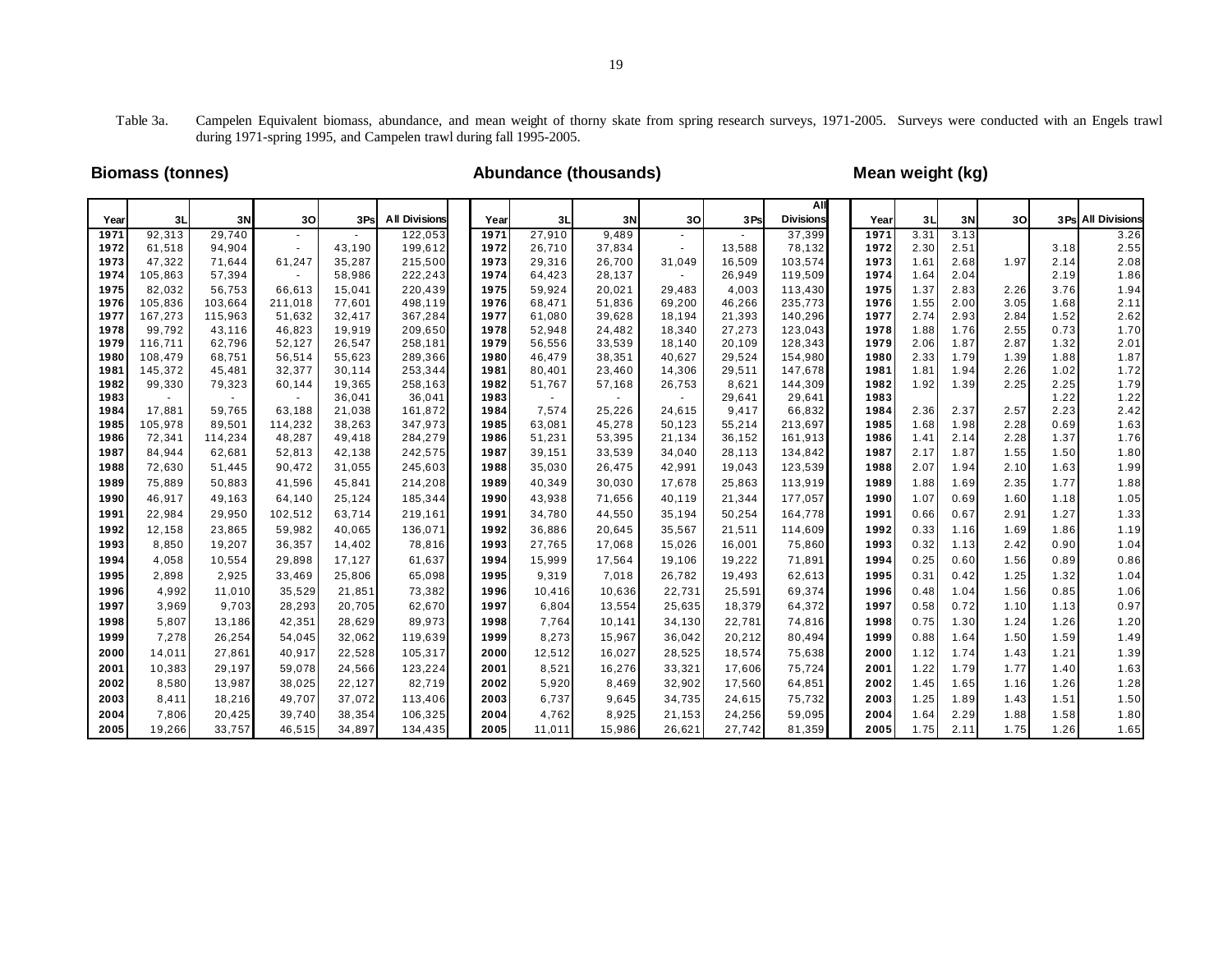Table 3b. Biomass, abundance, and mean weight of thorny skate from autumn research surveys, 1981-2005. Surveys were conducted with an Engels trawl during 1981-spring 1995, and Campelen trawl during fall 1995-2003. \*\*Some deep strata were not sampled in 2005.

# **Biomass (tonnes) Abundance (thousands) Mean Weight (kg)**

| Year         | Div. 3L        | Div. 3N          |                  | Div. 30 All Divisions | Year         | Div. 3L          | Div. 3N          |                          | Div. 30 All Divisions |              |              |              |              | Year Div. 3L Div. 3N Div. 30 All Divisions |
|--------------|----------------|------------------|------------------|-----------------------|--------------|------------------|------------------|--------------------------|-----------------------|--------------|--------------|--------------|--------------|--------------------------------------------|
| 1971         |                |                  |                  |                       | 1971         |                  |                  |                          |                       | 1971         |              |              |              |                                            |
| 1972         |                |                  |                  |                       | 1972         |                  |                  |                          |                       | 1972         |              |              |              |                                            |
| 1973         |                |                  |                  |                       | 1973         |                  |                  |                          |                       | 1973         |              |              |              |                                            |
| 1974         |                |                  |                  |                       | 1974         |                  |                  |                          |                       | 1974         |              |              |              |                                            |
| 1975         |                |                  |                  |                       | 1975         |                  |                  |                          |                       | 1975         |              |              |              |                                            |
| 1976         |                |                  |                  |                       | 1976         |                  |                  |                          |                       | 1976         |              |              |              |                                            |
| 1977         |                |                  |                  |                       | 1977         |                  |                  |                          |                       | 1977         |              |              |              |                                            |
| 1978         |                |                  |                  |                       | 1978         |                  |                  |                          |                       | 1978         |              |              |              |                                            |
| 1979         |                |                  |                  |                       | 1979         |                  |                  |                          |                       | 1979         |              |              |              |                                            |
| 1980         |                |                  |                  |                       | 1980         |                  |                  |                          |                       | 1980         |              |              |              |                                            |
| 1981         | 95,909         |                  |                  |                       | 1981         | 81,126           | ٠                | $\blacksquare$           | ٠                     | 1981         | 1.18         |              |              |                                            |
| 1982         | 171,719        |                  |                  |                       | 1982         | 87,658           | ٠                | $\blacksquare$           |                       | 1982         | 1.96         |              |              |                                            |
| 1983         | 171,364        |                  |                  |                       | 1983         | 103,303          | $\blacksquare$   | $\overline{\phantom{a}}$ | ٠                     | 1983         | 1.66         |              |              |                                            |
| 1984         | 154,342        |                  |                  |                       | 1984         | 70,979           | $\blacksquare$   | $\blacksquare$           | ٠                     | 1984         | 2.17         |              |              |                                            |
| 1985         | 146,052        |                  |                  |                       | 1985         | 86,070           | ٠                | $\overline{\phantom{a}}$ | ۰                     | 1985         | 1.70         |              |              |                                            |
| 1986         |                |                  |                  |                       | 1986         |                  |                  | $\sim$                   | ٠                     | 1986         |              |              |              |                                            |
| 1987         | 90,955         |                  |                  |                       | 1987         | 80,879           |                  | $\blacksquare$           | $\blacksquare$        | 1987         | 1.12         |              |              |                                            |
| 1988         | 111,733        |                  | ٠                |                       | 1988         | 86,633           | ٠                | $\blacksquare$           | ٠                     | 1988         | 1.29         |              |              |                                            |
| 1989         | 70,282         |                  |                  |                       | 1989         | 76,793           |                  |                          |                       | 1989         | 0.92         |              |              |                                            |
| 1990         | 98,973         | 69,849           | 100,950          | 269,772               | 1990         | 116,758          | 43,855           | 53,191                   | 213,803               | 1990         | 0.85         | 1.59         | 1.90         | 1.26                                       |
| 1991         | 54,521         | 107,643          | 78,202           | 240,366               | 1991         | 73,576           | 61,128           | 29,680                   | 164,384               | 1991         | 0.74         | 1.76         | 2.63         | 1.46                                       |
| 1992         | 41,716         | 54,858           | 43,885           | 140,459               | 1992         | 94,058           | 33,854           | 24,675                   | 152,587               | 1992         | 0.44         | 1.62         | 1.78         | 0.92                                       |
| 1993         | 24,950         | 36,787           | 66,572           | 128,309               | 1993         | 61,501           | 31,073           | 41,382                   | 133,957               | 1993         | 0.41         | 1.18         | 1.61         | 0.96                                       |
| 1994         | 16,776         | 52,755           | 33,059           | 102,590               | 1994         | 44,196           | 50,142           | 30,749                   | 125,087               | 1994         | 0.38         | 1.05         | 1.08         | 0.82                                       |
| 1995<br>1996 | 11,306         | 40,775           | 44,653           | 96,734                | 1995<br>1996 | 23,284           | 37,322           | 30,582                   | 91,188                | 1995<br>1996 | 0.49<br>0.62 | 1.09<br>1.26 | 1.46         | 1.06                                       |
| 1997         | 14,459         | 28,629           | 36,969<br>58,160 | 80,057<br>108,769     | 1997         | 23,483<br>13,448 | 22,694           | 45,145<br>50,047         | 91,322                | 1997         | 0.56         | 1.41         | 0.82<br>1.16 | 0.88<br>1.16                               |
| 1998         | 7,534<br>9,205 | 43,075<br>34,279 | 39,280           | 82,764                | 1998         | 8,917            | 30,540<br>21,132 | 29,785                   | 94,035<br>59,834      | 1998         | 1.03         | 1.62         | 1.32         | 1.38                                       |
| 1999         | 13,614         | 32,609           | 42,609           | 88,832                | 1999         | 10,448           | 25,117           | 31,847                   | 67,412                | 1999         | 1.30         | 1.30         | 1.34         | 1.32                                       |
| 2000         | 17,722         | 61,202           | 40,861           | 119,785               | 2000         | 12,536           | 31,419           | 39,918                   | 83,873                | 2000         | 1.41         | 1.95         | 1.02         | 1.43                                       |
| 2001         | 16,420         | 34,311           | 62,156           | 112,887               | 2001         | 12,655           | 21,353           | 42,095                   | 76,103                | 2001         | 1.30         | 1.61         | 1.48         | 1.48                                       |
| 2002         | 11,068         | 52,856           | 40,593           | 104,517               | 2002         | 7,541            | 30,925           | 24,488                   | 62,954                | 2002         | 1.47         | 1.71         | 1.66         | 1.66                                       |
| 2003         | 9,072          | 36,829           | 46,123           | 92,024                | 2003         | 5,828            | 19,203           | 34,556                   | 59,587                | 2003         | 1.56         | 1.92         | 1.33         | 1.54                                       |
| 2004         | 11,327         | 45,678           | 26,361           | 83,366                | 2004         | 6,369            | 21,068           | 32,343                   | 59,780                | 2004         | 1.78         | 2.17         | 0.82         | 1.39                                       |
| 2005         | 18,315         | 37.442           | 61,595           | 117,352               | 2005         | 10,242           | 20,027           | 30,553                   | 60,823                | 2005         | 1.79         | 1.87         | 2.02         | 1.93                                       |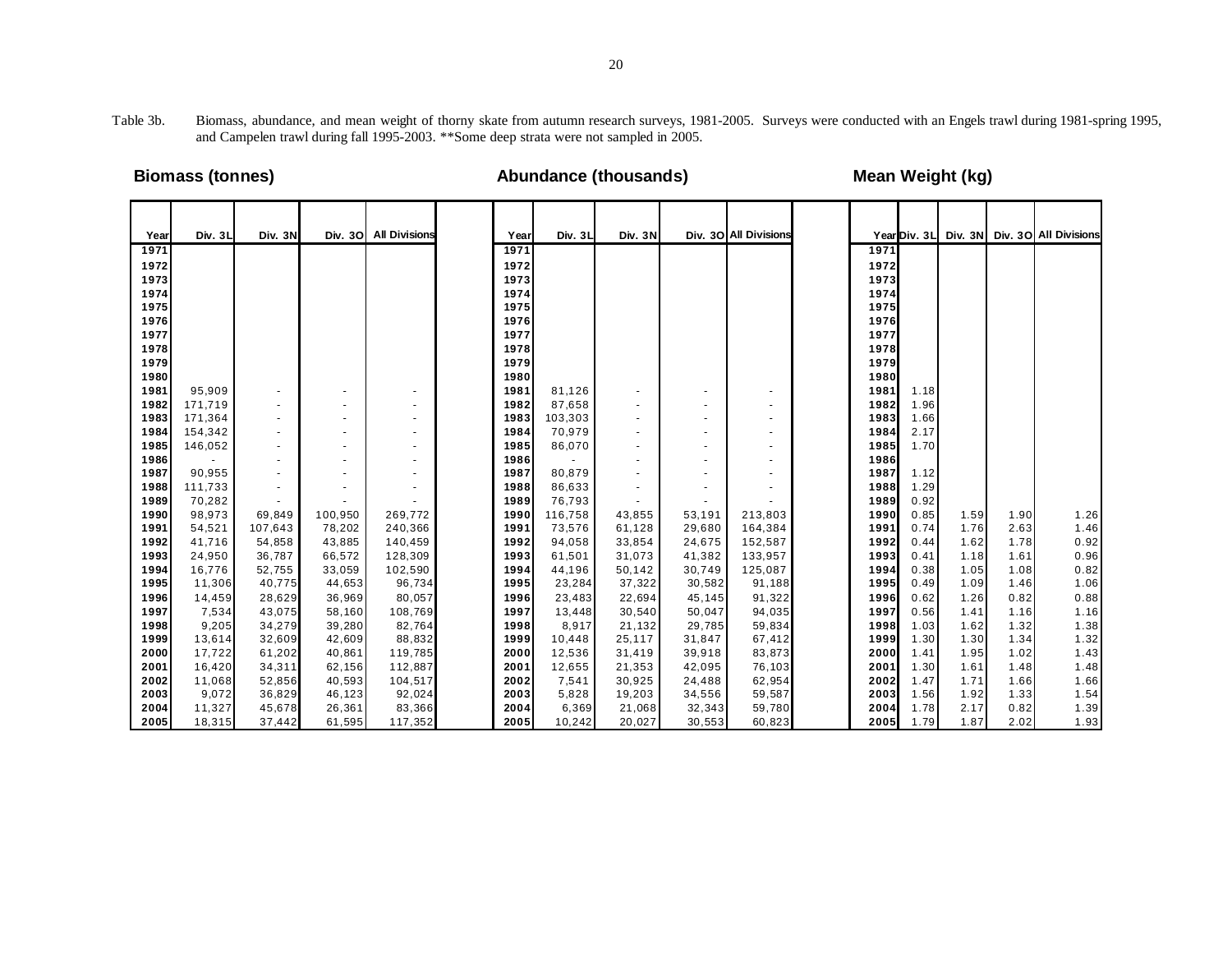|              |               |                            |                                  |             | <b>France France</b> |                |                |             | <b>Lithuani</b> | <b>Norwa</b> |                         |                        |                | <b>South</b> |                |                |                             |             |                  |
|--------------|---------------|----------------------------|----------------------------------|-------------|----------------------|----------------|----------------|-------------|-----------------|--------------|-------------------------|------------------------|----------------|--------------|----------------|----------------|-----------------------------|-------------|------------------|
| Year         |               | Cuba Estonia Faroes F.R.G. |                                  |             | (main)               | (SPM)          | G.D.R. Japan   |             | a               | $\mathbf{y}$ |                         | <b>Poland Portugal</b> | <b>Spain</b>   | <b>Korea</b> |                |                | Russia U.S.A. U.S.S.R. U.K. |             | <b>All</b>       |
| 1970         | 0             | 0                          | 0                                | 0           | 0                    | 341            | $\overline{0}$ | 0           |                 | 0            | $\overline{0}$          | 0                      | 0              | 0            |                | $\Omega$       | 427                         | 0           | 768              |
| 1971         | $\mathbf 0$   | 0                          | $\mathbf 0$                      | $\mathbf 0$ | 0                    | 289            | 0              | 0           |                 | 0            | $\overline{0}$          | 0                      | $\mathbf 0$    | 0            |                | 0              |                             | $\mathbf 0$ | 290              |
| 1972         | 0             | 0                          | 0                                | 5           | 0                    | 282            | $\mathbf 0$    | 0           |                 | 0            | 0                       | 0                      | $\mathbf 0$    | 0            |                | 0              | 370                         | 14          | 671              |
| 1973         | $\Omega$      | 0                          | $\overline{0}$                   | 3           | $\mathbf 0$          | 172            | 20             | 0           |                 | 14           | 0                       | 0                      | $\mathbf 0$    | $\Omega$     |                | 0              | 401                         | 34          | 644              |
| 1974         | $\Omega$      | 0                          | $\Omega$                         | $\Omega$    | 71                   | 165            | $\mathbf 0$    | 0           |                 | 245          | $\Omega$                | $\overline{0}$         | $\mathbf 0$    | $\Omega$     |                | 0              | 1,763                       | 87          | 2,331            |
| 1975         | $\Omega$      | 0                          | $\mathbf 0$                      | $\mathbf 0$ | 326                  | 156            | $\mathbf 0$    | 0           |                 | 70           | $\overline{0}$          | 472                    | $\mathbf 0$    | $\Omega$     |                | 0              | 2,001                       | 0           | 3,025            |
| 1976         | $\Omega$      | 0                          | $\mathbf 0$                      | $\mathbf 0$ | 230                  | 72             | 0              | 0           |                 | 90           | $\overline{0}$          | 401                    | $\mathbf 0$    | $\Omega$     |                | 0              | 443                         | $\Omega$    | 1,236            |
| 1977         | $\Omega$      | 0                          | $\Omega$                         | 0           | 384                  | 109            | $\mathbf 0$    | 0           |                 | $\mathbf 0$  | $\Omega$                | 300                    | 57             | $\Omega$     |                | 0              | 776                         | $\Omega$    | 1,626            |
| 1978         | $\Omega$      | 0                          | $\Omega$                         | 1           | 159                  | 136            | 6              | 0           |                 | 59           | $\Omega$                | $\mathbf 0$            | $\overline{4}$ | $\Omega$     |                | 0              | 875                         | 31          | 1,271            |
| 1979         | $\Omega$      | 0                          | $\Omega$                         | $\Omega$    | 86                   | 67             | $\mathbf 0$    | 0           |                 | 9            | $\overline{2}$          | 17                     | 23             | $\Omega$     |                | 0              | 574                         | $\Omega$    | 778              |
| 1980         | $\Omega$      | 0                          | 14                               | $\Omega$    | 403                  | 281            | 8              | $\mathbf 0$ |                 | 0            | $\overline{0}$          | 56                     | 19             | $\Omega$     |                | 0              | 855                         | $\Omega$    | 1,636            |
| 1981         | $\Omega$      | 0                          | $\mathbf 0$                      | $\Omega$    | 197                  | 365            | 15             | 18          |                 | 0            | $\overline{0}$          | 13                     | 222            | $\Omega$     |                | 0              | 1,157                       | $\Omega$    | 1,987            |
| 1982         | $\Omega$      | 0                          | $\mathbf 0$                      | $\Omega$    | $\mathbf 0$          | 418            | $\mathbf 0$    | 29          |                 | 0            | $\overline{0}$          | 1                      | 44             | 108          |                | 0              | 551                         | $\Omega$    | 1,151            |
| 1983         | 6             | 0                          | $\mathbf 0$                      | $\Omega$    | 45                   | 573            | 50             | $\mathbf 0$ |                 | 0            | $\overline{0}$          | 0                      | 611            | 65           |                | 0              | 443                         | $\Omega$    | 1,793            |
| 1984         | 0             | 0                          | $\mathbf 0$                      | $\Omega$    | 619                  | 134            | 154            | 0           |                 | 0            | $\overline{\mathbf{c}}$ | 6                      | 1,056          | $\mathbf 0$  |                | 0              | 644                         | $\Omega$    | 2,615            |
| 1985         | 26            | 0                          | $\mathbf 0$                      | 44          | 774                  | 170            | 31             | 0           |                 | 0            | $\overline{0}$          | $\overline{0}$         | 8,108          | 0            |                | 0              | 2,181                       | 0           | 11,334           |
| 1986         | 0             | 0                          | 0                                | $\mathbf 0$ | 641                  | 972            | 21             | 0           |                 | 0            | $\overline{0}$          | 742                    | 10,646         | 147          |                | 0              | 2,684                       |             | 15,853           |
| 1987         | 0             | 0                          | 0                                | 0           | 663                  | 158            | 18             | 0           |                 | 0            | $\overline{0}$          | 3,079                  | 12,428         | 888          |                |                | 1,853                       |             | 19,088           |
| 1988         | $\Omega$      | 0                          | $\mathbf 0$                      | 3           | 134                  | 653            | 54             | 0           |                 | 0            | $\overline{0}$          | 1,029                  | 9,367          | 1,659        |                | 0              | 6,557                       |             | 19,456           |
| 1989<br>1990 | $\Omega$      | 0                          | $\mathbf 0$                      | 0<br>U      | $\mathbf 0$          | 1,773          | 69             | 0           |                 | 0            | 0                       | 444                    | 12,762         | 490          |                | 6              | 369                         |             | 15,913           |
| 1991         | $\Omega$      | 0                          | $\overline{2}$<br>$\overline{0}$ |             | 0                    | 576            |                | 0           |                 | 0            | 0                       | 10,476                 | 3,347          | 744          |                |                | 129                         |             | 15,275<br>29,029 |
| 1992         | 0<br>$\Omega$ | 0<br>0                     | $\mathbf 0$                      | 0<br>U      | 0<br>0               | 641<br>46      |                | 0<br>0      |                 | 0<br>0       | 0<br>0                  | 21,097<br>3,822        | 6,462<br>128   | 762<br>1,044 | 62             | 0<br>0         | 66                          |             | 5,105            |
| 1993         | 0             | 0                          | $\mathbf 0$                      | U           | 0                    | 11             |                | 0           |                 | 0            | 0                       | 3,987                  | 1,994          | 5            | 6              | 0              |                             |             | 6,003            |
| 1994         | $\Omega$      | 0                          | $\mathbf 0$                      | $\Omega$    | 0                    | 3              |                | 0           | 0               | 0            | 0                       | 1,398                  | 5,203          | 0            | 0              | 0              |                             |             | 6,604            |
| 1995         | $\Omega$      | 0                          | $\mathbf 0$                      | $\Omega$    | 0                    | 4              |                | 0           | $\mathbf 0$     | 0            | 0                       | 626                    | 4,281          | 0            | 5              | 0              |                             |             | 4,916            |
| 1996         | $\Omega$      | 0                          | $\mathbf 0$                      | $\Omega$    | $\Omega$             | $\overline{c}$ |                | 0           | $\mathbf 0$     | 0            | 0                       | 744                    | 4,060          | $\mathbf 0$  | $\Omega$       | 0              |                             |             | 4,806            |
| 1997         | 0             | 0                          | $\mathbf 0$                      | $\Omega$    | 0                    | 3              |                | 0           | $\mathbf 0$     | 0            | 0                       | 856                    | 9,047          | 0            | $\mathbf 0$    | 0              |                             |             | 9,906            |
| 1998         | $\Omega$      | 0                          | $\mathbf 0$                      | $\Omega$    | $\Omega$             | 9              |                | $\Omega$    | $\mathbf 0$     | 0            | $\Omega$                | 993                    | 7,503          | $\mathbf 0$  | $\overline{2}$ | 0              |                             |             | 8,507            |
| 1999         | $\Omega$      | 0                          | $\overline{c}$                   | $\Omega$    | $\Omega$             | 4              |                | $\Omega$    | $\overline{0}$  | 0            | $\mathbf 0$             | 1,980                  | 8,727          | $\mathbf 0$  | 155            | $\overline{0}$ |                             |             | 10,868           |
| 2000         | $\Omega$      | 240                        | $\overline{0}$                   | $\Omega$    | 0                    | 21             |                | $\Omega$    | $\overline{0}$  | 0            | 0                       | 648                    | 13,324         | 0            | 3,567          | $\overline{0}$ |                             |             | 17,800           |
| 2001         | $\Omega$      | 1,015                      | $\mathbf{1}$                     | $\Omega$    | $\overline{0}$       | 38             |                | $\mathbf 0$ | $\Omega$        | 0            | $\overline{2}$          | 793                    | 4,472          | $\mathbf 0$  | 2,570          | $\overline{0}$ |                             |             | 8,891            |
| 2002         | $\Omega$      | 328                        | $\Omega$                         | $\Omega$    | $\overline{0}$       | 238            |                | 33          | $\Omega$        | 0            | $\Omega$                | 1,325                  | 5,806          | $\Omega$     | 3,157          | $\Omega$       |                             |             | 10,887           |
| 2003         | $\Omega$      | 874                        | $\Omega$                         |             | $\Omega$             | 82             |                | 64          | 406             | 0            | $\Omega$                | 1,892                  | 7,073          | 0            | 3,273          | $\Omega$       |                             |             | 13,664           |
| 2004         | $\Omega$      | 846                        | $\Omega$                         |             | $\Omega$             | 87             |                | 54          | $\Omega$        | $\Omega$     | $\Omega$                | 1,463                  | 5,530          | $\Omega$     | 3,581          | 0              |                             |             | 11,561           |
| 2005         |               | 479                        |                                  |             |                      | 2              |                | 18          | 48              |              |                         | 539                    | 2,383          |              | 77             |                |                             |             | 3,546            |

Table 4. Skate catch history for non-Canadian fleets, 1970-2005 (from NAFO STATLANT-21A). Catch statistics are preliminary for 2005; 2004 is incomplete. Data for 2005 are from NAFO letter of Provisional Catches for December 2005.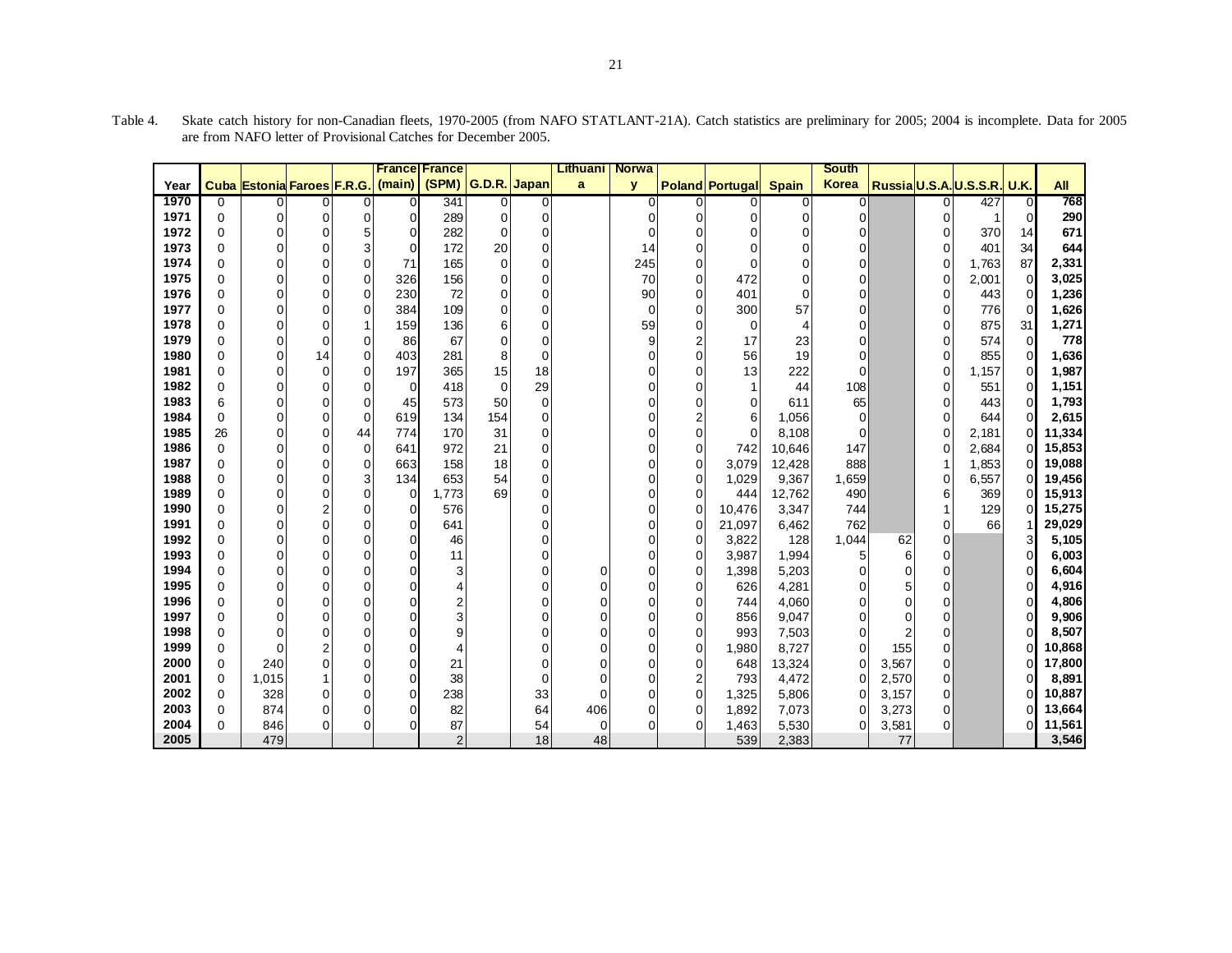Table 5. Landings of skate in Canadian and non-Canadian waters of NAFO Div. 3LNOPs, 1985-2005. Catches inside 200 miles were calculated from ZIF files (landings) and Observer data (Canadian discards and non-Canadian catches). Catches in non-Canadian waters were estimated from Conservation & Protection (Fisheries and Oceans, Canada) boardings prior to 2003. 2005 non-Canadian are from NAFO Letters and pro-rated by Division based on an average from past 3 years (2000-2002), due to lack of NAFO data by Division. The table includes estimates from various sources including numbers "agreed" to by STACFIS (Scientific Council of NAFO).

|      | 3L    |             |       | 3N           | 30    |                    | 3Ps   |              |        | Canadian & Non-Canadian |        | 3LNOPs |        | <b>STAT</b><br>LANT |             | <b>3LNOPs</b> |                      | 3LNO                |        | <b>3LNO (C&amp;P)</b>          |             |                        |          |                        |
|------|-------|-------------|-------|--------------|-------|--------------------|-------|--------------|--------|-------------------------|--------|--------|--------|---------------------|-------------|---------------|----------------------|---------------------|--------|--------------------------------|-------------|------------------------|----------|------------------------|
| Year | Can.  | Non<br>Can. | Can.  | Non-<br>Can. | Can.  | <b>Non</b><br>Can. | Can.  | Non-<br>Can. | 3L     | 3N                      | 30     | 3PS    | 3LNOPs | Can.                | non-<br>Can | non-<br>Can.  | Surv-<br><b>STAT</b> | <b>LANTISTACFis</b> | Use    | <b>STATLA</b><br><b>NT 21A</b> | Can<br>3LNO | non-Can<br><b>3LNO</b> | All 3LNO | 3LNO<br><b>STACFis</b> |
| 1985 | .676  | 1.850       | 870   | 13.000       | 1.126 | 900                | 1,299 | 944          | 3,526  | 13,870                  | 2,026  | 2,243  | 21,666 | 4.972               | 16,694      | 11,334        | 5,360                |                     | 21.666 | 10,390                         | 3,673       | 15.750                 | 19,423   | 19,423                 |
| 1986 | .830  | 1,500       | 1,315 | 10,500       | .596  | 700                | 1.106 | .576         | 3,330  | 11.815                  | 2,296  | 2,682  | 20,123 | 5.847               | 14,276      | 15.853        | $-1,577$             |                     | 20.123 | 14.277                         | 4.742       | 12.700                 | 17.442   | 17,442                 |
| 1987 | 2.307 | 1.200       | 1.708 | 8.500        | 935   | 600                | 4,999 | 787          | 3,507  | 10,208                  | 1,535  | 5,786  | 21,036 | 9.949               | 11.087      | 19.088        | $-8,001$             |                     | 21.036 | 18,301                         | 4,950       | 10,300                 | 15,250   | 15,250                 |
| 1988 | 9.785 | 950         | ,431  | 6,50         | .567  |                    | 2,006 | 781          | 10.735 | 7,931                   | 1,967  | 2,787  | 23,420 | 14.789              | 8,631       | 19.456        | $-10,825$            |                     | 23.420 | 18,675                         | 12.784      | 7,850                  | 20,634   | 20,634                 |
| 1989 | ,367  | 1,000       | 1,910 | 7.400        | 324   | 500                | 2,424 | .685         | 2,367  | 9,310                   | 1,824  | 4.109  | 17,610 | 7.025               | 10,585      | 15.913        | $-5,328$             |                     | 17,610 | 14,228                         | 4,601       | 8,900                  | 13,501   | 13,501                 |
| 1990 | 2,033 | 1,800       | 485   | 12,400       | 953   | 900                | 3,396 | 549          | 3,833  | 12,885                  | 1,853  | 3,945  | 22,515 | 6.866               | 15,649      | 15.275        | 374                  |                     | 22,515 | 14.726                         | 3.470       | 15.100                 | 18,570   | 18,570                 |
| 1991 | .710  | 1,550       | 549   | 10,500       | 771   | 700                | 4,023 | 639          | 3,260  | 11,049                  | 1,471. | 4.662  | 20,442 | 7.053               | 13,389      | 29,029        | $-15,640$            |                     | 20.442 | 28,390                         | 3,030       | 12,750                 | 15,780   | 15,780                 |
| 1992 | 436   | 600         | 343   | 5,800        | .953  | 200                | 2,385 | 46           | 1,036  | 6,143                   | 2,153  | 2.431  | 11,763 | 5.117               | 6,646       | 5.105         | 1,541                |                     | 11.763 | 5,059                          | 2,732       | 6.600                  | 9,332    | 9,332                  |
| 1993 | 303   | 1,100       | 853   | 4,600        | 3,417 | 150                | 711   |              | .403   | 5,453                   | 3,567  | 722    | 11.146 | 5.285               | 5,861       | 6.003         | $-142$               |                     | 11.146 | 5,992                          | 4,573       | 5,850                  | 10,423   | 10,423                 |
| 1994 | 269   | 650         | 63    | 6,700        | 1.219 | 150                | 1.238 |              | 919    | 6.763                   | 1,369  | 1.241  | 10,293 | 2.790               | 7,503       | 6.604         | 899                  |                     | 10.293 | 6.601                          | 1,551       | 7,500                  | 9,051    | 9,051                  |
| 1995 | 182   | 25C         |       | 2,600        | 2,603 | 50                 | 1,959 |              | 432    | 2,603                   | 2,653  | 1,963  | 7,651  | 4.747               | 2,904       | 4.916         | $-2,012$             |                     | 7.651  | 4,912                          | 2.787       | 2,900                  | 5,687    | 5,687                  |
| 1996 | 71    | 1,200       |       | 3.000        | 2,151 | 200                | 995   |              | .271   | 3.008                   | 2,351  | 997    | 7,626  | 3.224               | 4.402       | 4.806         | $-404$               |                     | 7.626  | 4,804                          | 2,229       | 4.400                  | 6,629    | 6,629                  |
| 1997 | 45    | 650         | 148   | 7.950        | 3,557 | 275                | 1.491 |              | 695    | 8.098                   | 3,832  | .494   | 14,119 | 5.241               | 8,878       | 9.906         | $-1,028$             |                     | 14.119 | 9.903                          | 3,750       | 8.875                  | 12,625   | 12,625                 |
| 1998 | 79    | 250         | 61    | 7,200        | 1,040 | 300                | 1,517 | 6            | 329    | 7,261                   | 1,340  | 1,523  | 10,453 | 2,697               | 7,756       | 8.507         | $-751$               | 11,196              | 11.196 | 8,501                          | 1.181       | 7.750                  | 8,931    | 8,825                  |
| 1999 | 74    | 634         | 85    | 4.166        | .166  | 482                | 1,284 |              | 708    | 4,251                   | 1,648  | 1,288  | 7,895  | 2.609               | 5,286       | 10,868        | $-5,582$             | 12,144              | 12.144 | 10,864                         | ,325        | 5.282                  | 6.607    | 9,535                  |
| 2000 | 139   | 346         | 156   | 5,859        | 620   | 485                | 1,054 | 21           | 485    | 6,015                   | 1.104  | 1.075  | 8,680  | .969                | 6,711       | 17,800        | $-11,089$            | 15,631              | 15,631 | 17.779                         | 915         | 6,690                  | 7,604    | 13,662                 |
| 2001 | 273   | 905         | 269   | 6,955        | 646   | 380                | 2,008 | 38           | 1.178  | 7.225                   | 1.026  | 2.046  | 11,475 | 3.196               | 8,278       | 8.891         | $-613$               | 13.180              | 13.180 | 8.853                          | 1.188       | 8.240                  | 9.429    | 10,366                 |
| 2002 | 246   | 575         | 385   | 3,090        | 1.175 | 558                | 1,544 | 238          | 821    | 3.475                   | 1,733  | 1.782  | 7,812  | 3.350               | 4.462       | 10.887        | $-6.425$             | 13,334              | 13.334 | 9.695                          | 1,807       | 4,224                  | 6,030    | 9,678                  |
| 2003 | 80    | 1,675       | 404   | 10,737       | 1.032 | .170               | 1,999 | 82           | 1,755  | 11.14'                  | 2,202  | 2.081  | 17.179 | 3.515               | 13,664      | 13.664        |                      | 13.499              | 13.499 | 14,625                         | 1,516       | 13,582                 | 15,098   | 13,416                 |
| 2004 | 50    | 1,169       | 209   | 9.868        | 536   | 437                | 1,200 | 87           | 1,219  | 10,077                  | 973    | 1.287  | 13,555 | .994                | 11,561      | 11,561        |                      | 15.886              | 15.886 | 11.800                         | 794         | 11,474                 | 12,268   | 9,300                  |
| 2005 | 28    | 353         | 308   | 2,441        | 793   |                    | 934   |              | 381    | 2,749                   | ,017   | 934    | 5,080  | 2,063               | 3,018       | 3,018         |                      | 5.147               | 5,147  | 4,213                          | .129        | 3,018                  | 4,146    | 4,213                  |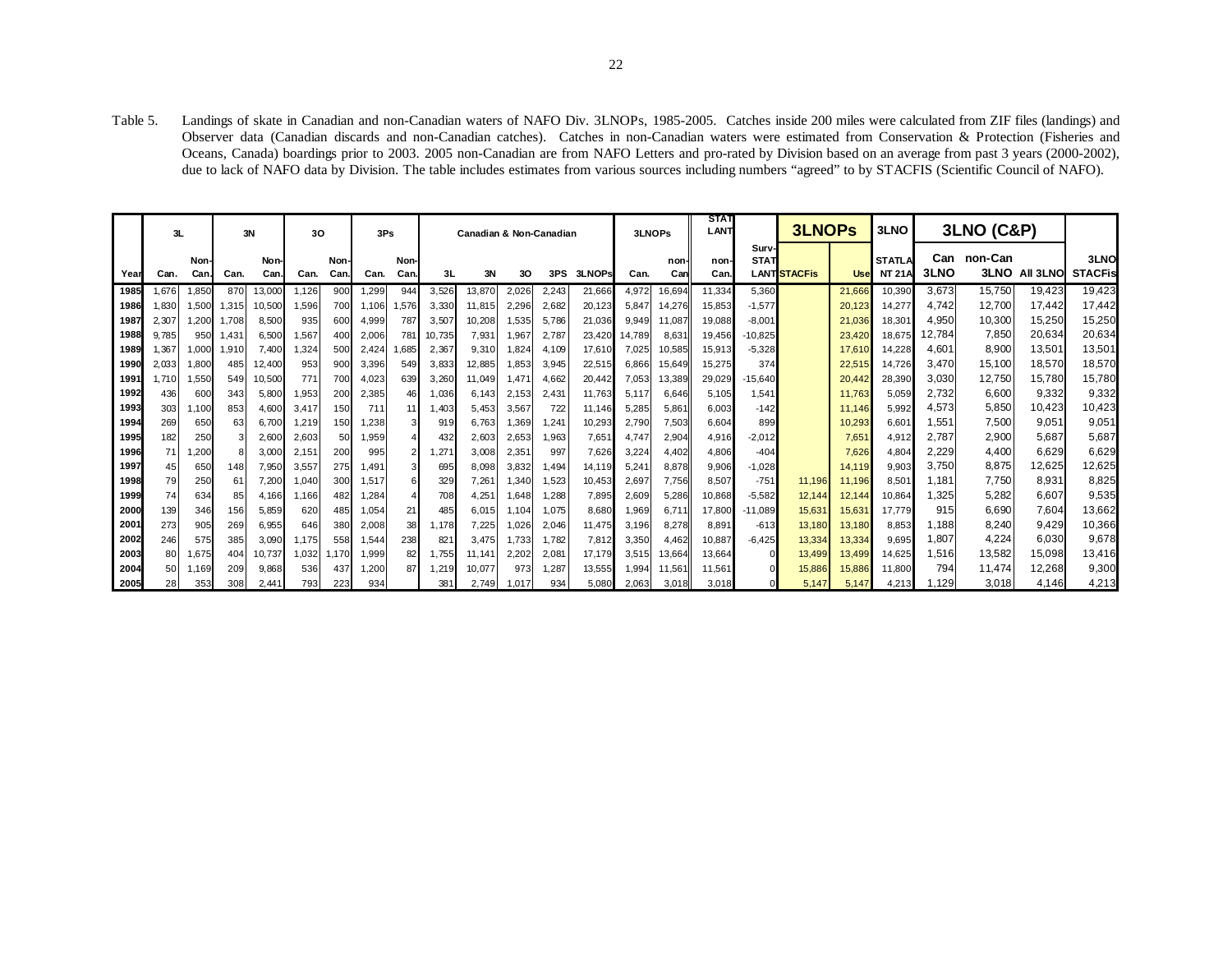| Gear         | Year         | Jan.                         | Feb.                             | Mar.                    | Apr.           | May                          | Jun.                             | Jul.                 | Aug.              | Sep.                             | Oct.                       | Nov.                                               | Dec.                    | Not<br>rec.                |
|--------------|--------------|------------------------------|----------------------------------|-------------------------|----------------|------------------------------|----------------------------------|----------------------|-------------------|----------------------------------|----------------------------|----------------------------------------------------|-------------------------|----------------------------|
| Gillnet      | 1985         | $\pmb{0}$                    | $\overline{0}$                   | $\pmb{0}$               | 0              | $\boldsymbol{0}$             | $\overline{0}$                   | 0                    | 0                 | 0                                | $\mathbf 0$                | $\pmb{0}$                                          | 0                       | $\overline{12}$            |
|              | 1986         | $\pmb{0}$                    | $\overline{0}$                   | $\pmb{0}$               | 0              | 0                            | $\overline{0}$                   | $\mathbf 0$          | 0                 | 0                                | $\overline{0}$             | 0                                                  | 0                       | 1                          |
|              | 1987         | 0                            | $\overline{0}$                   | 0                       | 0              | 0                            | $\overline{0}$                   | 0                    | 0                 | $\overline{0}$                   | $\mathbf 0$                | 0                                                  | 0                       | 95                         |
|              | 1988<br>1989 | 0<br>0                       | 0<br>0                           | 0<br>0                  | 0<br>0         | 11<br>0                      | $\overline{0}$<br>$\overline{0}$ | 0<br>0               | 0<br>0            | 0<br>0                           | 0<br>0                     | 0<br>0                                             | 0<br>0                  | 31<br>1                    |
|              | 1990         | 0                            | 0                                | 0                       | 0              | 0                            | $\overline{0}$                   | 0                    | 0                 | 0                                | 0                          | 0                                                  | 0                       | 5                          |
|              | 1992         | 0                            | $\overline{0}$                   | 0                       | 0              | 0                            | $\overline{0}$                   | 0                    | 0                 | 0                                | $\mathbf 0$                | 0                                                  | 0                       | 10                         |
|              | 1993         | 0                            | $\overline{0}$                   | 0                       | 1              | 0                            | $\overline{0}$                   | 2                    | 0                 | 0                                | 1                          | $\mathbf 0$                                        | 0                       | 11                         |
|              | 1994         | 0                            | $\overline{0}$                   | 0                       | 0              | 1                            | $\overline{9}$                   | 6                    | 0                 | 24                               | $\mathbf 0$                | 23                                                 | 33                      | 492                        |
|              | 1995         | 2                            | 7                                | 101                     | 108            | 335                          | 15                               | 36                   | 61                | 12                               | 7                          | 0                                                  | 8                       | 585                        |
|              | 1996<br>1997 | 0<br>7                       | 1<br>1                           | 14<br>15                | 760<br>114     | 67<br>659                    | 80<br>563                        | 1<br>88              | 9<br>4            | 7<br>0                           | 1<br>1                     | $\overline{c}$<br>0                                | 4<br>0                  | 188<br>154                 |
|              | 1998         | 5                            | 4                                | 14                      | 43             | 530                          | 181                              | 104                  | 38                | 24                               | 6                          | 3                                                  | $\mathbf 0$             | 0                          |
|              | 1999         | 7                            | 7                                | 15                      | 43             | 249                          | 344                              | 89                   | 107               | 89                               | 2                          | 4                                                  | 0                       | $\pmb{0}$                  |
|              | 2000         | 9                            | 7                                | 1                       | 0              | 38                           | 171                              | 232                  | 182               | 28                               | 1                          | 4                                                  | 0                       | 0                          |
|              | 2001         | 8                            | 3                                | 1                       | 0              | 33                           | 171                              | 244                  | 97                | 28                               | 5                          | 5                                                  | 7                       | 7                          |
|              | 2002         | 13                           | 9                                | 15                      | 3              | 32                           | 315                              | 242                  | 234               | 35                               | 7                          | 1                                                  | 4                       | 4                          |
|              | 2003         | 6                            | 22                               | 6                       | 0              | 31                           | 352                              | 267                  | 133               | 50                               | 28                         | 23                                                 | 5                       | 46                         |
|              | 2004<br>2005 | 6<br>$\pmb{0}$               | $\overline{0}$<br>10             | 13<br>1                 | 4<br>0         | 51<br>$\boldsymbol{0}$       | 116<br>54                        | 99<br>82             | 42<br>112         | 35<br>99                         | 23<br>59                   | 2<br>13                                            | 0<br>5                  | 0<br>1                     |
| Lines        | 1985         | 0                            | 0                                | 0                       | $\overline{0}$ | 0                            | $\overline{0}$                   | $\mathbf 0$          | 0                 | $\mathbf 0$                      | 0                          | 0                                                  | $\mathbf 0$             | $\overline{9}$             |
|              | 1987         | 0                            | 0                                | 0                       | 0              | 0                            | $\overline{0}$                   | 0                    | 0                 | 0                                | 0                          | 0                                                  | 0                       | 46                         |
|              | 1988         | 0                            | $\overline{0}$                   | 0                       | 11             | 0                            | $\overline{0}$                   | 0                    | 0                 | 0                                | 0                          | 0                                                  | 0                       | $\pmb{0}$                  |
|              | 1990         | 0                            | $\overline{0}$                   | 0                       | 0              | 1                            | $\overline{0}$                   | 0                    | 0                 | 0                                | $\mathbf 0$                | 0                                                  | 0                       | $\pmb{0}$                  |
|              | 1991         | 0                            | 0                                | 0                       | 0              | 9                            | $\overline{0}$                   | 0                    | 0                 | 0                                | $\boldsymbol{0}$           | 0                                                  | $\mathbf 0$             | $\pmb{0}$                  |
|              | 1992<br>1993 | 0                            | 0<br>0                           | 0                       | 0<br>1         | 0<br>$\overline{\mathbf{c}}$ | $\mathbf 0$<br>1                 | 1<br>0               | 18<br>3           | 9<br>0                           | 1<br>0                     | 0                                                  | 0                       | 17<br>9                    |
|              | 1994         | 0<br>0                       | 0                                | 0<br>0                  | 6              | $\boldsymbol{0}$             | $\overline{0}$                   | 6                    | 10                | 0                                | 0                          | 0<br>0                                             | 0<br>0                  | 3                          |
|              | 1995         | 0                            | $\overline{0}$                   | $\overline{\mathbf{c}}$ | 33             | 5                            | 32                               | 248                  | 214               | $\overline{2}$                   | 0                          | 0                                                  | 39                      | $\mathbf 0$                |
|              | 1996         | 13                           | 0                                | 8                       | 341            | 0                            | $\overline{0}$                   | 1                    | 68                | 5                                | 3                          | 29                                                 | 91                      | 0                          |
|              | 1997         | 0                            | 48                               | 131                     | 84             | 8                            | $\mathbf{1}$                     | 0                    | 0                 | 8 <sup>1</sup>                   | 97                         | 121                                                | 99                      | 33                         |
|              | 1998         | 0                            | 7                                | 35                      | 99             | 66                           | 1                                | 6                    | 22                | 47                               | 37                         | 29                                                 | 0                       | $\pmb{0}$                  |
|              | 1999         | 8                            | 78                               | 133                     | 33             | 80                           | $\overline{4}$                   | 17                   | 9                 | 44                               | 8                          | 30                                                 | 42                      | 1                          |
|              | 2000<br>2001 | $\overline{\mathbf{c}}$<br>1 | $\overline{0}$<br>0              | 72<br>7                 | 94<br>150      | 62<br>92                     | 30<br>32                         | $\overline{7}$<br>52 | 1<br>62           | 43<br>31                         | 23<br>18                   | 21<br>17                                           | 38<br>6                 | $\pmb{0}$<br>3             |
|              | 2002         | $\pmb{0}$                    | 8                                | 41                      | 69             | 127                          | 53                               | 103                  | 88                | 32                               | 17                         | 11                                                 | 3                       | $\mathbf 0$                |
|              | 2003         | 1                            | 3                                | 38                      | 223            | 61                           | 6                                | 23                   | 19                | 46                               | 18                         | 5                                                  | 4                       | $\overline{0}$             |
|              | 2004         | 0                            | 11                               | 45                      | 23             | 7                            | 15                               | 15                   | 9                 | 12                               | 8                          | 9                                                  | 5                       | 0                          |
|              | 2005         | 0                            | 62                               | 136                     | 146            | 115                          | 41                               | 44                   | 8                 | 10 <sup>1</sup>                  | 6                          | 5                                                  | $\overline{\mathbf{4}}$ | $\boldsymbol{0}$           |
| <b>Trawl</b> | 1986         | 0                            | $\overline{0}$                   | 0                       | 0              | 0                            | $\overline{0}$                   | 0                    | 0                 | $\overline{0}$                   | 0                          | 0                                                  | $\overline{0}$          | $\overline{72}$            |
|              | 1987<br>1988 | 0<br>0                       | $\overline{0}$<br>$\overline{0}$ | 0<br>13                 | 0<br>0         | 0<br>0                       | $\overline{0}$<br>$\overline{0}$ | 0<br>0               | 0<br>0            | $\overline{0}$<br>$\overline{0}$ | $\mathbf 0$<br>$\mathbf 0$ | 0<br>0                                             | 0<br>0                  | 40<br>$\overline{0}$       |
|              | 1989         | 0                            | 2                                | 1                       | 0              | 0                            | $\overline{0}$                   | 10                   | 0                 | 0                                | 0                          | 0                                                  | 0                       | 0                          |
|              | 1990         | 15                           | 12                               | 6                       | 0              | 0                            | $\overline{0}$                   | 0                    | 0                 | 0                                | 0                          | 0                                                  | $\pmb{0}$               | ${\mathsf o}$              |
|              | 1991         | 0                            | $\overline{0}$                   | 0                       | 1              | 2                            | $\overline{0}$                   | $\mathbf 0$          | 0                 | 0                                | $\mathbf 0$                | 0                                                  | $\mathbf 0$             | $\overline{2}$             |
|              | 1992         | 6                            | 0                                | 0                       | 0              | 0                            | $\Omega$                         | 0                    | 0                 | 0                                | 0                          | 0                                                  | 0                       | $\pmb{0}$                  |
|              | 1993         | 0                            | 0                                | 0                       | 0              | $\overline{2}$               | 20                               | 0                    | 6                 | $\overline{0}$                   | $\mathbf 0$                | 1                                                  | 1                       | $\mathbf 0$                |
|              | 1994<br>1995 | 0<br>0                       | $\overline{0}$<br>$\overline{0}$ | 0<br>504                | 34<br>2,120    | 23<br>0                      | 43<br>$\overline{0}$             | 4<br>0               | 93<br>$\mathbf 0$ | 88<br>21                         | 420<br>7                   | 240<br>0                                           | 43<br>$\pmb{0}$         | 936<br>22                  |
|              | 1996         | 0                            | 0                                | $\mathbf 0$             | 801            | 508                          | 70                               | $\mathbf 0$          | 17                | 22                               | $\overline{\mathbf{c}}$    | 4                                                  | $\overline{\mathbf{c}}$ | $\pmb{0}$                  |
|              | 1997         | 0                            | 1                                | 0                       | 875            | 1,499                        | 105                              | 178                  | 60                | 18                               | 1                          | 7                                                  | $\pmb{0}$               | $\pmb{0}$                  |
|              | 1998         | $\pmb{0}$                    | 0                                | 5                       | 800            | 112                          | $6 \overline{}$                  | 3                    | 1                 | 9                                | 5                          | 5                                                  | 0                       | $\mathbf 0$                |
|              | 1999         | 0                            | 0                                | 0                       | 527            | 59                           | 75                               | 8                    | 4                 | 14                               | 16                         | 21                                                 | $\pmb{0}$               | $\mathbf 0$                |
|              | 2000         | 0                            | 0                                | 1                       | 1              | 277                          | 57                               | 5                    | 4                 | 1                                | $\overline{c}$             | 3                                                  | 3                       | $\pmb{0}$                  |
|              | 2001         | 0                            | 2                                | 153                     | 299            | 572                          | $\boldsymbol{8}$                 | 3                    | 1                 | $\overline{2}$                   | 4                          | 3                                                  | 0                       | $\mathbf 0$                |
|              | 2002<br>2003 | 0<br>0                       | $\pmb{0}$<br>3                   | 18<br>1                 | 584<br>834     | 107<br>47                    | $\mathbf{2}$<br>$\overline{4}$   | 6<br>5               | 93<br>43          | 22<br>16                         | 3<br>3                     | $\overline{\mathbf{c}}$<br>$\overline{\mathbf{c}}$ | $\pmb{0}$<br>0          | $\mathbf 0$<br>$\mathbf 0$ |
|              | 2004         | $\overline{0}$               | $\overline{0}$                   | $\boldsymbol{2}$        | 756            | 0                            | $\overline{0}$                   | $\pmb{0}$            | $\pmb{0}$         | $\overline{0}$                   | $\overline{0}$             | $\overline{0}$                                     | $\pmb{0}$               | $\mathbf 0$                |
|              | 2005         | 0                            | 1                                | 0                       | 1              | 399                          | 1                                | $\mathbf 0$          | 1                 | $\overline{2}$                   | $\pmb{0}$                  | 0                                                  | $\pmb{0}$               | $\mathbf 0$                |

Table 6. Canadian landings of thorny skate in NAFO Div. 3LNO and Subdiv. 3Ps by gear type and month, 1985-2005.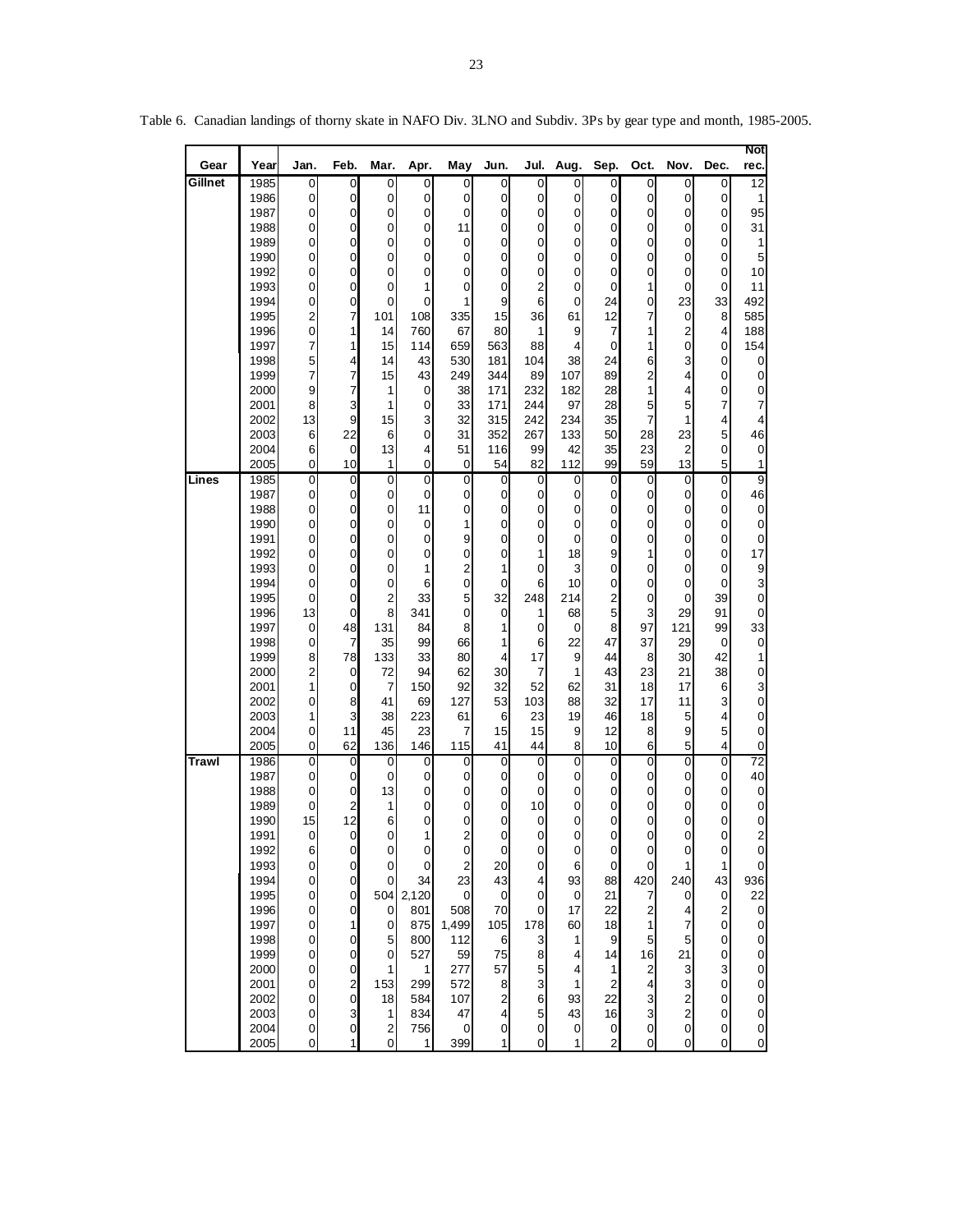| Gear        | <b>Vessel</b> |                |                                         |                                            | <b>Adjustments</b>   |             |
|-------------|---------------|----------------|-----------------------------------------|--------------------------------------------|----------------------|-------------|
| <b>Type</b> | <b>Size</b>   | <b>Sector</b>  | <b>Season</b>                           | <b>Gear Restrictions</b>                   | /reason              | <b>TAC</b>  |
| Fixed       | $<$ 35'       | Inshore        | 3LNO                                    | $3LNO - Gillnets$                          | 3LNO                 | $3L-100$    |
| Gear        |               |                | May 15, 2005-July 10, 2005              | $(200$ nets, min mesh size $12$ ", OR hook | April 30 closure due | $3Ps-250$   |
|             |               |                |                                         | and line.                                  | to by-catch.         |             |
|             |               |                |                                         |                                            |                      |             |
|             |               |                | 3Ps                                     |                                            |                      |             |
|             |               |                | $<$ 12 $m$ iles from shore              | $3Ps - Gillnets only$                      |                      |             |
| Fixed       | $35 - 64'$    | <b>Inshore</b> | Jul 7/05-Dec 19, 2005                   | $<12$ miles from shore:                    |                      | 3LN-150     |
| Gear        |               |                | (vessels $\langle 35'$ only)            | 40 nets, min mesh size $10\frac{1}{2}$     |                      | $30 - 575$  |
|             |               |                | $>12$ miles from shore                  | $>12$ miles from shore:                    |                      | $3Ps-250$   |
|             |               |                | Jun 2, $2005 - \text{Aug } 23$ , $2005$ | 200 nets, min mesh size 12")               |                      |             |
|             |               |                | $(vessels 35'-65')$                     |                                            |                      |             |
| Fixed       | $65' - 100'$  | Inshore        | Apr.1/2004 - Mar.31/2005                | GN min mesh size 12"                       |                      | 3LN-50      |
| Gear        |               |                |                                         |                                            |                      | $30-150$    |
|             |               |                |                                         |                                            |                      | $3Ps-100$   |
| Mobile      | $<$ 65'       | Inshore        | 3LNO                                    | Min mesh size 300mm for codend 254         |                      | For all     |
| Gear        |               |                | Apr 1, 2004-Mar 31, 2005                | for rest of trawl                          |                      | mobile gear |
|             |               |                | 3Ps                                     |                                            |                      |             |
|             |               |                | Apr 11, 2005-May 5, 2005                |                                            |                      | $3LN-150$   |
| Mobile      | $65' - 100'$  | Inshore        | $Jan.1/05 - Dec.31/05$                  | Min mesh size 300mm for codend 250         |                      | $30-775$    |
| Gear        |               |                |                                         | for rest of trawl                          |                      | $3Ps-450$   |
| Mobile      | >100'         | Offshore       | $Jan.1/05 - Dec.31/05$                  | Min mesh size 300mm for codend 250         |                      |             |
| Gear        |               |                |                                         | for rest of trawl                          |                      |             |

Table 7a. Fishery regulations and quota allocations for thorny skate in NAFO Div. 3LNO and Subdiv. 3Ps in 2004 and 2005.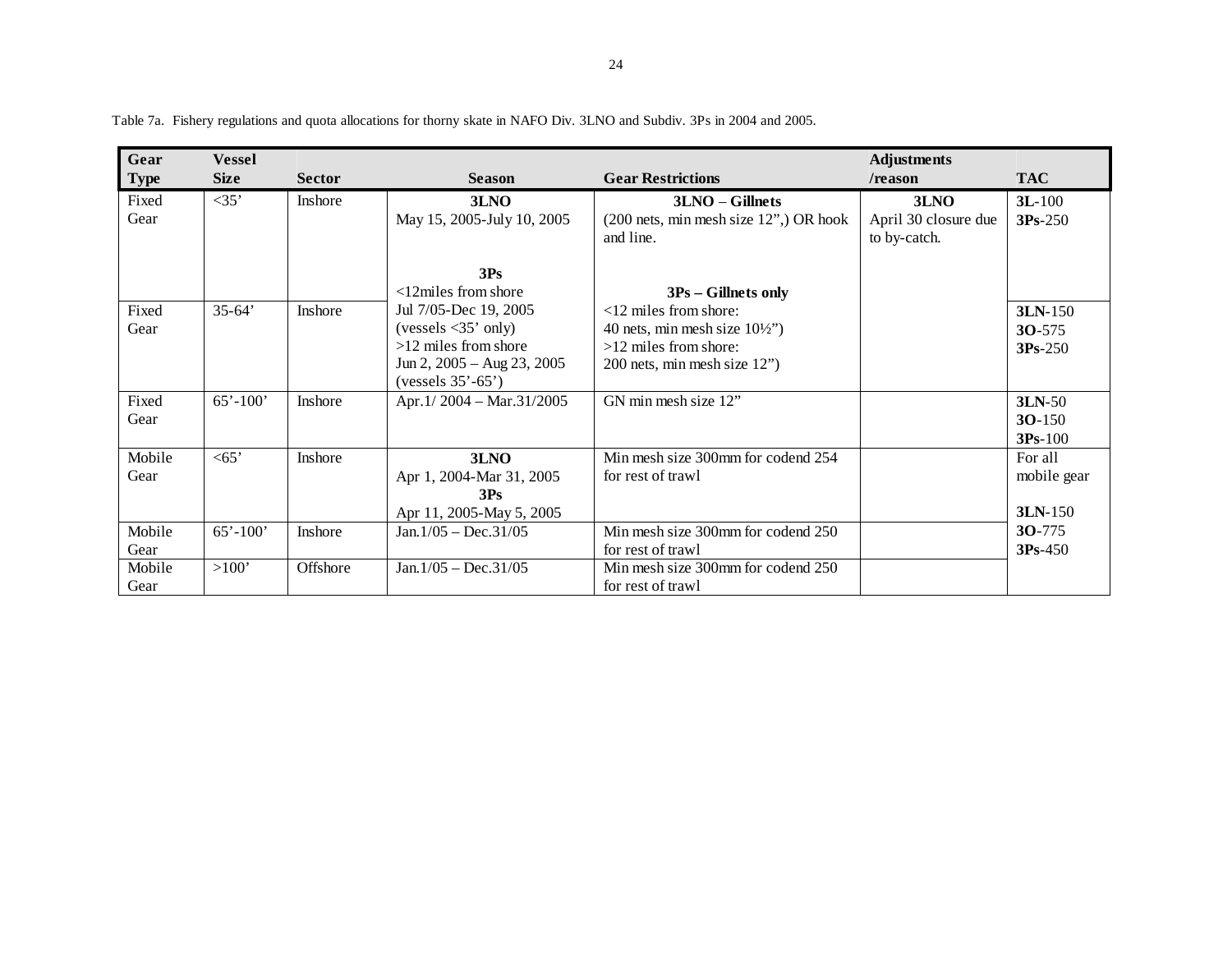Table 7b. Fishery quota allocations for thorny skate in NAFO Div. 3LNO and Subdiv. 3Ps in 2005 and 2006.

| <b>SKATE / RAIE</b> |  |
|---------------------|--|
|                     |  |

# **SKATE / RAIE 3LNO (NAFO / OPANO) ALLOCATIONS**

|                                                                                    | 2005                       | 2006                       |  |  |
|------------------------------------------------------------------------------------|----------------------------|----------------------------|--|--|
| TAC / TPA                                                                          | 13,500                     | 13,500                     |  |  |
| <b>OTHER NAFO MEMBERS</b>                                                          | 11,250                     | 11,250                     |  |  |
| CANADIAN QUOTA/<br><b>CONTINGENT CANADIEN</b>                                      | 2,250                      | 2,250                      |  |  |
| <b>FIXED GEAR / ENGIN FIXE</b><br>fg/ef $<$ 35'<br>fg/ef $35 - 64'$<br>fg/ef > 65' | 1,219<br>263<br>731<br>225 | 1,219<br>263<br>731<br>225 |  |  |
| MOBILE GEAR / ENGIN MOBILE                                                         | 1,031                      | 1,031                      |  |  |
|                                                                                    | 3Ps<br><b>ALLOCATIONS</b>  |                            |  |  |
|                                                                                    | 2005                       | 2006                       |  |  |

|                                                 | 2005       | 2006       |
|-------------------------------------------------|------------|------------|
| TAC / TPA                                       | 1,050      | 1,050      |
| CANADIAN QUOTA/<br><b>CONTINGENT CANADIEN</b>   | 1.050      | 1,050      |
| <b>FIXED GEAR / ENGIN FIXE</b><br>fg/ef $<$ 35' | 600<br>250 | 600<br>250 |
| fg/ef $35 - 64'$<br>fg/ef > 65'                 | 250<br>100 | 250<br>100 |
| MOBILE GEAR / ENGIN MOBILE                      | 450        | 450        |

Table 8. Size of thorny skate, proportion mature in the commercial trawl catches in NAFO Div. 3NO, and size of codend mesh used.

| Country  | Area | Year      | Size Range<br>(c <sub>m</sub> ) | <b>Percent</b><br>mature | Codend<br>Mesh<br><b>Size</b> |
|----------|------|-----------|---------------------------------|--------------------------|-------------------------------|
| Canada   | 30   | 1995-2002 | 27-99                           | 20                       | 300                           |
| Portugal | 3NO  | 2002      | 18-61                           |                          |                               |
| Spain    | 3NO  | 1997      | 13-91                           | 34                       |                               |
|          |      | 1999      | 28-91                           | 42                       |                               |
|          |      | 2000      | 25-91                           | 46                       | 220                           |
|          |      | 2001      | 25-91                           | 49                       | 220                           |
|          |      | 2002      | 30-96                           | 53                       | 280                           |
| Russia   | 3NO  | 2000      | $20 - 72$                       | 4                        |                               |
|          |      | 2001      | 27-90                           | 50                       | 280                           |
|          |      | 2002      | 30-102                          |                          | 280                           |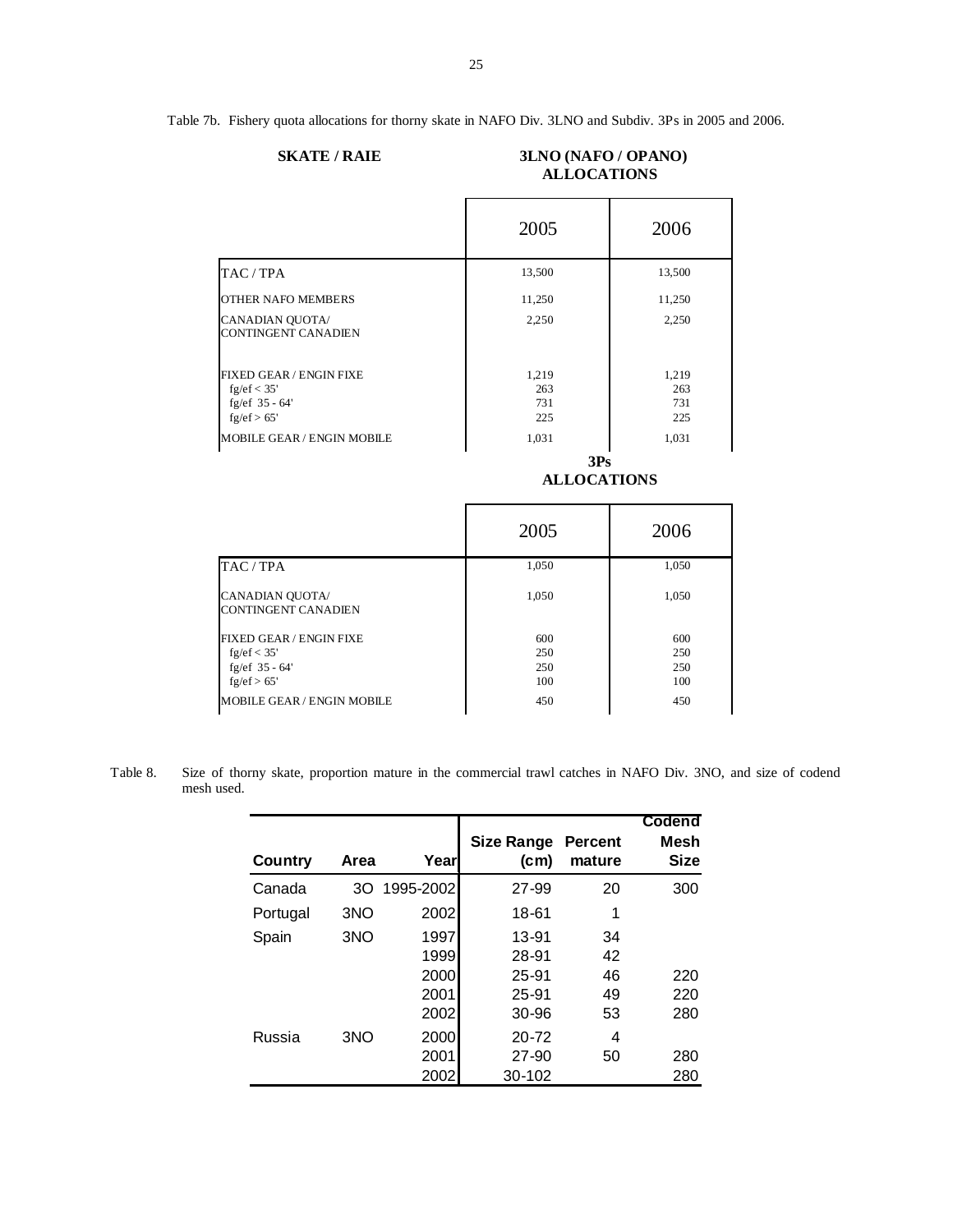|                    | Run 1        | Run <sub>2</sub> | Run 3  | Run 4          | <b>Run 5</b> | Run 6  |
|--------------------|--------------|------------------|--------|----------------|--------------|--------|
| B1/K               | 0.187        | 0.71             | 1.3    | 0.754          | 0.205        | 0.2    |
| <b>MSY</b>         | 66280        | 18070            | 19990  | 17970          | 13890        | 13890  |
| K.                 | 646600       | 57270            | 97560  | 55680<br>19820 |              | 19140  |
|                    |              |                  |        |                |              |        |
| q(1)               | 2.53         | 6.49             | 5.5    | 8.1            | 0.011        | 0.01   |
| q(2)               | 1.47         | 3.267            |        |                |              |        |
| q(3)               |              |                  |        |                |              |        |
| $Ye(yr+1)$         | 22120        | 14770            | 15790  | 11180          | 9197         | 13660  |
|                    |              |                  |        |                |              |        |
| <b>Bmsy</b>        | 323300       | 28640            | 48780  | 27840          | 9909         | 9570   |
| Fmsy               | 0.21         | 0.6311           | 0.41   | 0.6455         | 1.4          | 1.452  |
|                    |              |                  |        |                |              |        |
| $B/B_{\text{msy}}$ | 0.184        | 0.5727           | 0.5414 | 0.3852         | 1.58         | 0.871  |
| $F/F_{\text{msy}}$ | 0.484        | 1.497            | 0.5736 | 0.6455         | 0.285        | 1.2    |
| Ye/MSY             | 0.334        | 0.8174           | 0.7898 | 0.622          | 0.662        | 0.9833 |
|                    |              |                  |        |                |              |        |
| $R^2$              | $0.48/-0.54$ | .399/.905        | 0.213  | 0.839          | 0.669        | 0.555  |

Table 9. Parameter constraints and estimates for five non-equilibrium production model runs (refer to Prager *et al*., 1994).

**Run 1** corresponds to the time period 1984 to 2005 using the Spring campelen time series tuned with the 1984-1995 Engel time series. **Run 2** corresponds to the same data series reduced to include only to 2004. **Run 3** corresponds to the 1984 to 2005 time series using the established conversion factor (2005 SCR), while **Run 4** corresponds to the same series limited to 1985 to 2004. **Runs 5 and 6** correspond to only the Campelen survey series from 1996 to 2005 and 1996 to 2004, respectively.



Fig. 1. The Grand Banks, showing locations referenced in the text, bathymetry, Canada's 200-mile limit, and NAFO Div. 3L, 3N, 3O, and Subdiv. 3Ps (image of thorny skate on lower left).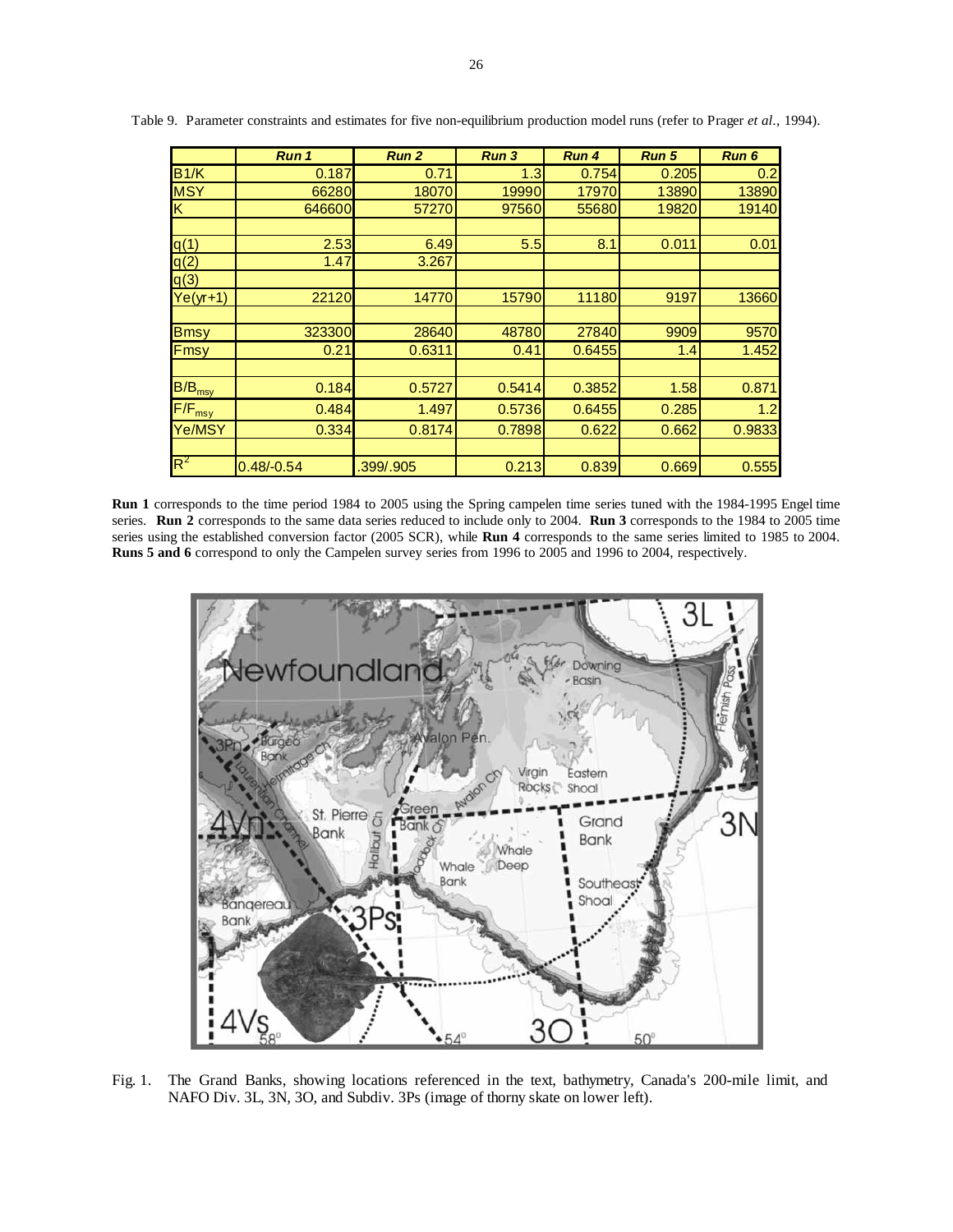

Fig. 2. Spring and fall survey biomass and abundance indices for thorny skate in NAFO Div. 3L, 3N, 3O, and Subdivision 3Ps, **1971-2005.** Indices are not adjusted for the change in survey gear.



Fig. 3. Percent difference between spring and fall survey biomass estimates for thorny skate in NAFO Div. 3LNO, 1987-2005.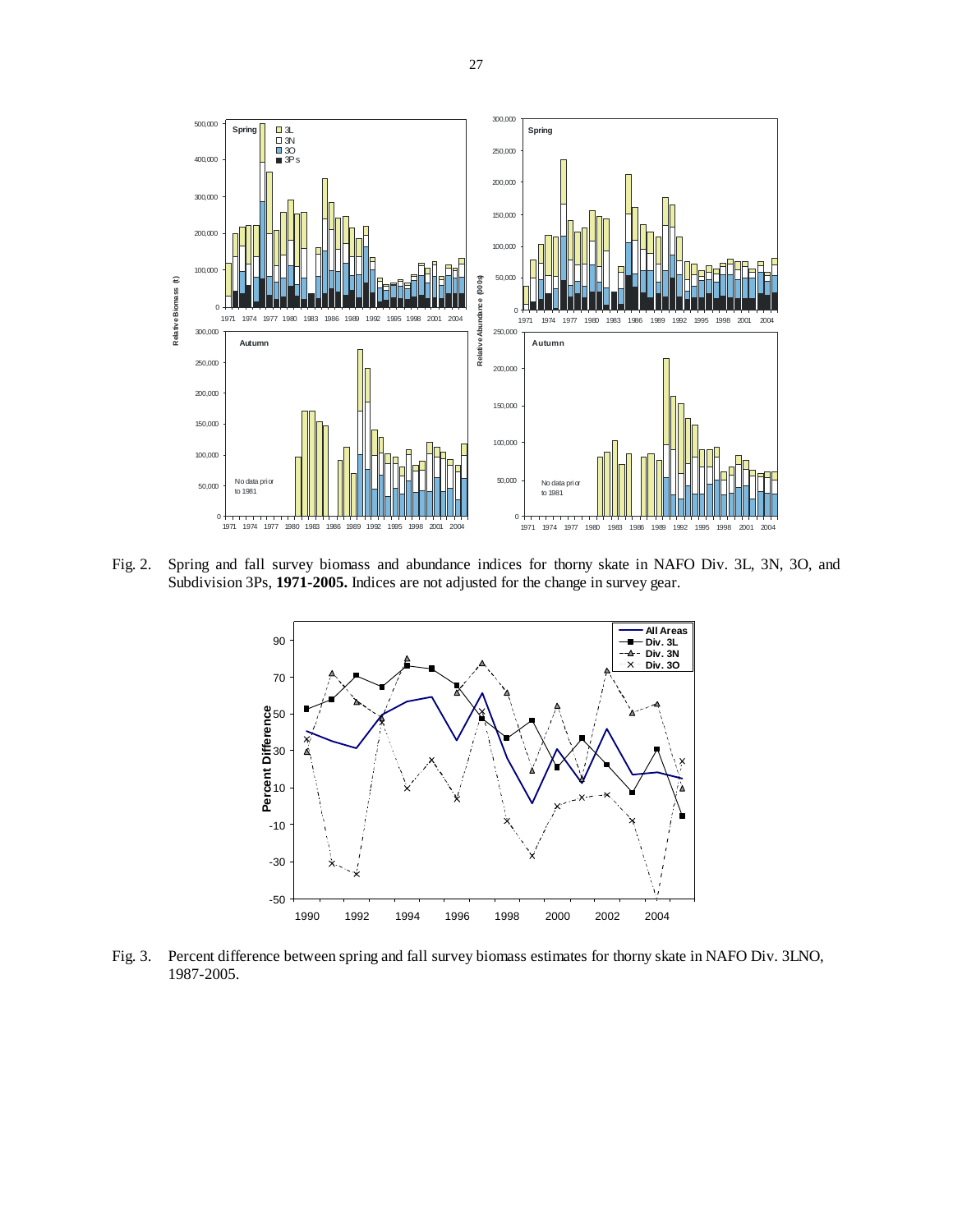

Fig. 4. Mean weight of thorny skate in spring (1971-2005) and autumn (1981-2005) surveys in NAFO Div. 3LNO and Subdiv.

3Ps.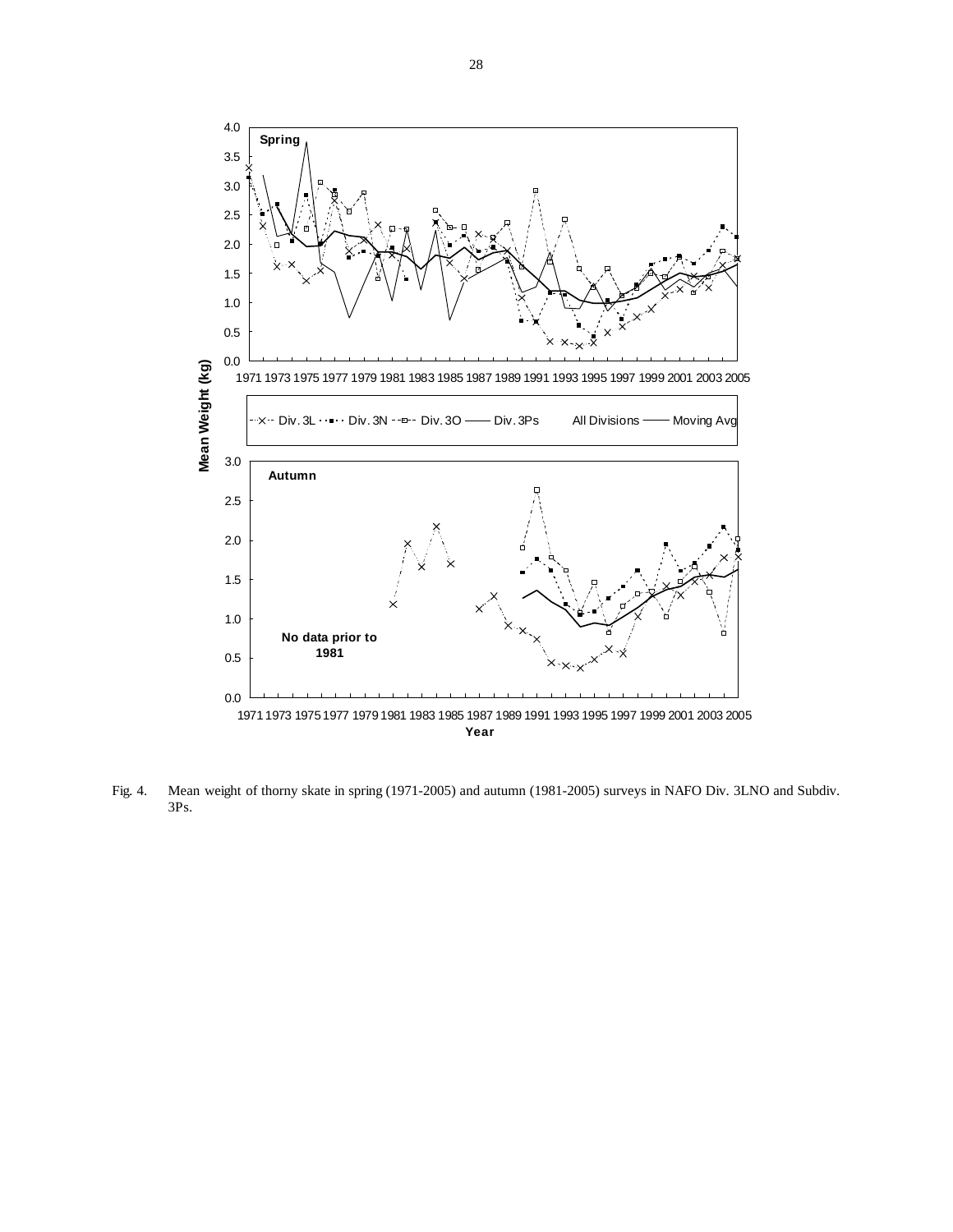

Fig. 5a. Relative biomass and abundance of thorny skate in NAFO Div. 3LNO and Subdiv. 3Ps, 1973-2005; with Engel estimates converted to Campelen equivalents. Some Divisions were not sampled in 1983, and thus are not illustrated.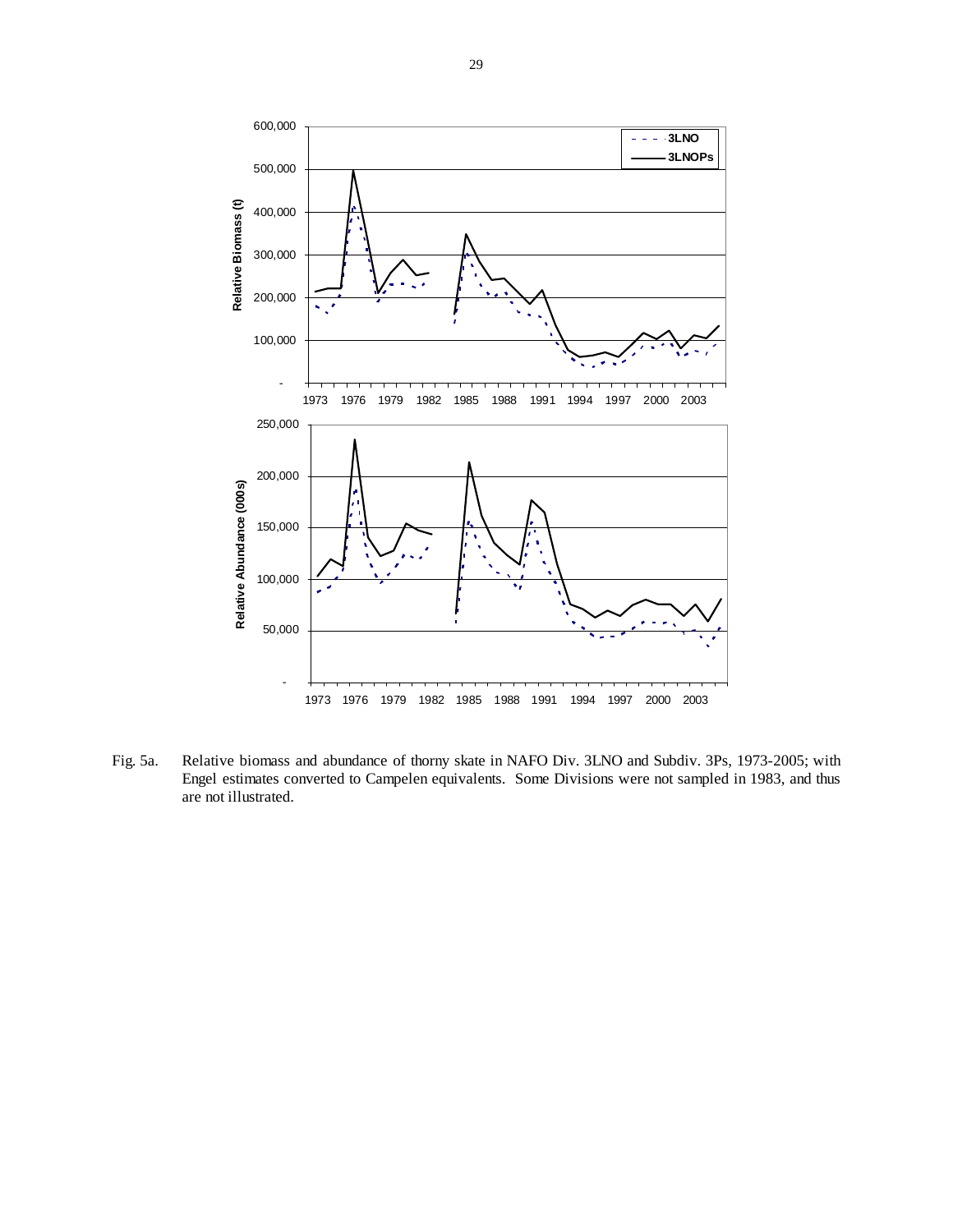

Fig. 5b. Mean weight and mean number per tow of thorny skate in NAFO Div. 3LNO and Subdiv. 3Ps, with Engel estimates converted to Campelen equivalents, with error bars. Some Divisions were not sampled in 1983.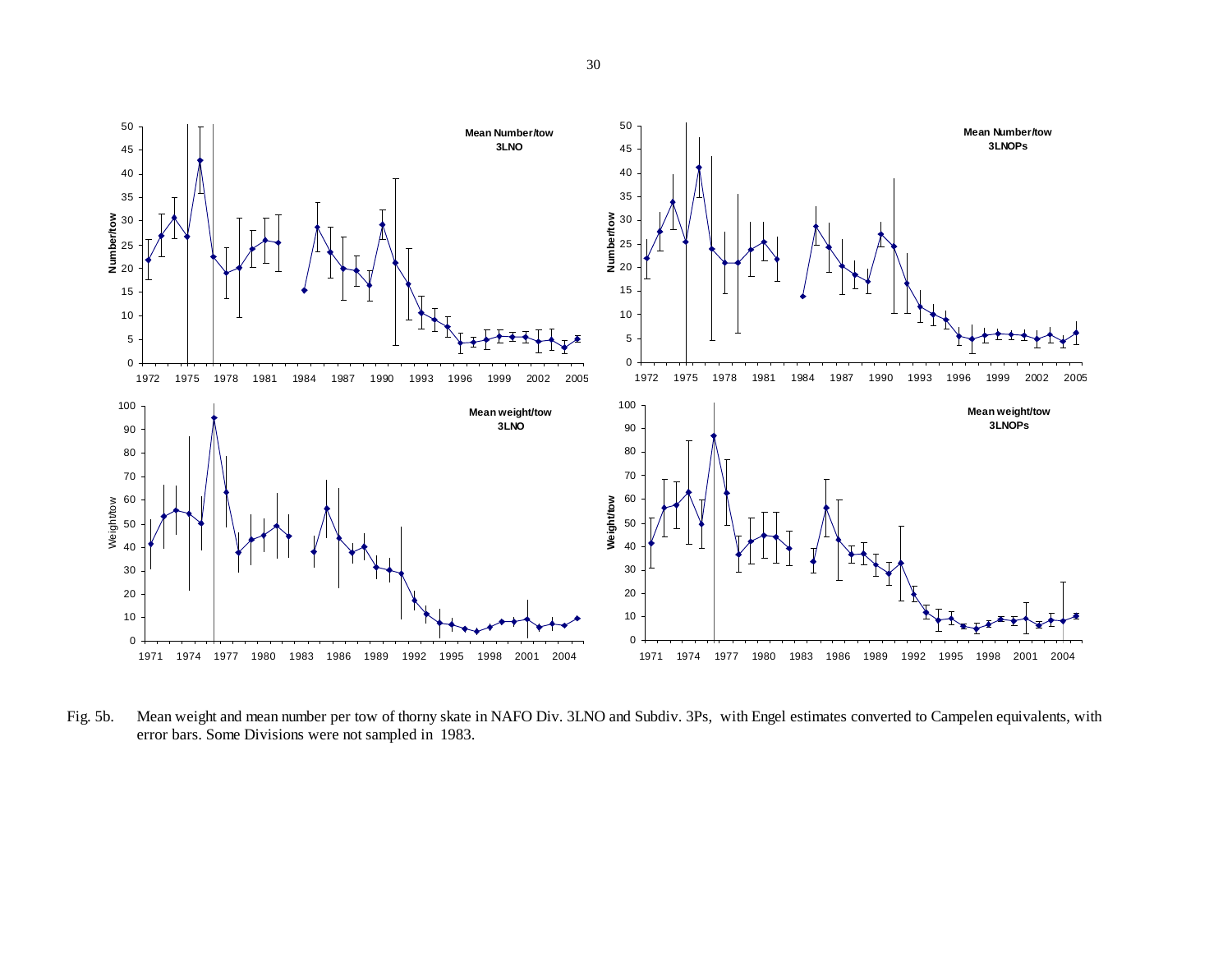

Fig. 5c. Relative biomass of thorny skate in 3LN *versus* 3OPs, 1973-2005; with Engel estimates converted to Campelen equivalents. Some Divisions were not sampled in 1983.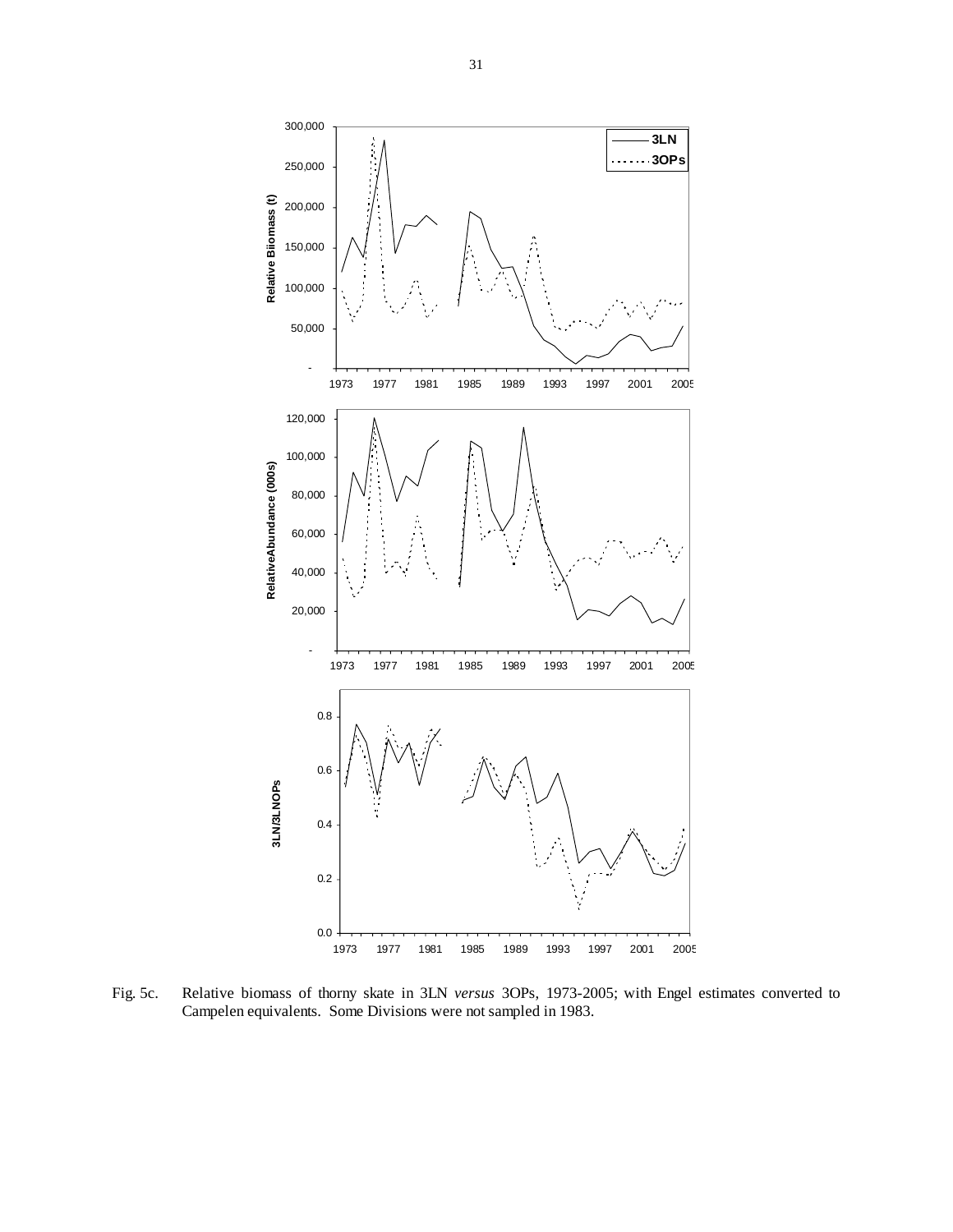

Fig. 5d. Scaled comparison of the Canadian Campelen survey trend with the Spanish Campelen survey trend in NAFO Div. 3NO, 1995-2005 (Spanish surveys only in NRA).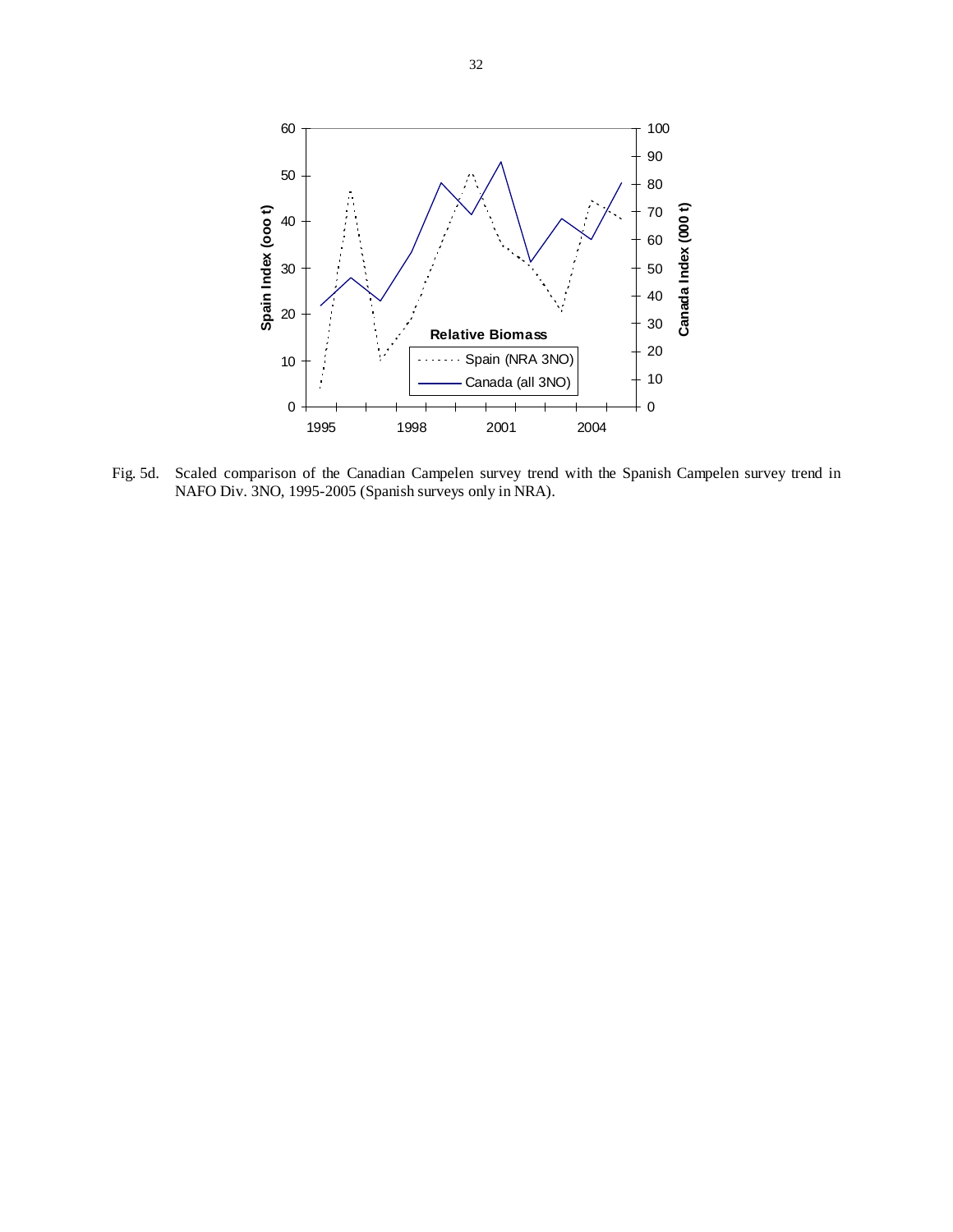

Fig. 6. Average length of Young of the Year (YOY), Immature, and Mature in 1980-2005 (size at maturity based on del Río 2002 ogives).



Fig. 7. Ratio of males to females for YOY (young of the year), immature, and mature thorny skates, 1980-2005.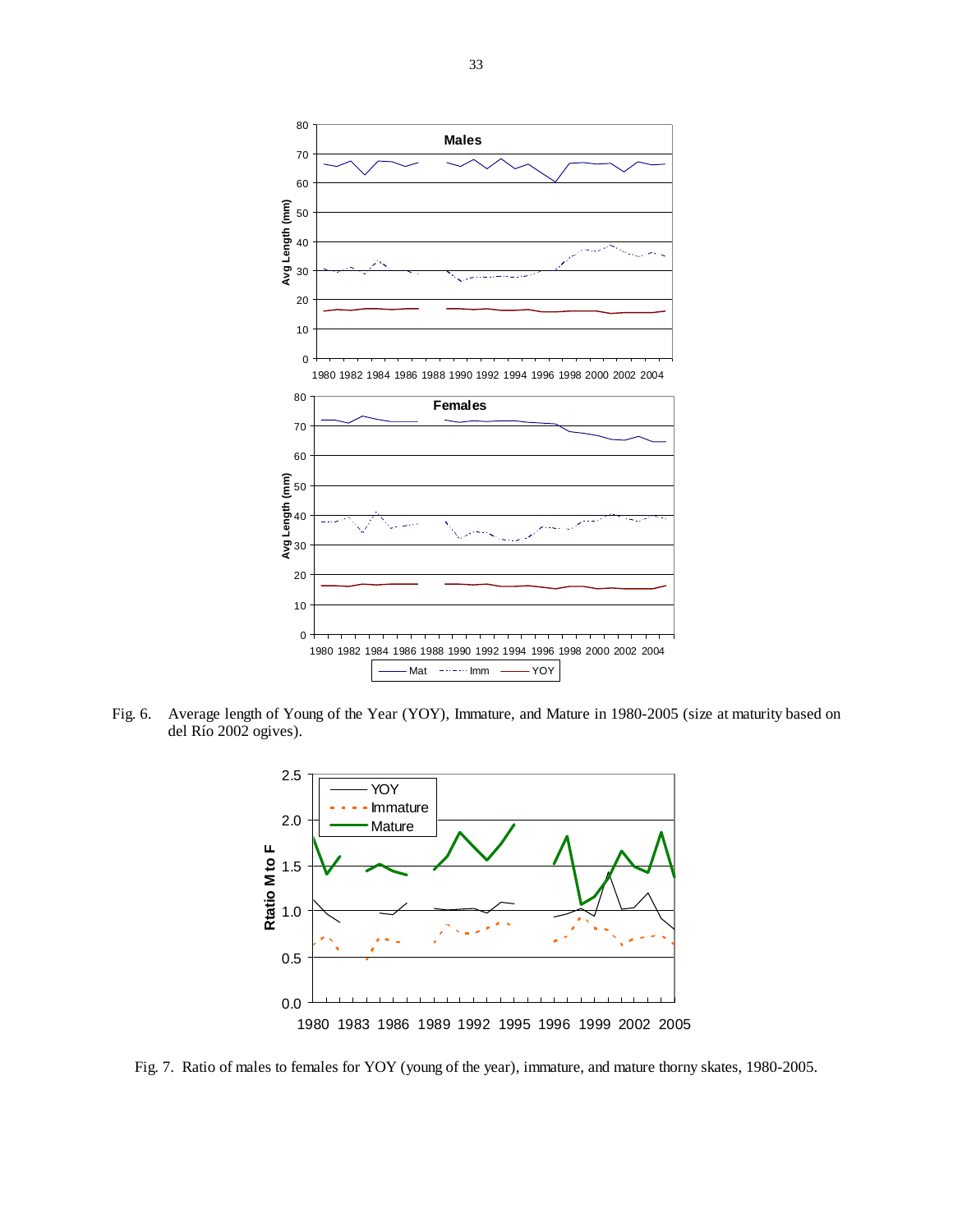

Fig. 8a. Trends in abundance by stage and percent of total abundance that is young of the year (YOY), immature, and mature, depicted separately by sex, 1980-2005.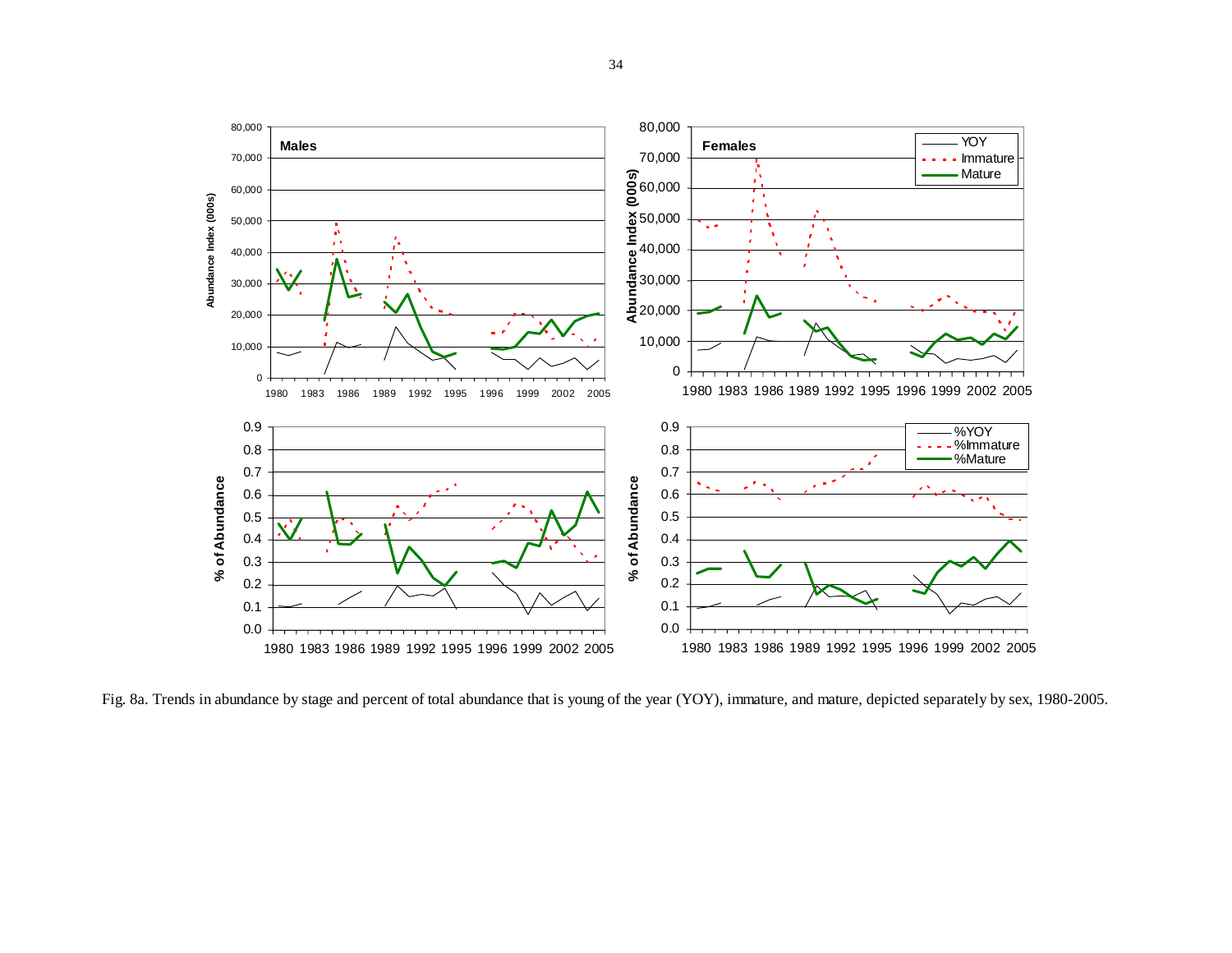

Fig. 8b. Recruit per spawner expressed as number of young-of-the-year males and females (YOY produced per female) from Canadian Campelen spring surveys in NAFO Div. 3NO and Subdiv. 3Ps, 1980-2004.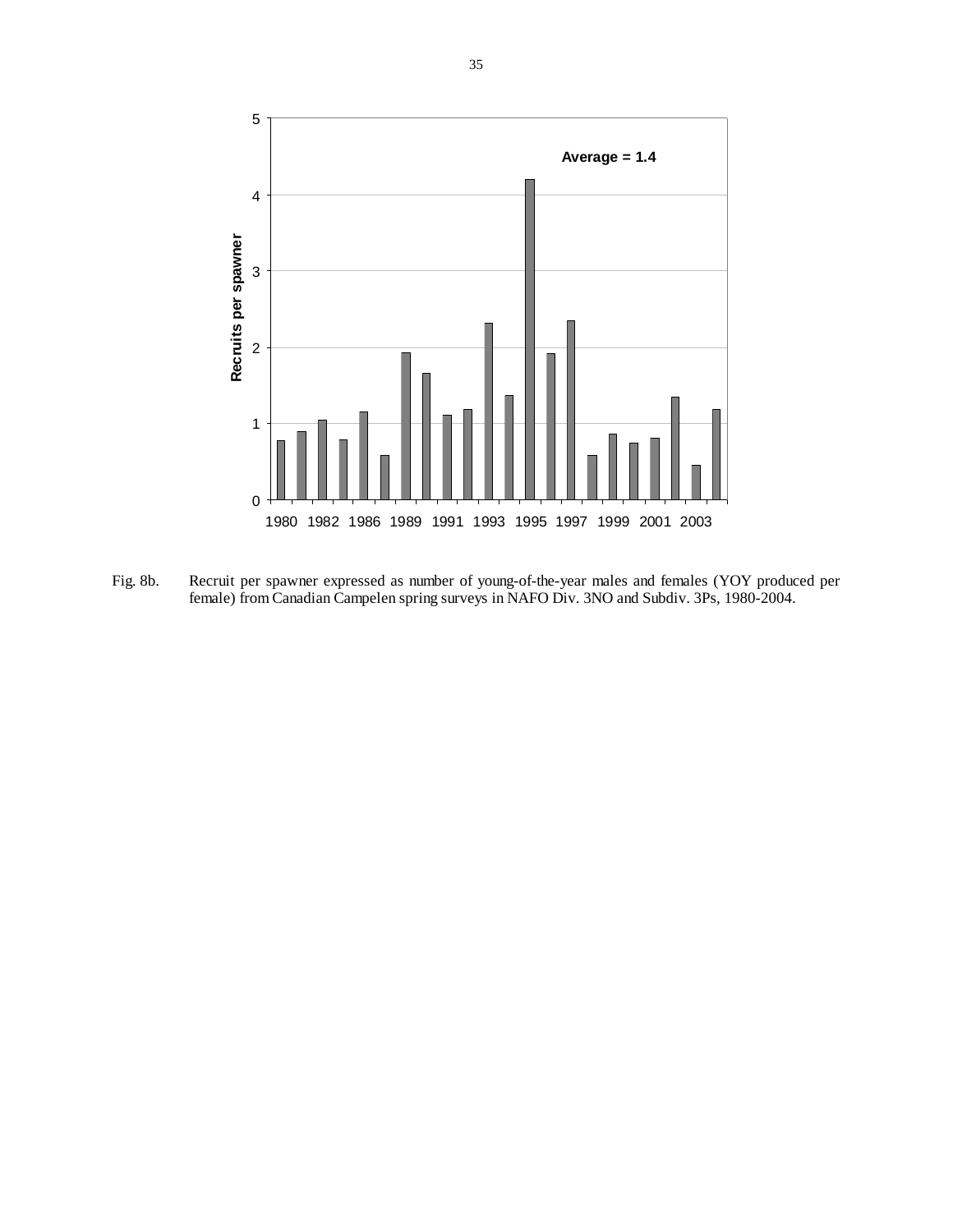

Fig. 9. Proportion of biomass and abundance by stage, 1980-2005.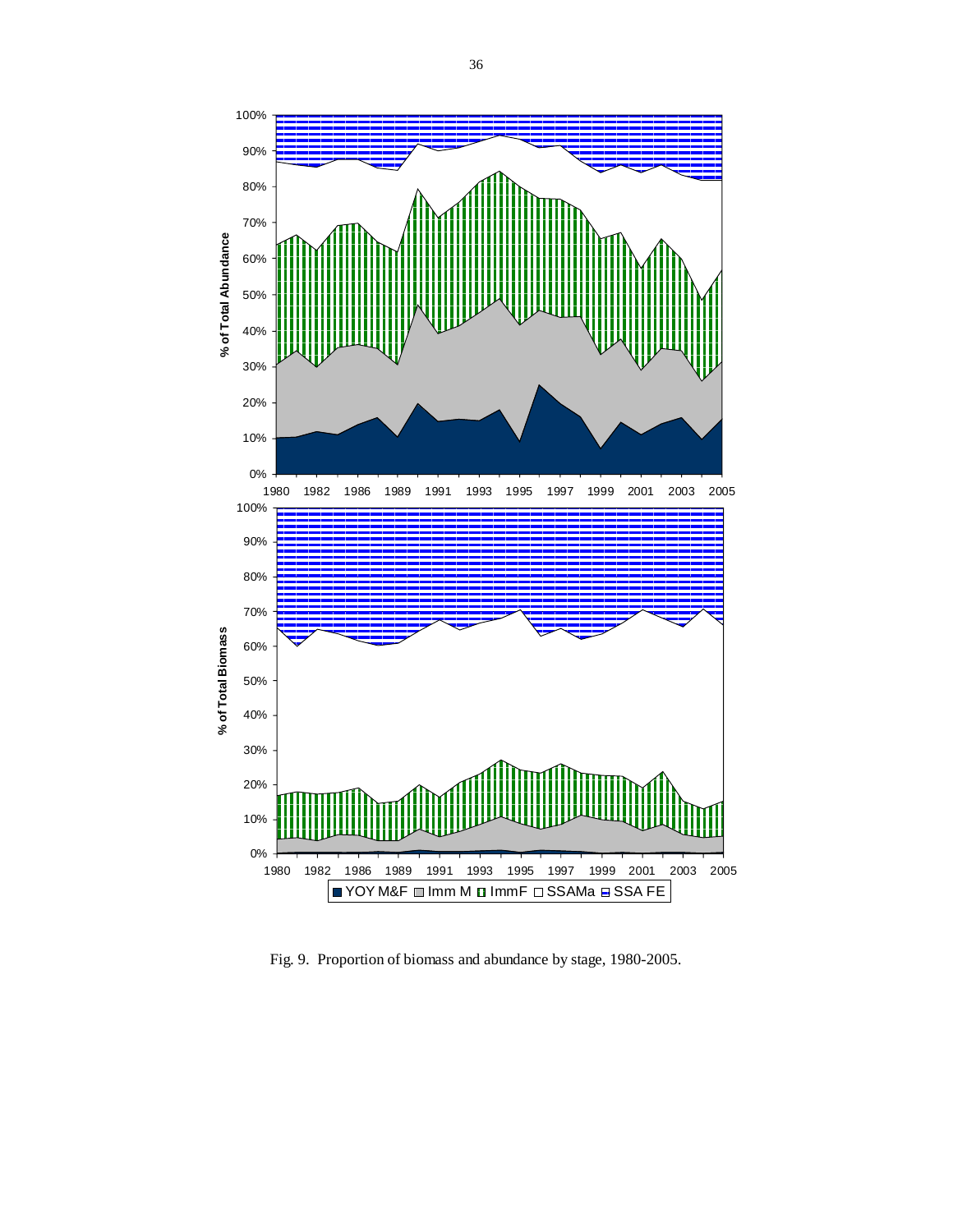

Fig. 10. Relationship between male and female thorny skate young of the year (YOY) and female spawning stock abundance (SSA). Upper Panel: Ratio of YOY (young of the year) to SSA (spawning stock abundance; consisting of mature females), 1980-2005. Lower Panel: relationship of YOY and SSA to total abundance derived from spring research surveys.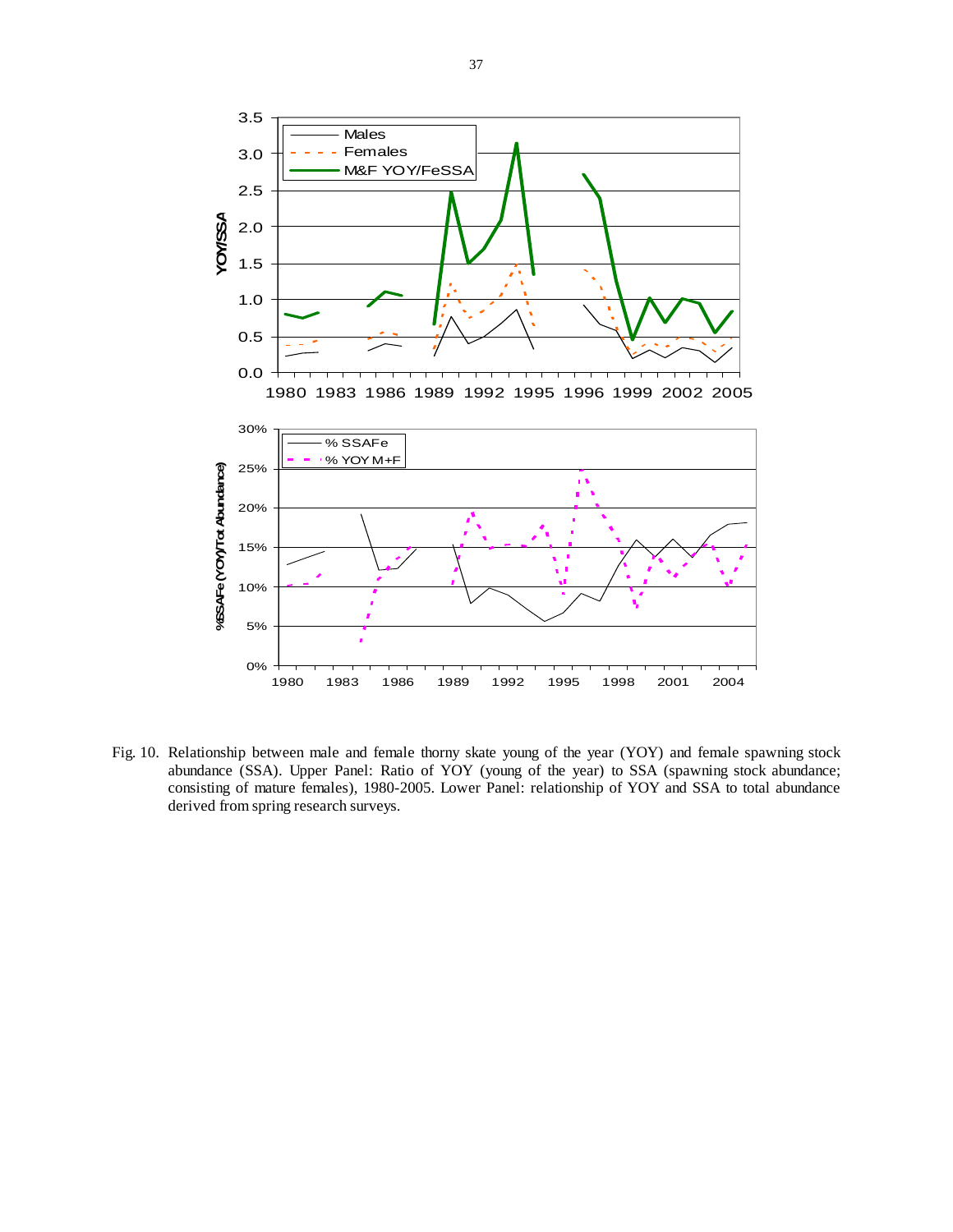

Fig. 11. Recruitment Index (male plus female) and Spawning Stock Abundance (SSA female) Index for thorny skates, 1980-2005. Lower graph shows the YOY offset by one year.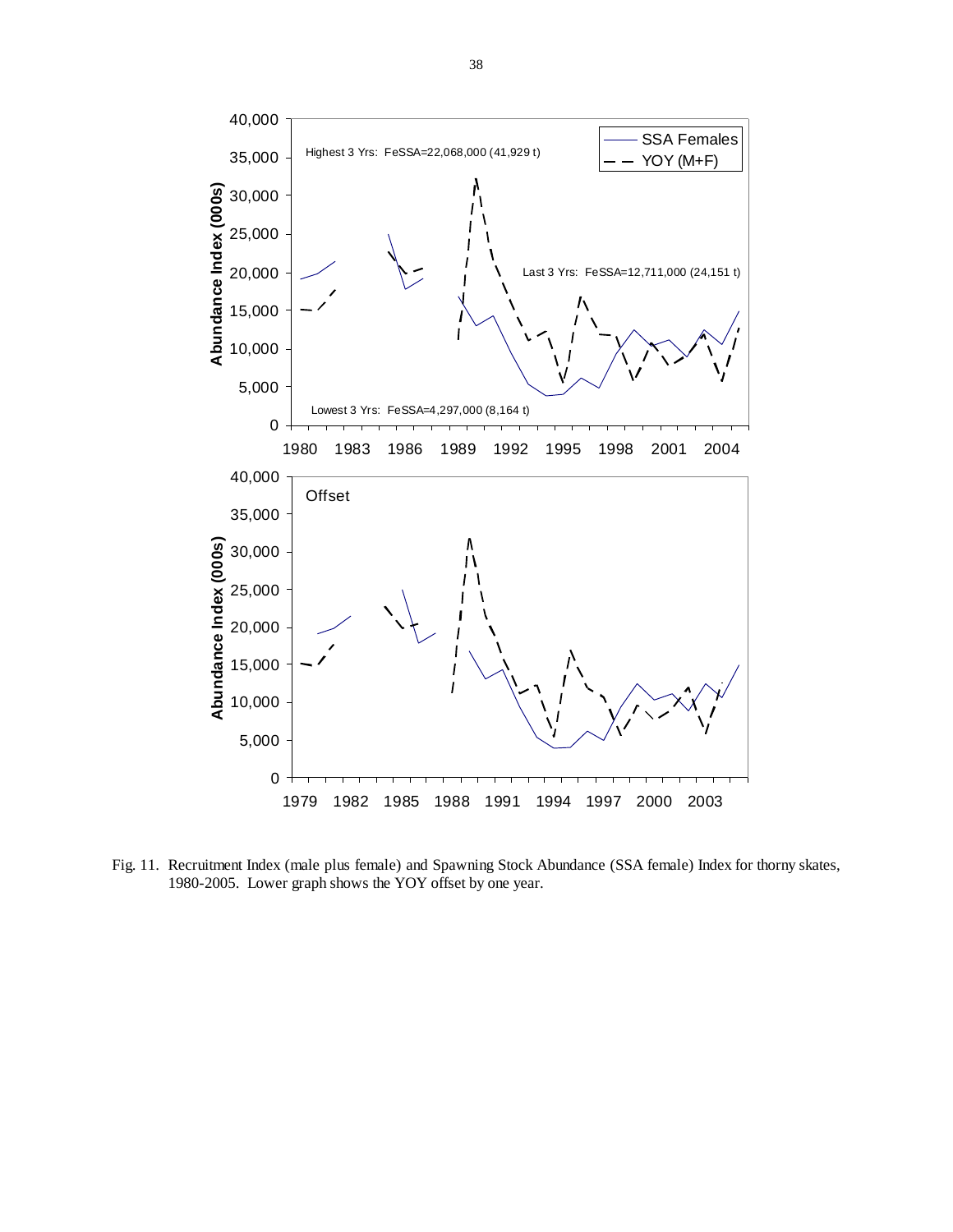![](_page_38_Figure_0.jpeg)

Fig. 12a. Spawning Stock (Female abundance) *versus* Recruit (male plus female) Indices for thorny skates, 1980- 2005. Lower graph shows the YOY offset by one year.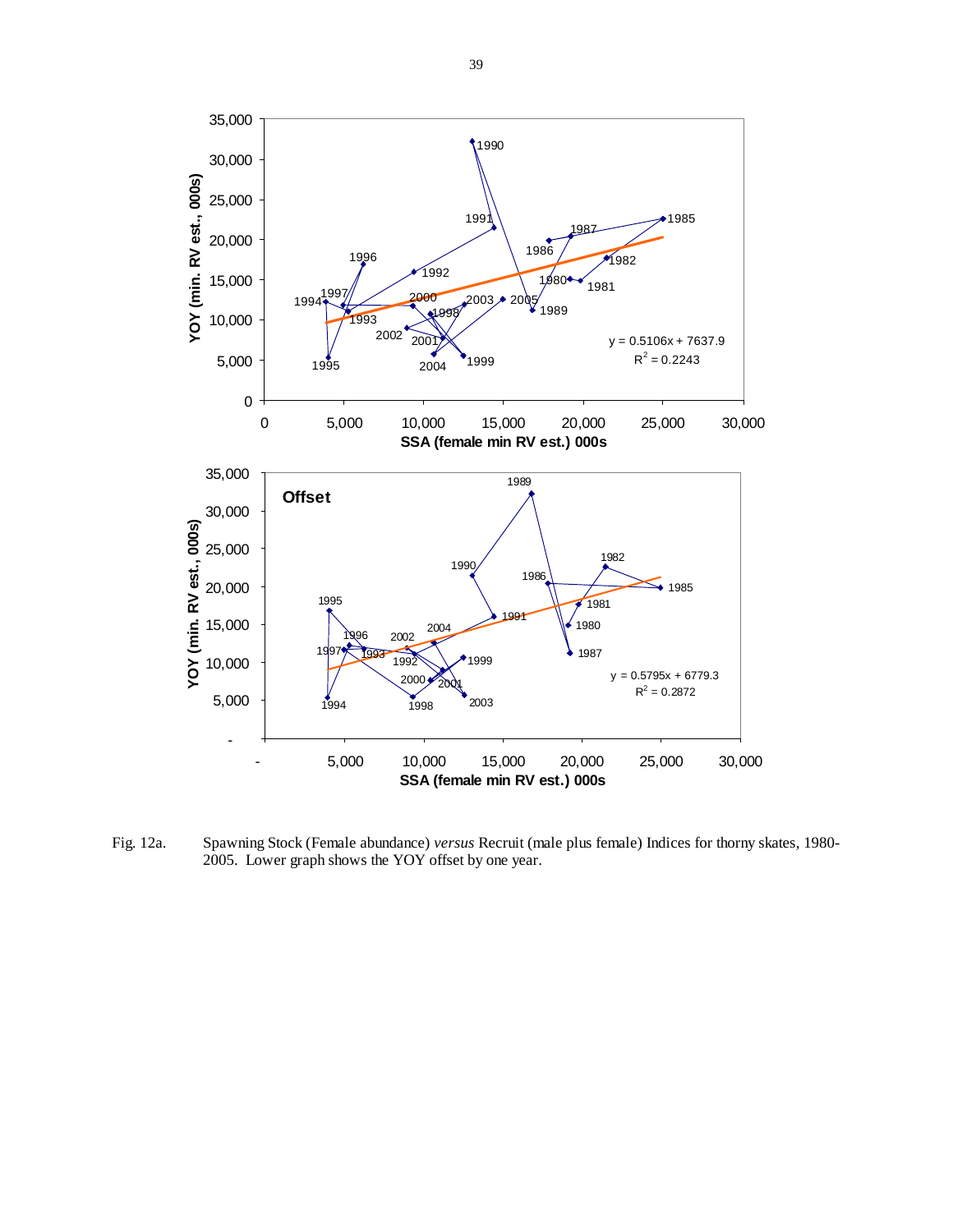![](_page_39_Figure_0.jpeg)

Fig. 12b. Spawning Stock (Female biomass) *versus* Recruit (male plus female YOY biomass) Indices for thorny skates, 1980-2005. Lower graph shows the YOY offset by one year.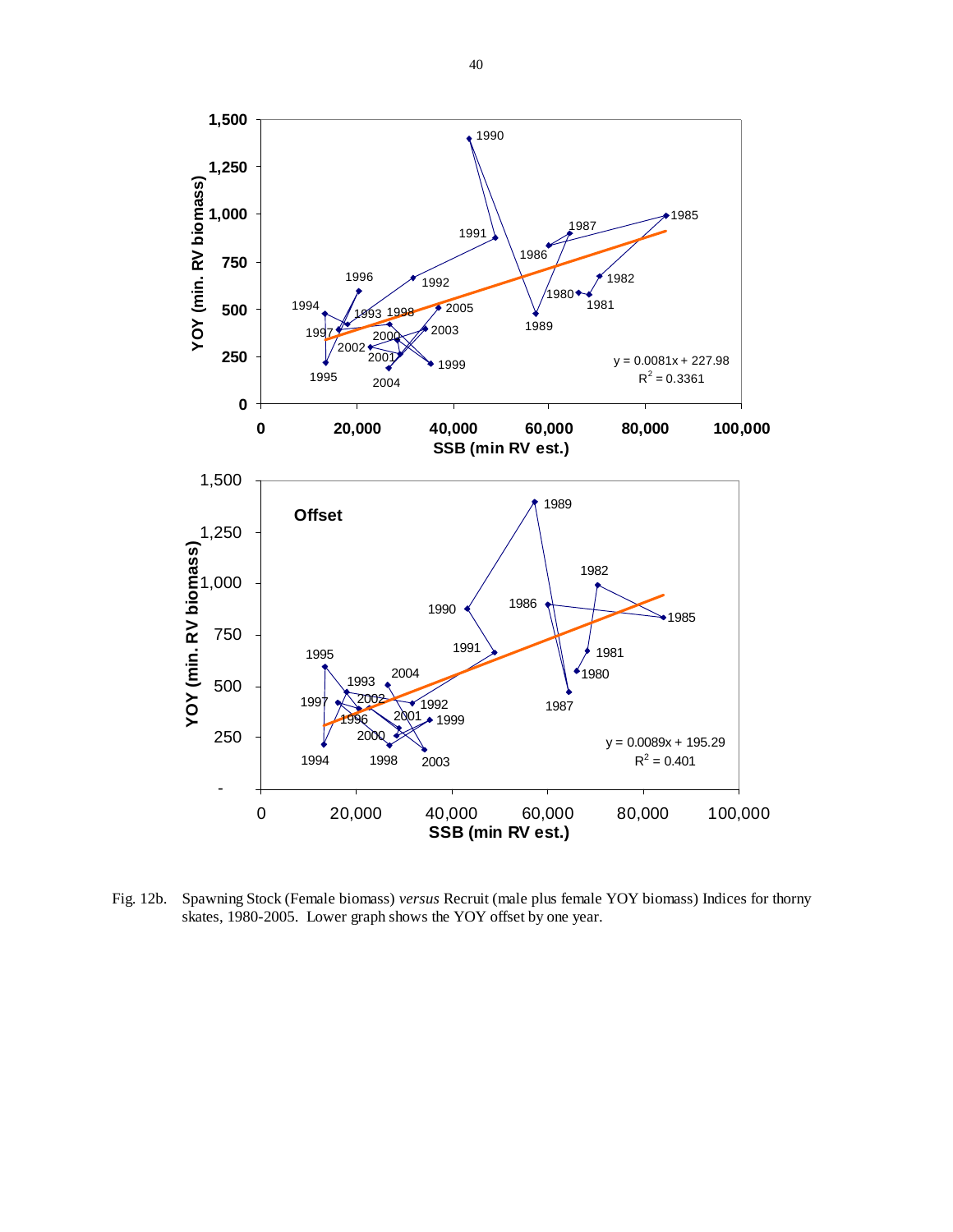![](_page_40_Figure_0.jpeg)

Fig. 13. Distribution of thorny skate on the Grand Banks (NAFO Divisions 3LNOPs), based on **spring** surveys in 1998-2000 and 2001-2003 (years combined). Green represents low catch rates (in kg per tow). Red represents high catch rates. Grey denotes sampled areas with no skate catches. White depicts unsampled areas.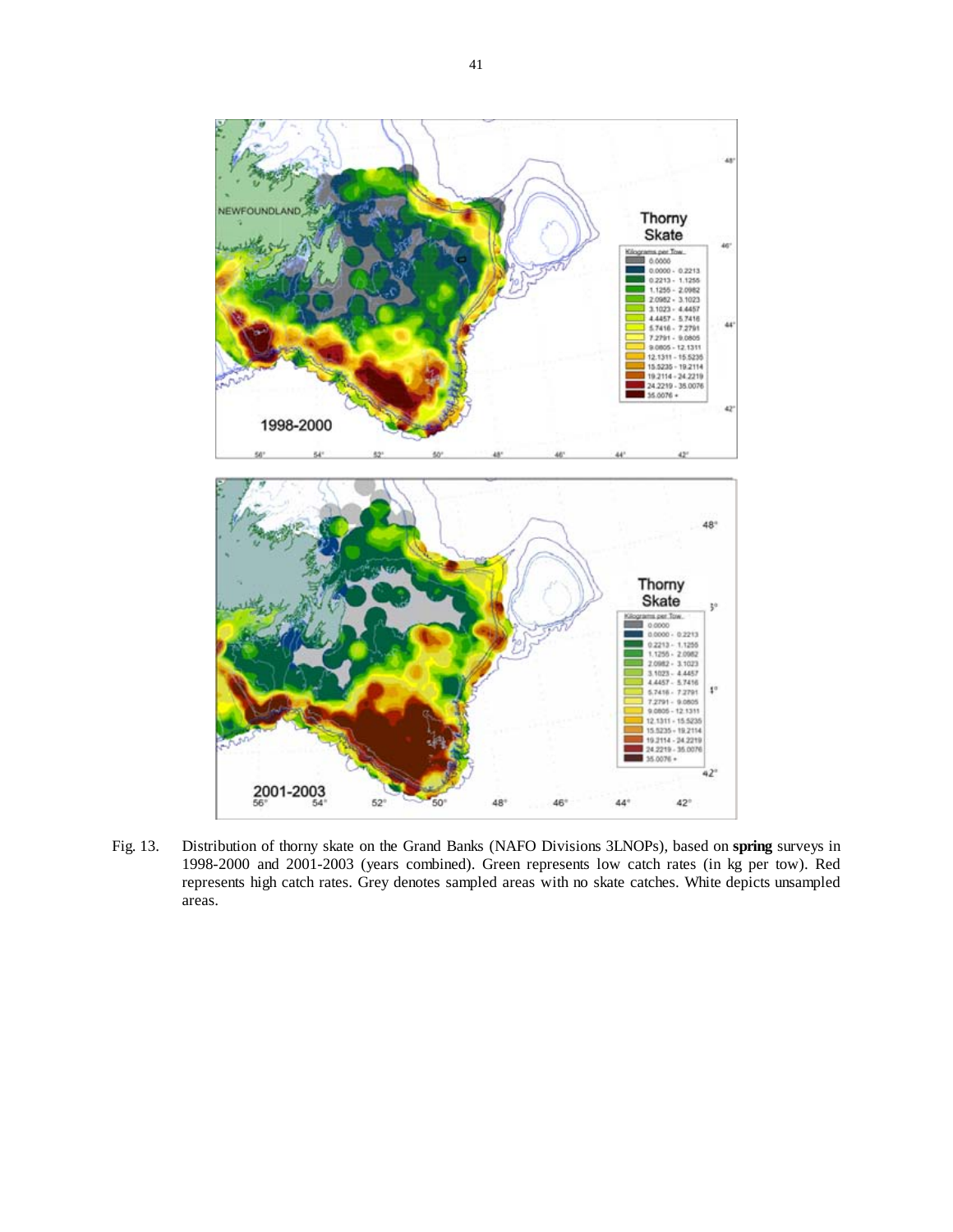![](_page_41_Picture_0.jpeg)

Fig. 13b. Distribution of thorny skate on the Grand Banks (NAFO Div. 3LNOPs), based on **spring** surveys in 2004- 2005 (years combined). Green represents low catch rates (in kg per tow). Red represents high catch rates. Grey denotes sampled areas with no skate catches. White depicts unsampled areas.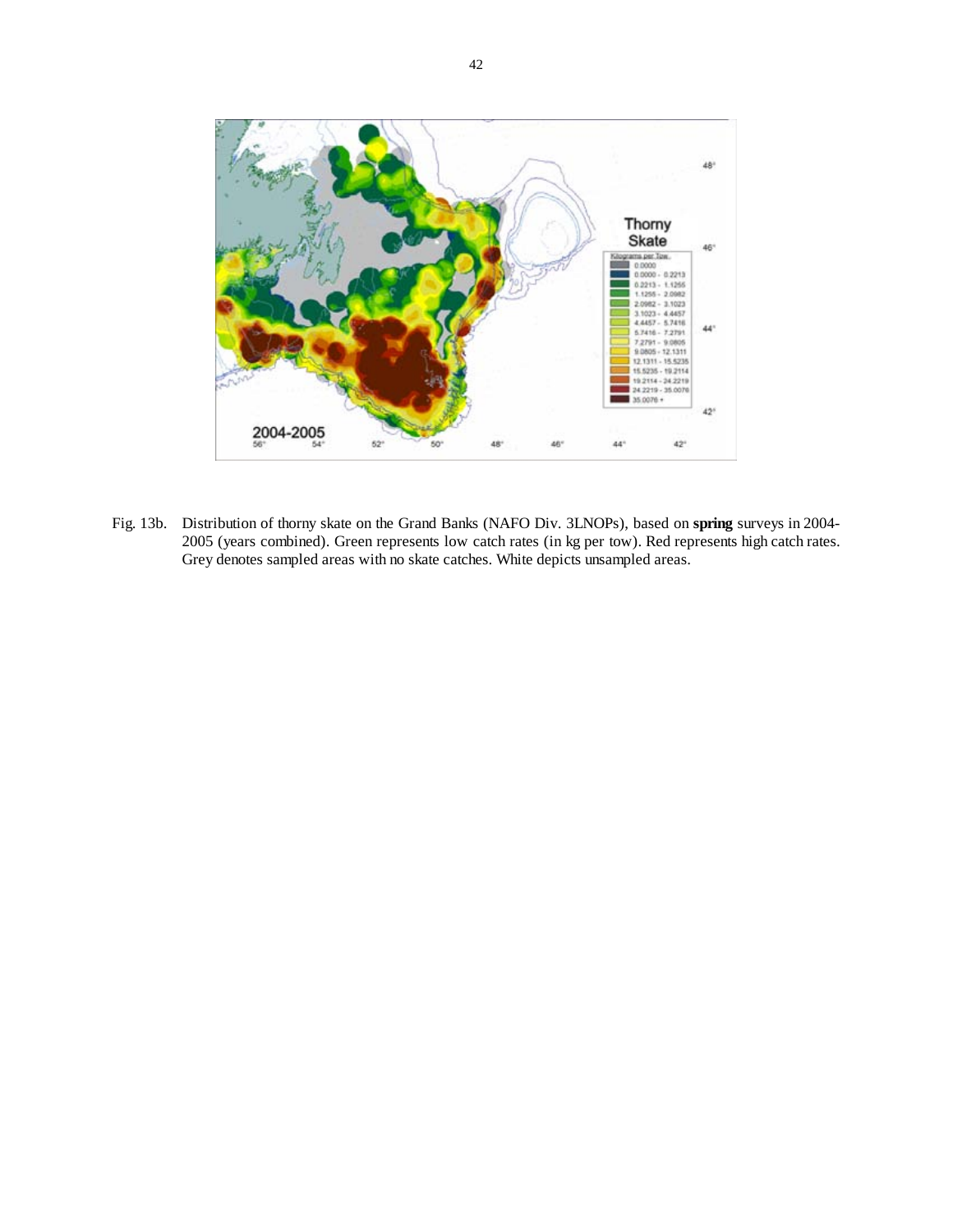![](_page_42_Figure_0.jpeg)

Fig. 14. Changes in area of occupancy, based on **spring** survey data, 1980-2005: Upper Left: percent of the area (3LNOPs) with none, low, medium, and high densities of thorny skate. Lower Left: percent of the area (3LNOPs) without thorny skate (solid line), and percent of biomass contained within 20% of the total area (dotted line). Upper Right: density (number and weight per tow) of skate in 20% of the area for those years. Lower Right: ratio of density (number and weight per tow) of skate in core/non-core high density areas (core area = locations where skates concentrated when biomass was low).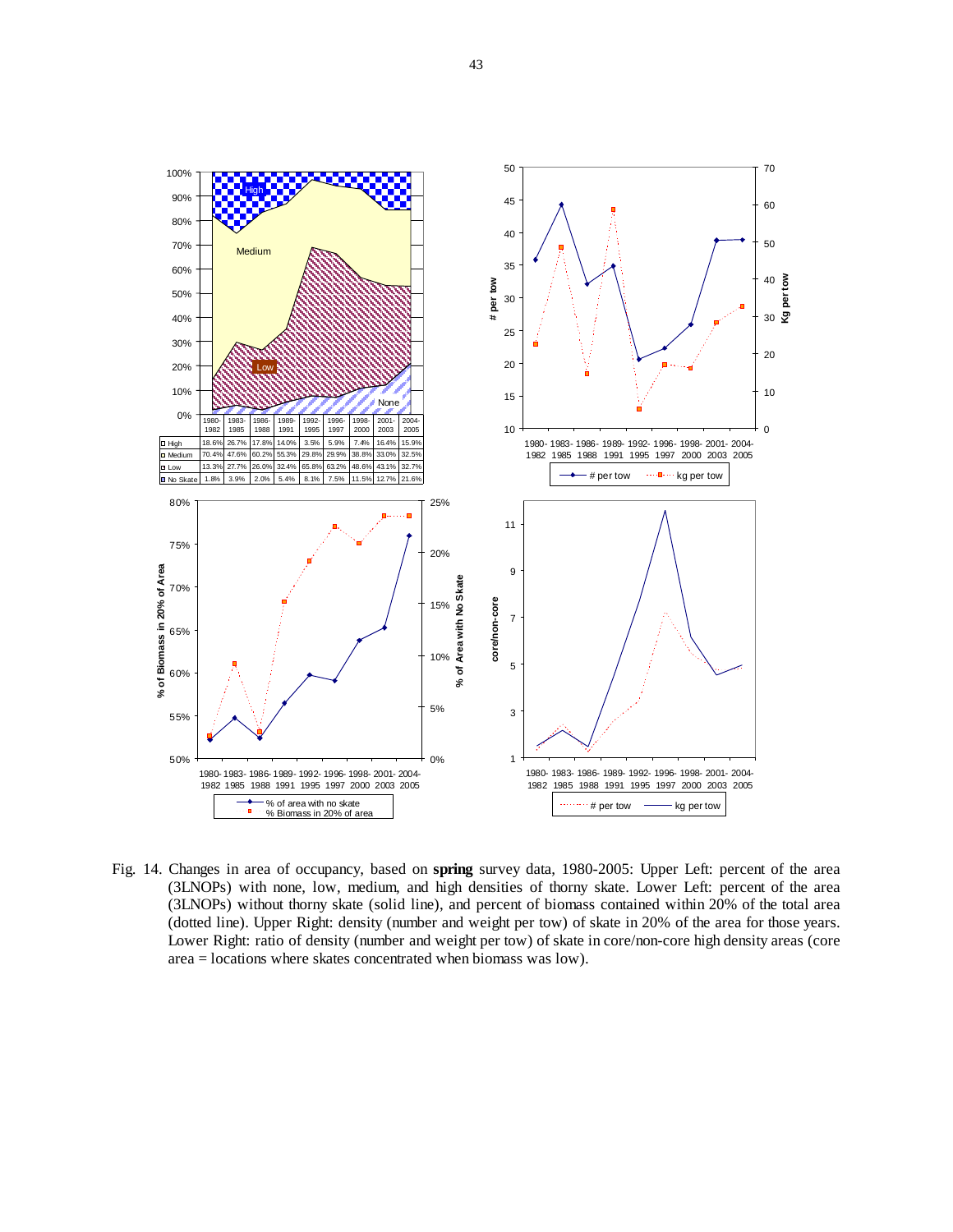![](_page_43_Figure_0.jpeg)

Fig. 15. Changes in area of occupancy, based on **spring** survey data, 1980-2005: Left: Percent of biomass contained within 20% of the total area (dotted line) compared to the survey biomass trajectory. Right: Relative biomass in relation to biomass concentration as a time line.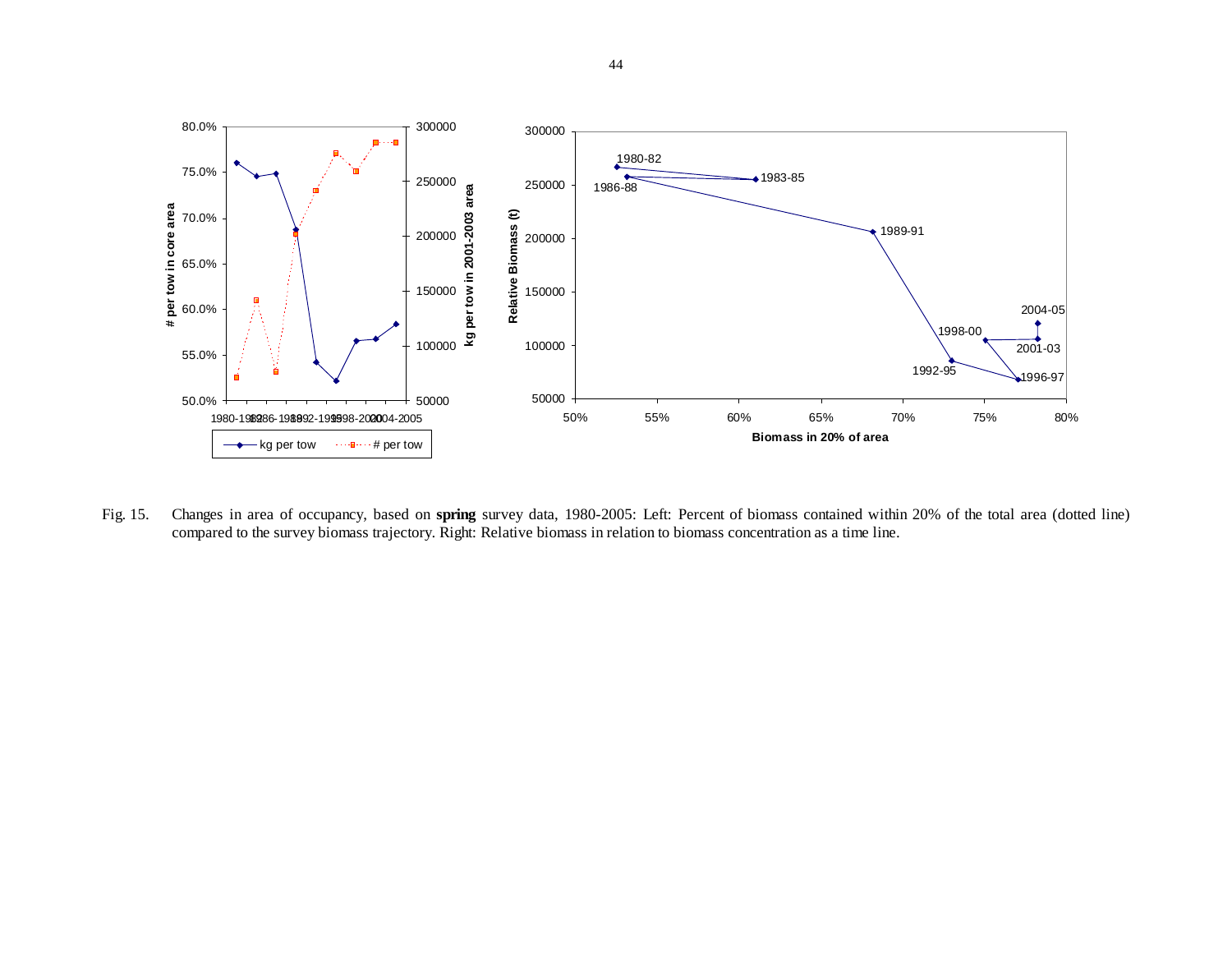45

![](_page_44_Figure_1.jpeg)

Fig.16a. Distribution of Canadian skate-directed sets for all gear types, 2002-2005. Upper Panel: skate directed locations depicted as red dots (black dots are sets for other directed species). Lower Panels: fishing effort (number of sets) and skate catch per set by depth for each gear type.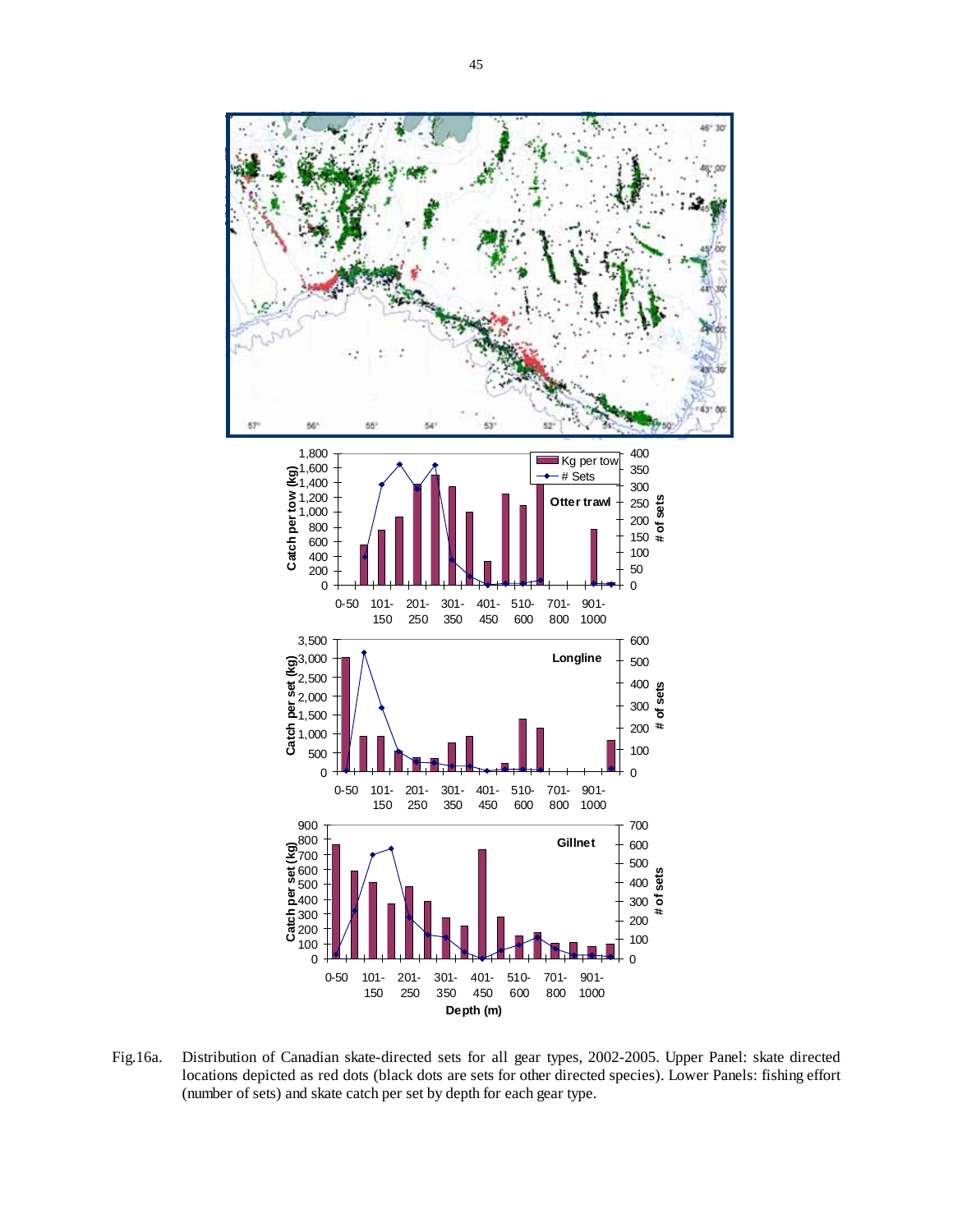![](_page_45_Figure_0.jpeg)

Fig. 16b. Catch per set for the trawl, longline and gillnet fishery for skate, 2004-2005.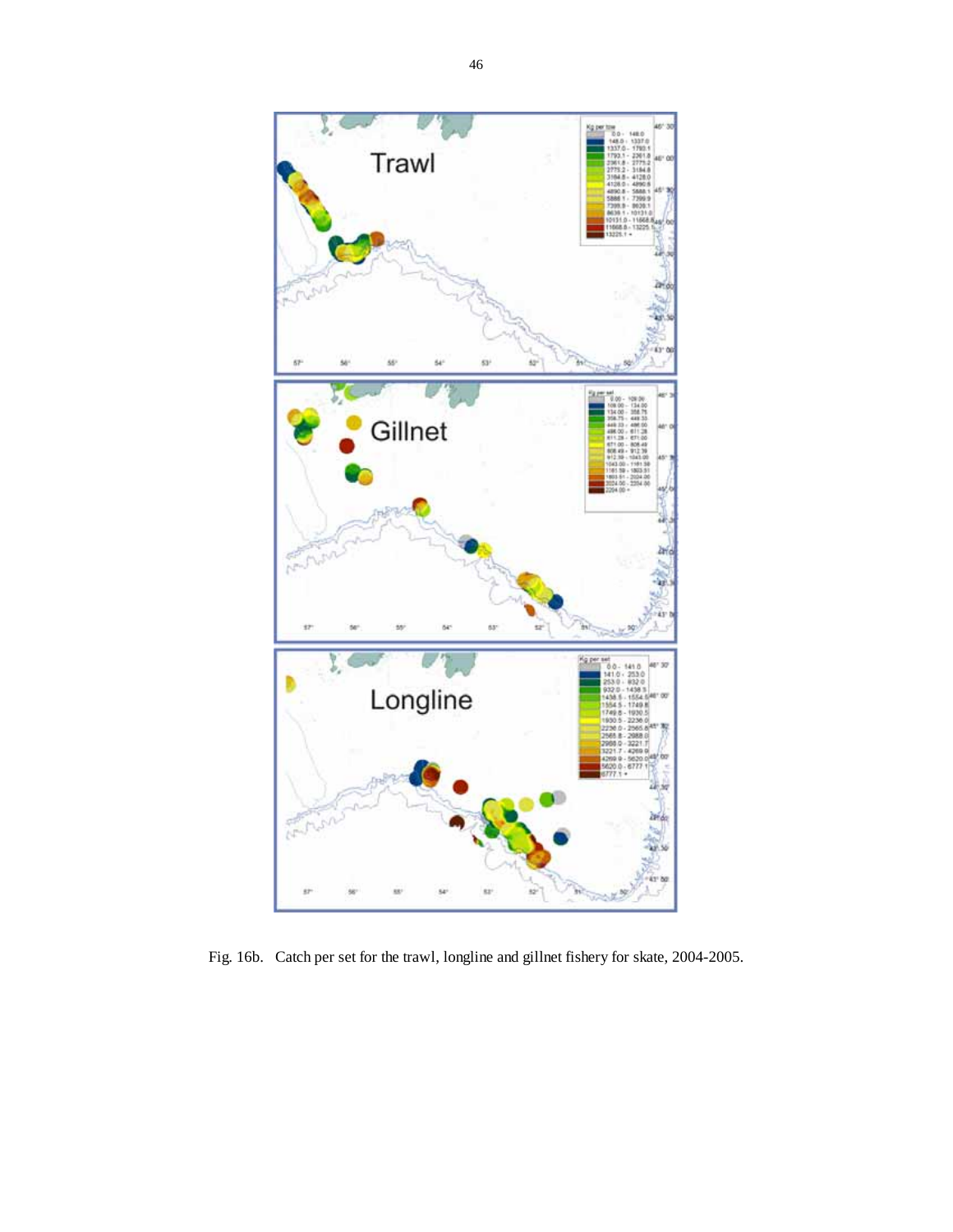![](_page_46_Figure_0.jpeg)

Fig. 17. Reported catches of skate in NAFO Div. 3LNOPs by all countries, 1985-2005. Non-Canadian data for 2004 are preliminary; and 2005 is incomplete. Non-Canadian total catches (outside Canada's 200-mile limit) in 2005 are taken from NAFO letters. Skate data were not speciated; although Canadian Fisheries Observer data indicate that thorny skates comprise 90% of skate catches on the Grand Banks.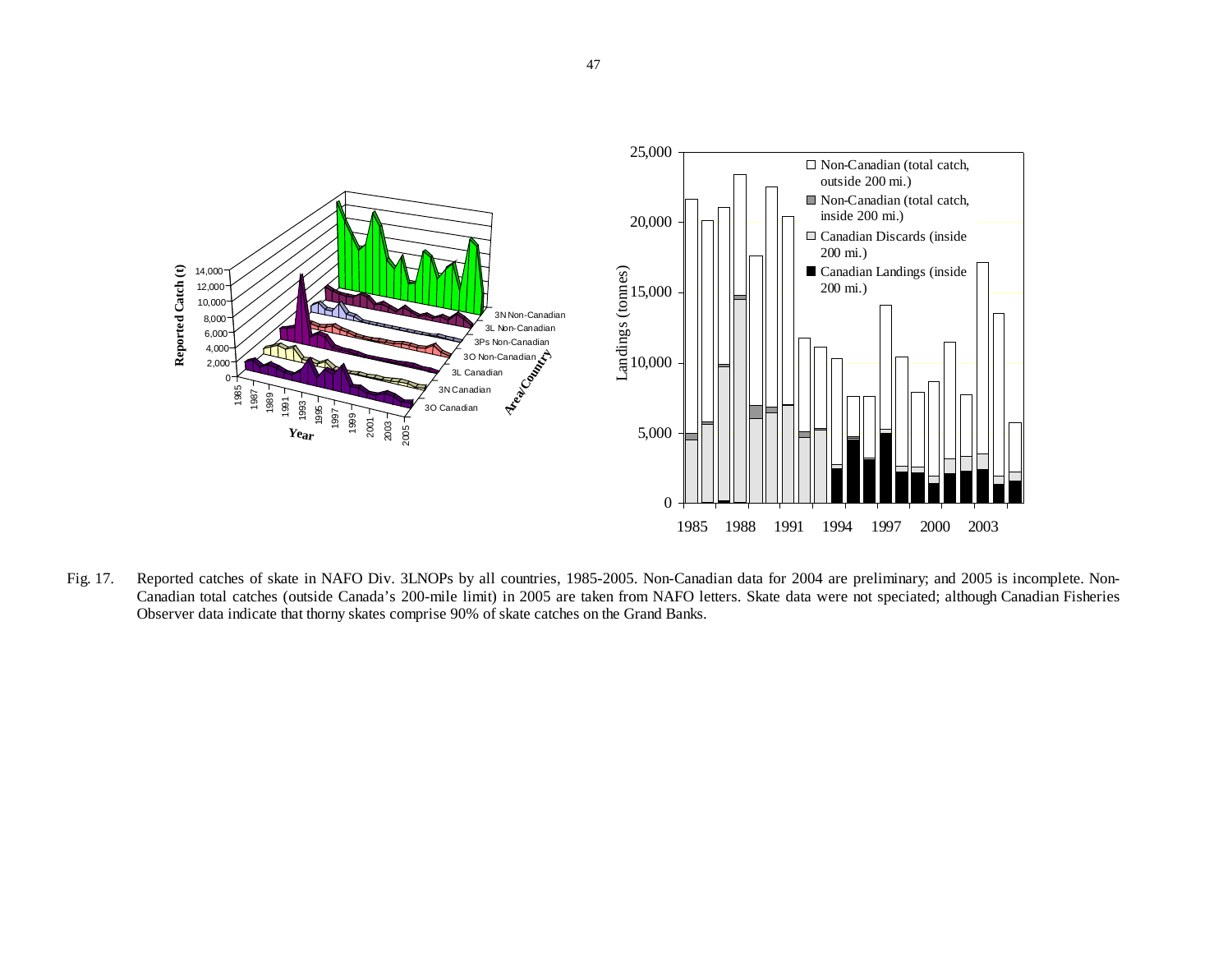![](_page_47_Figure_0.jpeg)

Fig. 18. Reported catches of skate in NAFO Div. 3LNO by all countries, 1985-2005. Non-Canadian data for 2004 are preliminary; and 2005 is incomplete. Non-Canadian total catches (outside Canada's 200-mile limit) in 2005 are taken from NAFO letters. Skate data were not speciated; although Canadian Fisheries Observer data indicate that thorny skates comprise 90% or more of skate catches on the Grand Banks.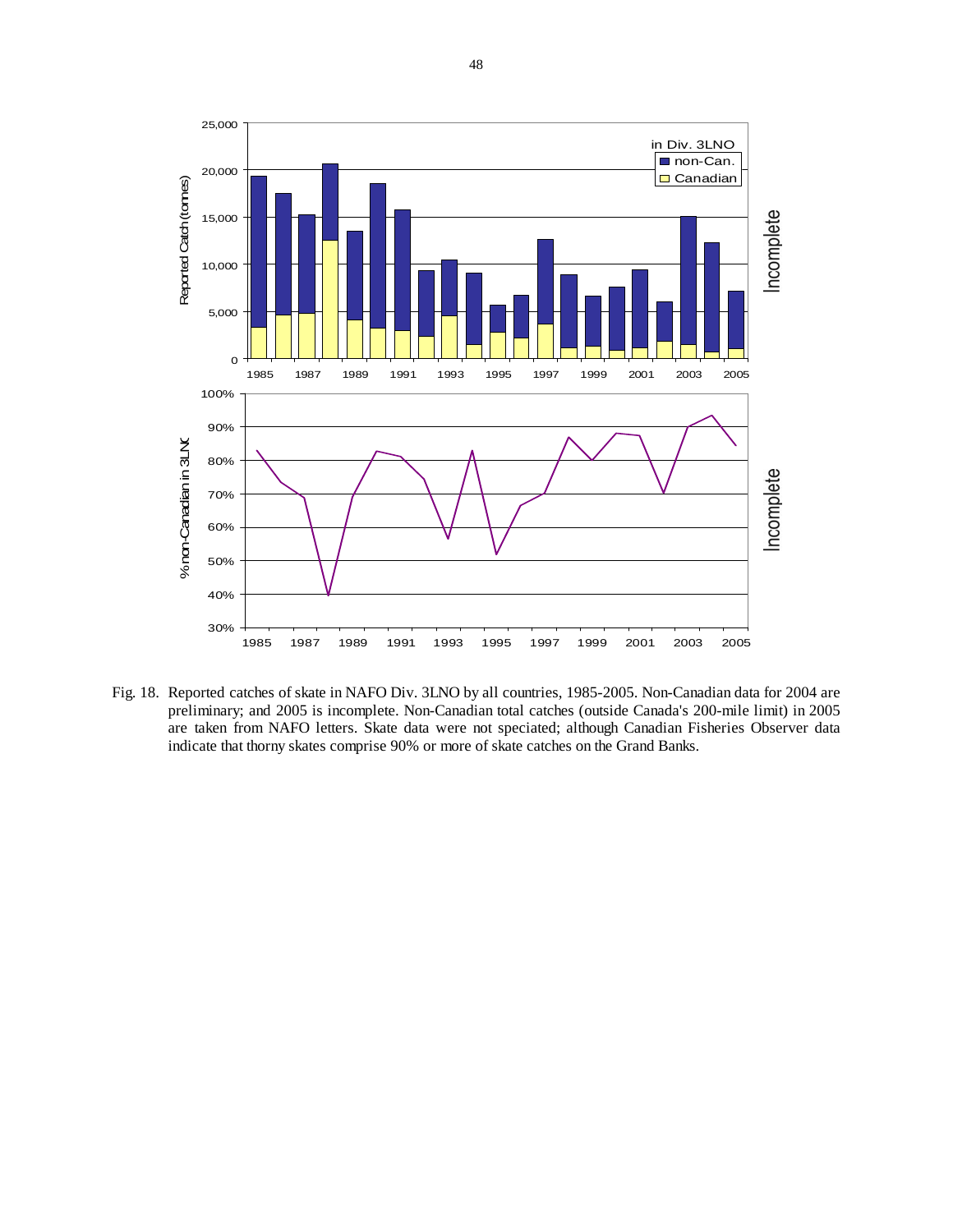![](_page_48_Figure_0.jpeg)

Fig. 19. Reported catches of skate in NAFO Div. 3LNOPs by all countries, 1985-2005. Canadian numbers assume 7 000 tons of discards annually.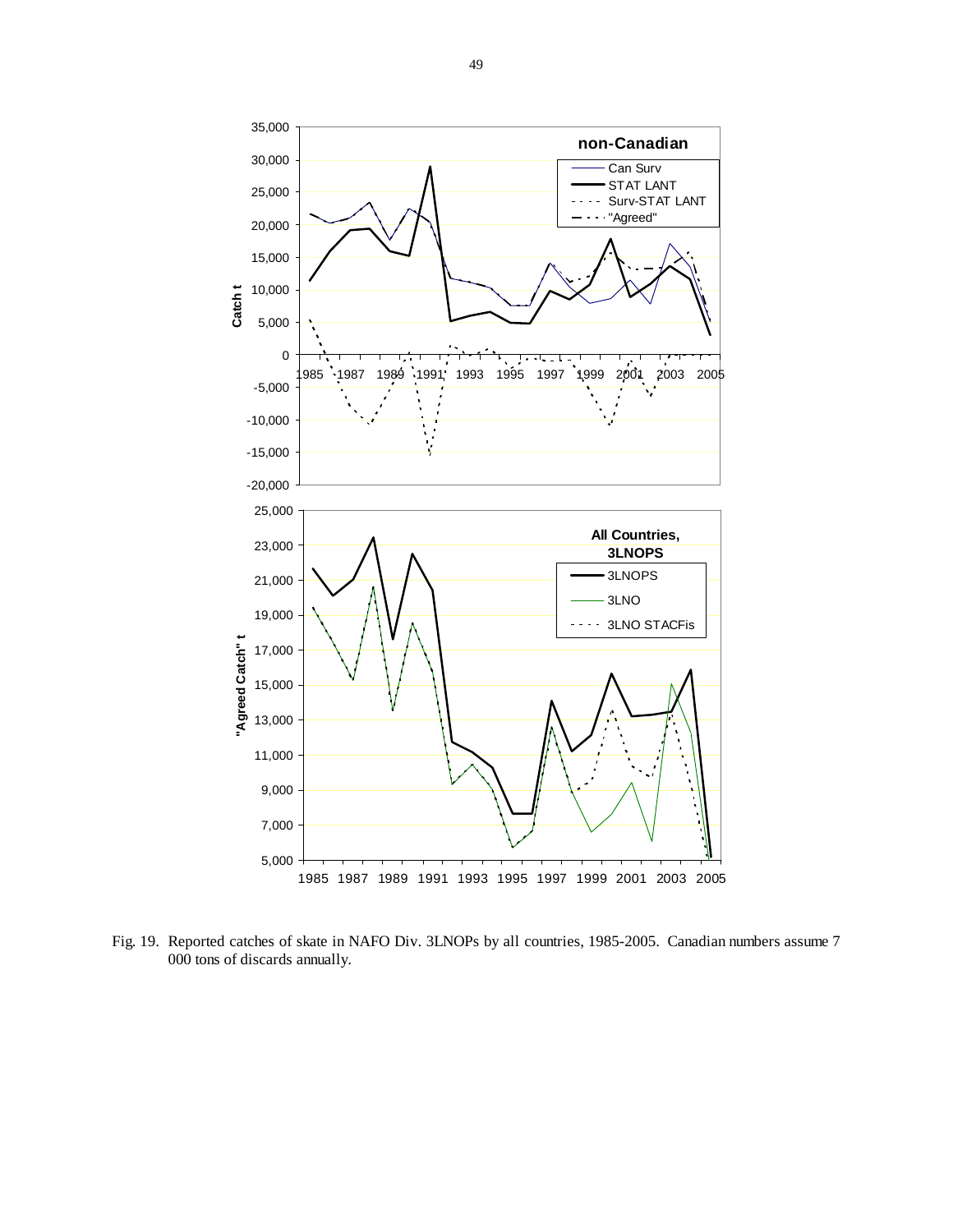![](_page_49_Figure_0.jpeg)

| I<br>. .<br>×<br>۰.<br>٠ |
|--------------------------|
|--------------------------|

|      | 3L<br>3N       |          |                | 30       |                | 3Ps      |                | All Divisions |       |         |          |
|------|----------------|----------|----------------|----------|----------------|----------|----------------|---------------|-------|---------|----------|
| Year | <b>Bycatch</b> | Directed | <b>Bycatch</b> | Directed | <b>Bycatch</b> | Directed | <b>Bycatch</b> | Directed      | Total | Bycatch | Directed |
| 1985 |                | 0        | 0              | o        | 0              | 0        | 14             | 0             | 21    | 21      |          |
| 1986 | 70             |          |                |          |                |          | 2              | 0             | 73    | 73      |          |
| 1987 | 148            |          |                |          |                |          | 36             | 0             | 184   | 184     |          |
| 1988 | 57             |          |                |          | 8              |          |                | 0             | 68    | 68      |          |
| 1989 | 9              |          |                |          |                |          | ი              | 0             | 14    | 10      |          |
| 1990 | 34             |          |                |          |                |          | 4              | 0             | 44    | 40      |          |
| 1991 | 4              |          | 6              |          | 5              |          |                | 0             | 15    | 15      |          |
| 1992 | 16             |          | 41             |          | 4              |          | 3              |               | 63    | 63      |          |
| 1993 | 8              |          | 5              |          | 14             | 21       | 15             |               | 62    | 42      | 21       |
| 1994 | 165            |          | 3              |          | 1,018          | 178      | 348            | 825           | 2,540 | 1,535   | 1,005    |
| 1995 | 157            | 15       | 0              |          | 459            | 1,965    | 780            | 1,153         | 4,530 | 1,396   | 3,135    |
| 1996 | 54             |          | 3              |          | 274            | 1,850    | 256            | 681           | 3,123 | 588     | 2,536    |
| 1997 | 26             | 0        | 3              | 145      | 524            | 2,981    | 272            | 1,032         | 4,983 | 824     | 4,158    |
| 1998 | 11             | 12       | 5              | 0        | 95             | 868      | 199            | 1,059         | 2,250 | 311     | 1,939    |
| 1999 |                | 15       | 2              | 9        | 83             | 951      | 357            | 744           | 2,168 | 450     | 1,719    |
| 2000 | 25             |          | 4              | 0        | 149            | 317      | 369            | 566           | 1,432 | 547     | 885      |
| 2001 | 13             |          |                | 0        | 95             | 242      | 368            | 1,399         | 2,121 | 476     | 1,645    |
| 2002 | 8              | 8        | 3              | 16       | 445            | 451      | 399            | 973           | 2,304 | 855     | 1,449    |
| 2003 | 15             | 2        |                |          | 313            | 333      | 439            | 1,265         | 2,374 | 774     | 1,599    |
| 2004 | 15             | 0        |                |          | 212            | 123      | 188            | 799           | 1,339 | 416     | 923      |
| 2005 | 11             |          |                |          | 148            | 518      | 300            | 440           | 1,417 | 460     | 957      |

Fig. 20a Directed and non-directed Canadian skate landings in NAFO Div. 3LNOPs, 1985-2005. Data do not include discards at sea.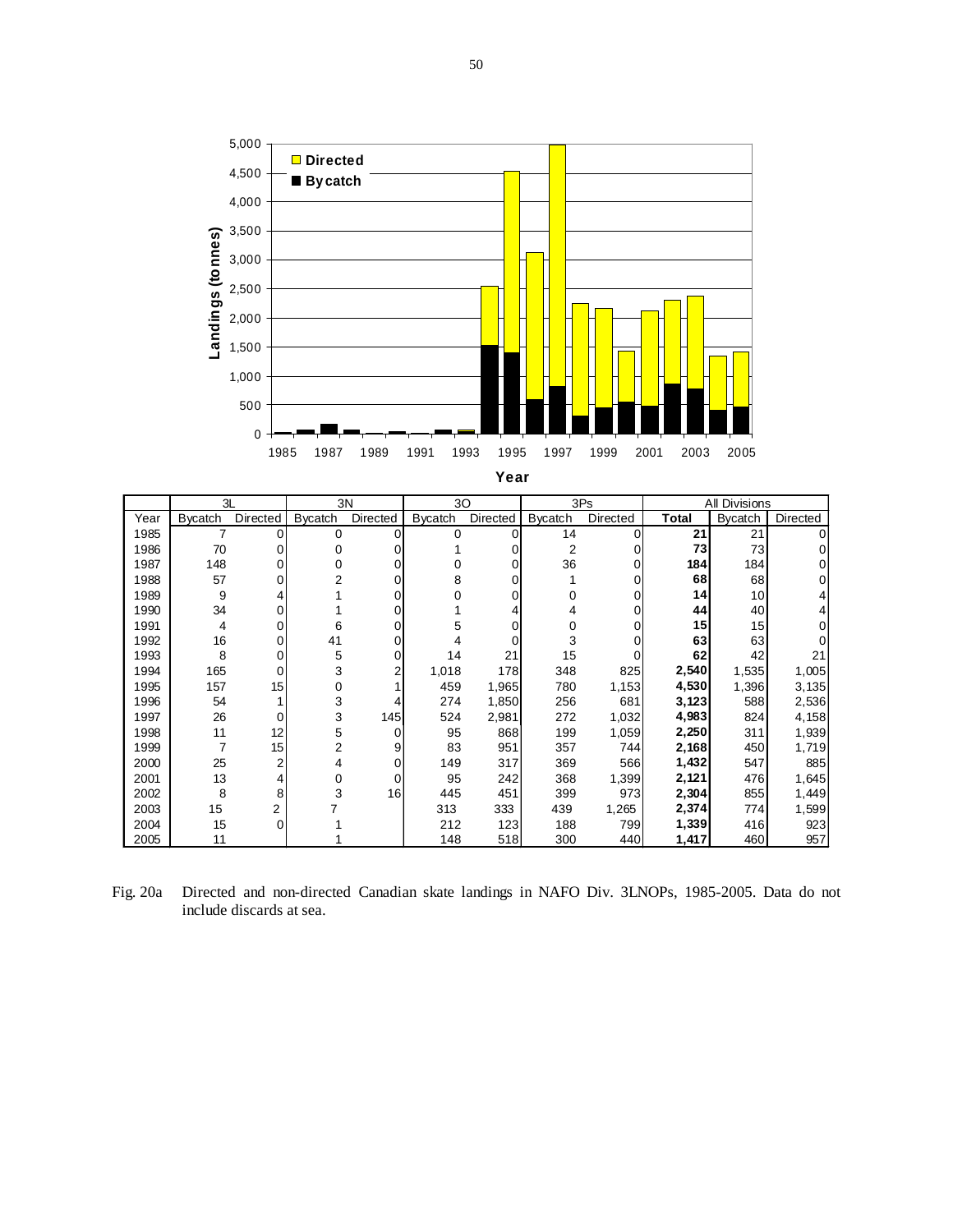![](_page_50_Figure_1.jpeg)

|      | Gillnet        |                 | Lines          |          | Trawl          |              |                | Other    |       |         | <b>Bycatch and Directed</b> |       |
|------|----------------|-----------------|----------------|----------|----------------|--------------|----------------|----------|-------|---------|-----------------------------|-------|
| Year | <b>Bycatch</b> | <b>Directed</b> | <b>Bycatch</b> | Directed | <b>Bycatch</b> | Directed     | <b>Bycatch</b> | Directed | Total | Gillnet | Lines                       | Trawl |
| 1985 | 12             | 0               | 9              | $\Omega$ | $\mathbf 0$    | $\Omega$     | 0              | $\Omega$ | 21    | 12      | 9                           |       |
| 1986 |                |                 | $\Omega$       |          | 72             |              |                |          | 73    |         | 0                           | 72    |
| 1987 | 95             | 0               | 46             |          | 40             | 0            |                |          | 182   | 95      | 46                          | 40    |
| 1988 | 43             |                 | 11             |          | 14             |              |                |          | 68    | 43      | 11                          | 14    |
| 1989 |                |                 | $\Omega$       |          | 8              |              |                |          | 14    |         | 0                           | 13    |
| 1990 | 5              | 0               |                |          | 33             | $\Omega$     |                |          | 39    | 5       |                             | 33    |
| 1991 |                |                 | 9              |          | 6              |              |                |          | 15    | 0       | 9                           |       |
| 1992 | 11             |                 | 45             |          |                | <sup>0</sup> |                |          | 62    | 11      | 45                          |       |
| 1993 | 16             | 0               | 16             |          | 10             | 21           |                |          | 62    | 16      | 16                          | 31    |
| 1994 | 565            | 24              | 24             |          | 943            | 982          |                |          | 2,538 | 589     | 24                          | 1,925 |
| 1995 | 820            | 450             | 489            | 86       | 76             | 2,598        | 11             | 0        | 4,519 | 1,270   | 575                         | 2,674 |
| 1996 | 444            | 689             | 120            | 442      | 22             | 1,405        | 0              |          | 3,121 | 1,133   | 561                         | 1,427 |
| 1997 | 258            | 1,349           | 183            | 447      | 382            | 2,362        |                |          | 4,982 | 1,607   | 630                         | 2,745 |
| 1998 | 116            | 835             | 156            | 195      | 38             | 910          | 0              |          | 2,249 | 951     | 351                         | 948   |
| 1999 | 177            | 778             | 203            | 284      | 69             | 656          |                |          | 2,168 | 956     | 487                         | 724   |
| 2000 | 184            | 488             | 345            | 48       | 18             | 336          | 0              | 0        | 1,419 | 672     | 393                         | 354   |
| 2001 | 273            | 336             | 218            | 252      | 23             | 1,022        | 0              |          | 2,123 | 609     | 470                         | 1,044 |
| 2002 | 660            | 254             | 156            | 396      | 37             | 799          |                |          | 2,303 | 914     | 552                         | 837   |
| 2003 | 552            | 417             | 195            | 252      | 26             | 931          |                |          | 2,372 | 969     | 447                         | 957   |
| 2004 | 321            | 93              | 86             | 74       | 10             | 756          |                |          | 1,339 | 414     | 159                         | 766   |
| 2005 | 364            | 73              | 91             | 486      | 5              | 399          |                |          | 1,417 | 437     | 577                         | 404   |

Fig.20b . Canadian skate landings in NAFO Div. 3LNOPs by gear type and mode (directed or bycatch), 1985-2005. Data do not include discards at sea.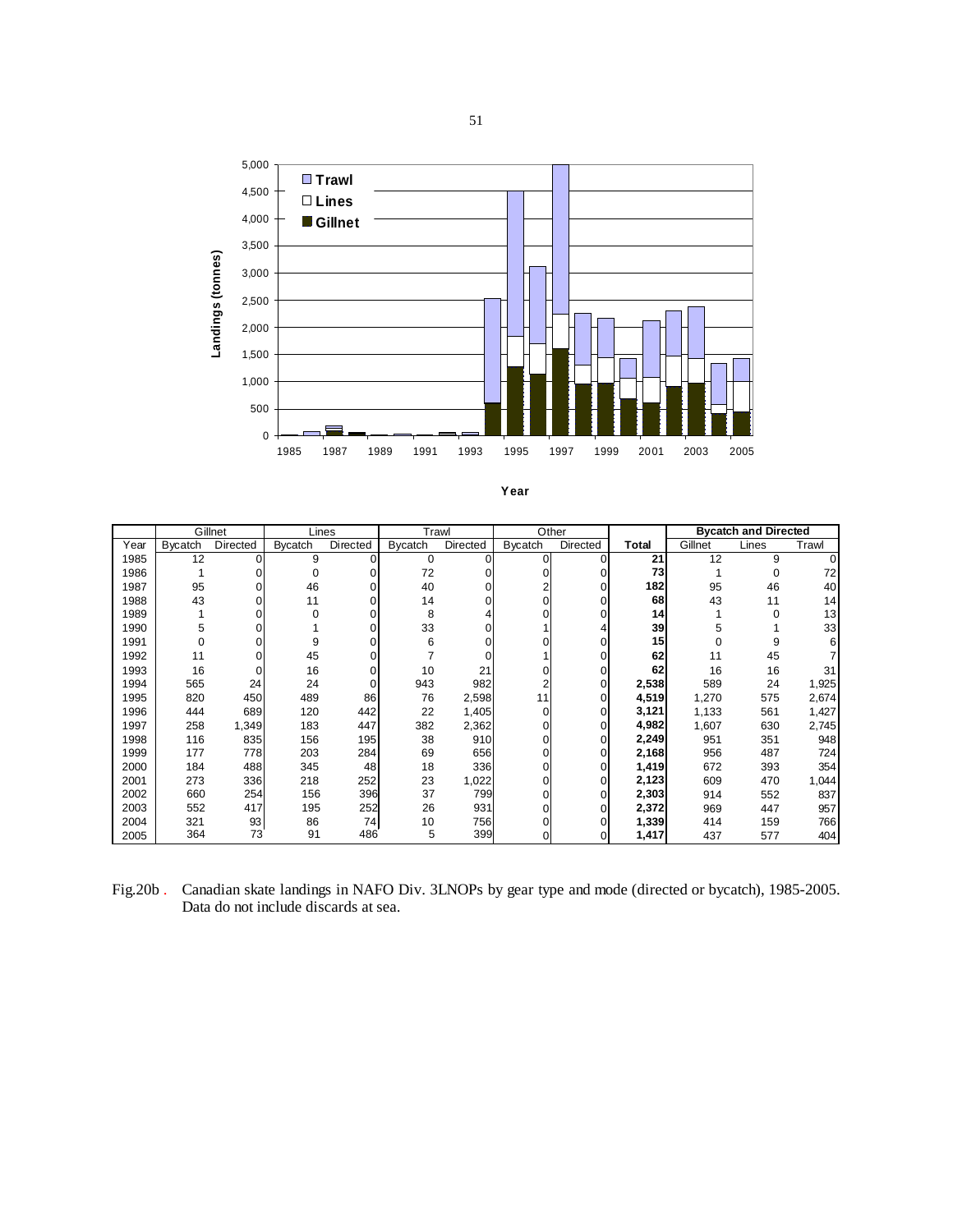![](_page_51_Figure_1.jpeg)

Fig. 21. Monthly Canadian landings of skate in NAFO Div. 3LNOPs, 1994-2005. Landing records for which no month was recorded are excluded.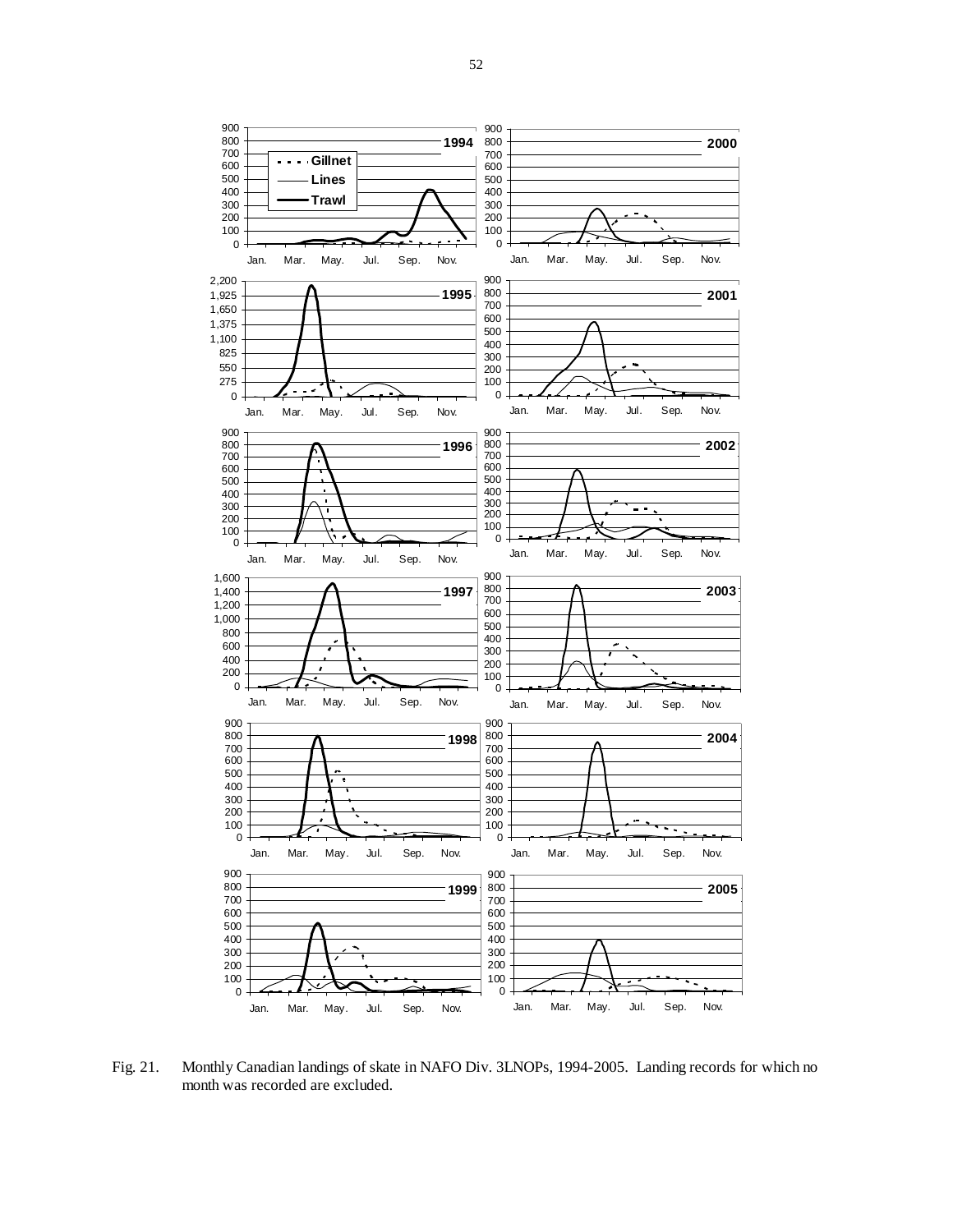![](_page_52_Figure_0.jpeg)

Fig. 22. Length frequencies of Canadian commercial skate catches in NAFO Div. 3LNOPs, 1994-2005. Data are from Canadian Fisheries Observers.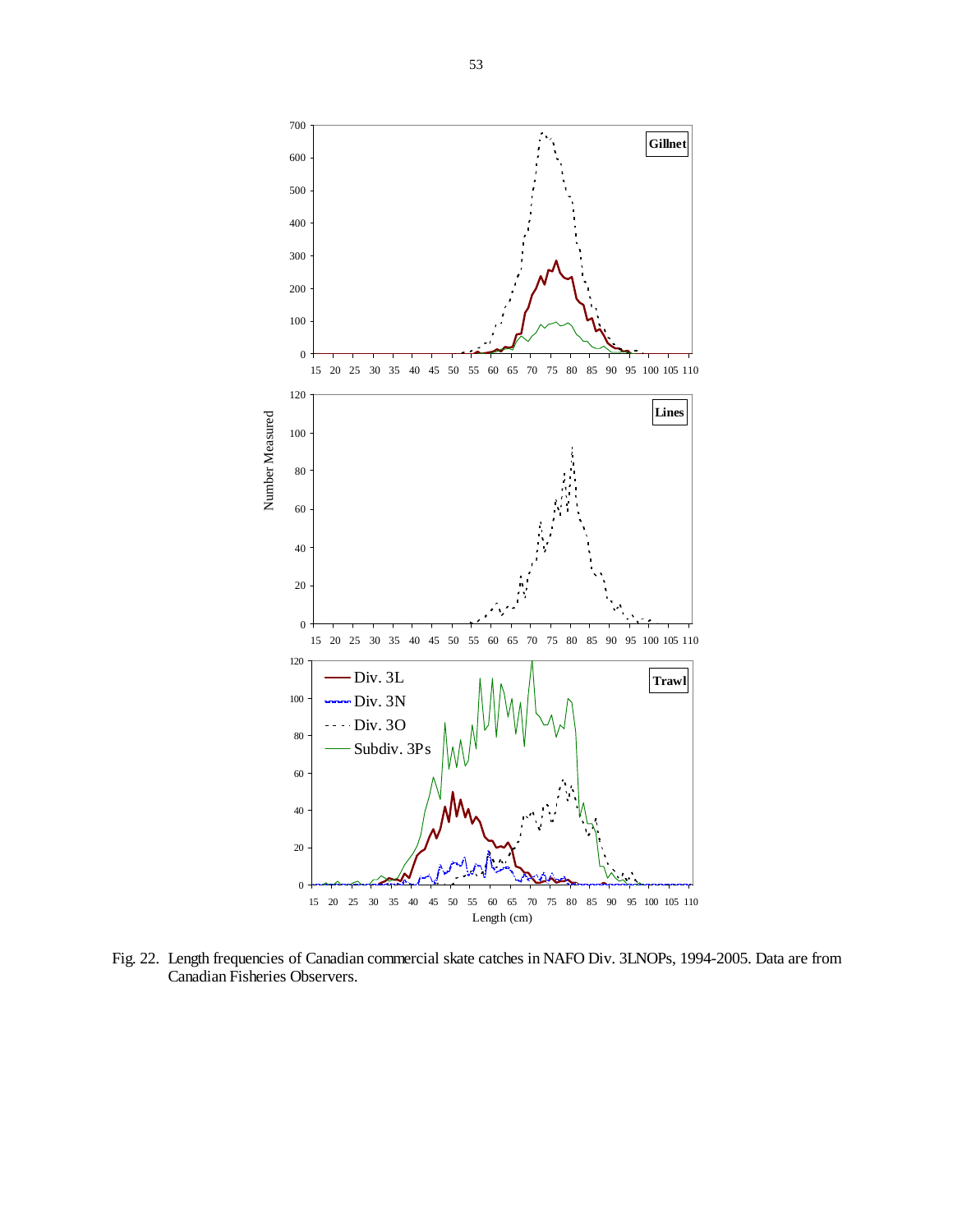![](_page_53_Figure_0.jpeg)

Fig. 23a. Length frequencies of Canadian commercial skate catches for gillnets in NAFO Div. 3LOPs, 1998-2002. X-axis represents lengths of skate in centimeters. Data are from Canadian Fisheries Observers.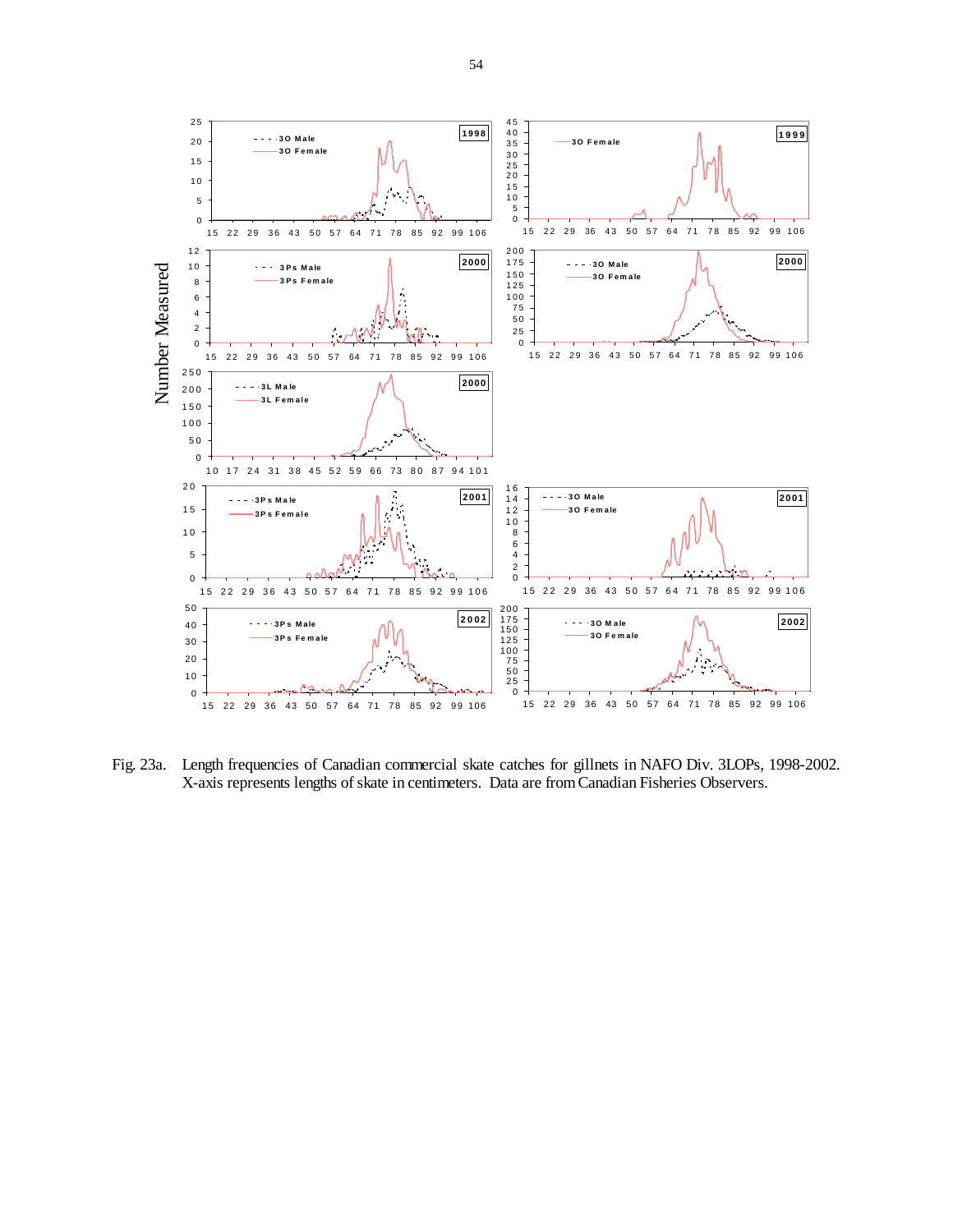![](_page_54_Figure_0.jpeg)

Fig. 23b. Length frequencies of Canadian commercial skate catches for gillnets in NAFO Div. 3OPs, 2003-2005. Xaxis represents lengths of skate in centimeters. Data are from Canadian Fisheries Observers.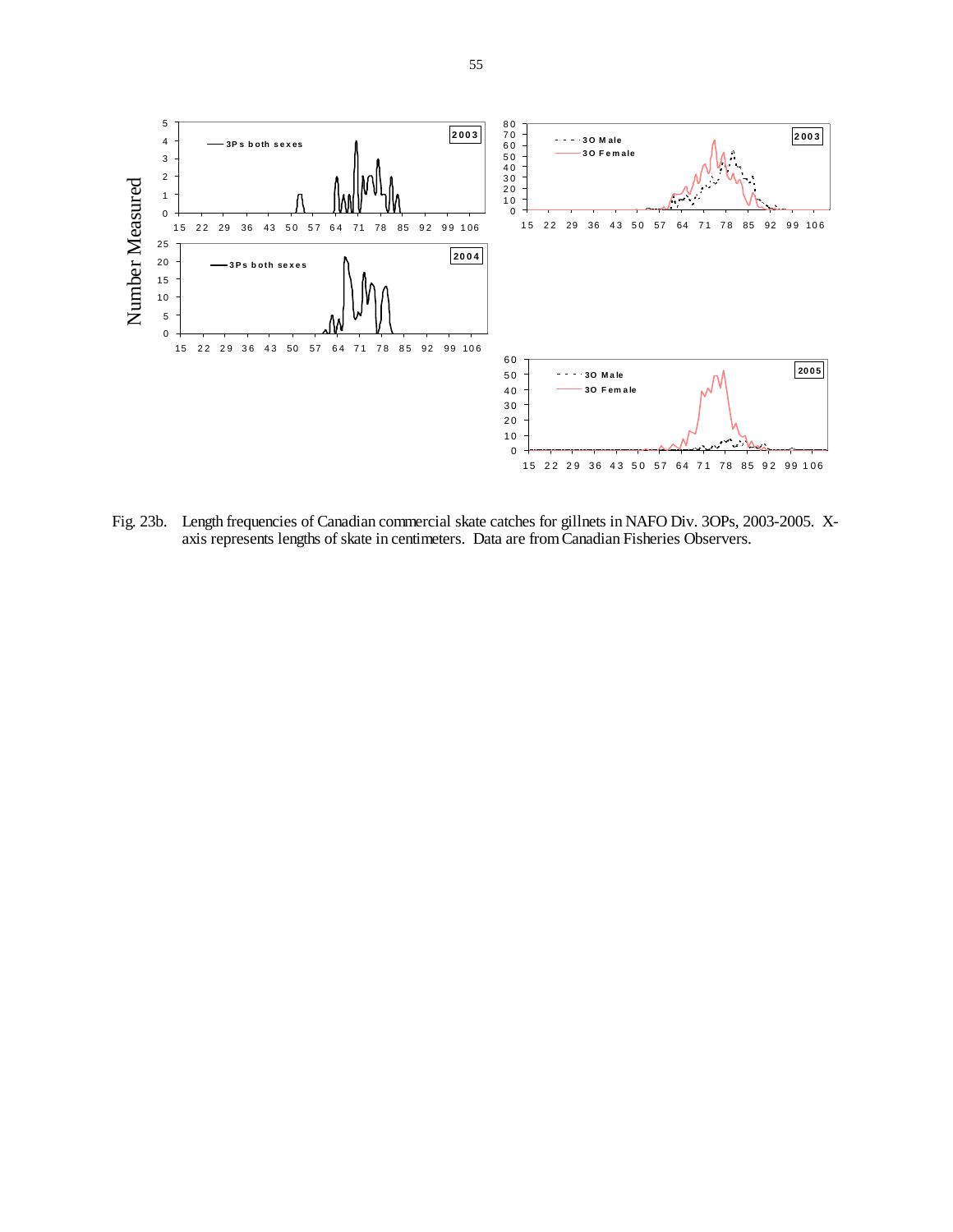![](_page_55_Figure_0.jpeg)

Fig. 23c. Length frequencies of Canadian commercial skate catches for trawls in NAFO Div. 3OPs, 1994-2003. Xaxis represents lengths of skate in centimeters. Data are from Canadian Fisheries Observers.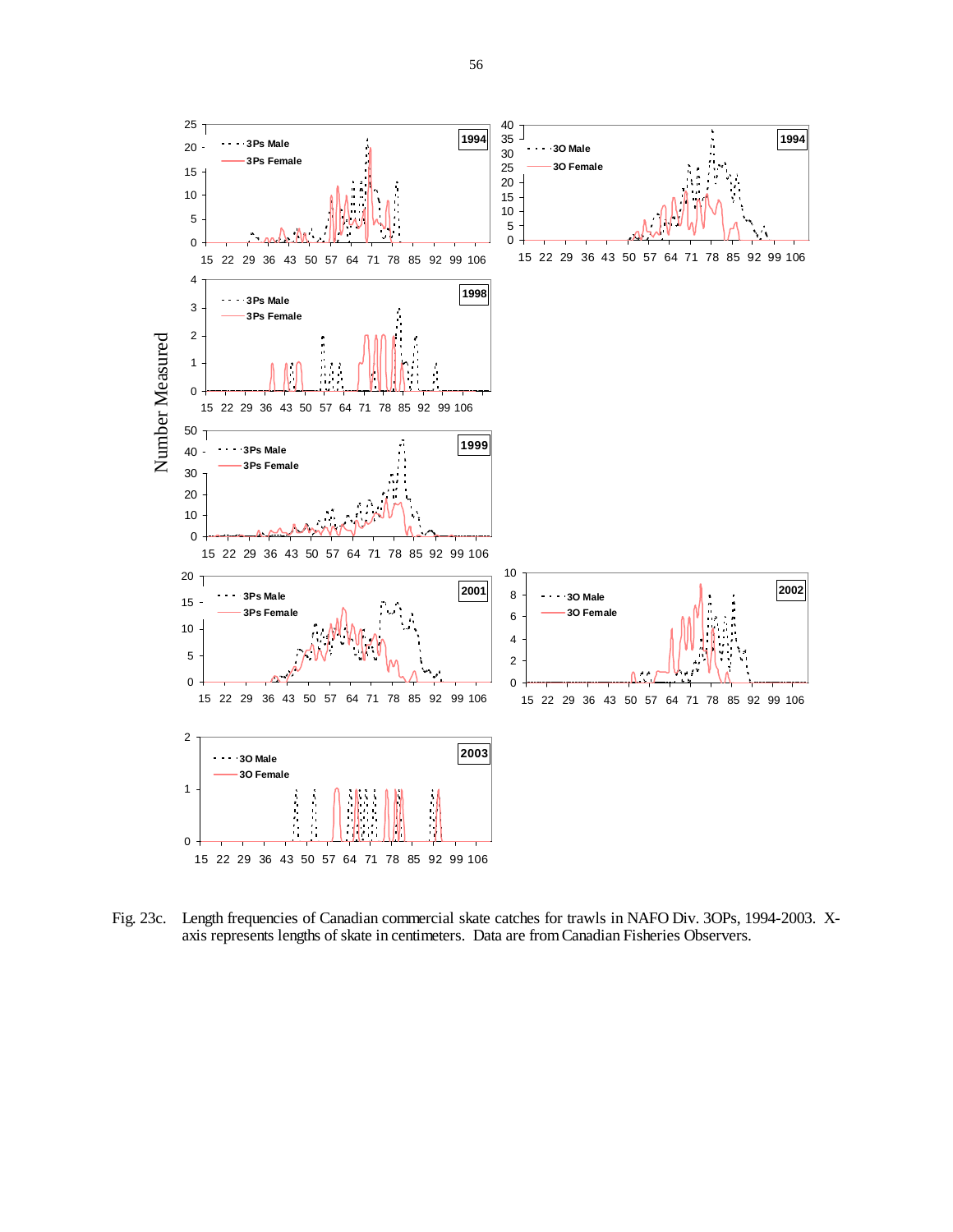![](_page_56_Figure_0.jpeg)

Fig. 23d. Length frequencies of Canadian commercial skate catches for trawls in NAFO Div. 3LOPs, 2004-2005. X-axis represents lengths of skate in centimeters. Data are from Canadian Fisheries Observers.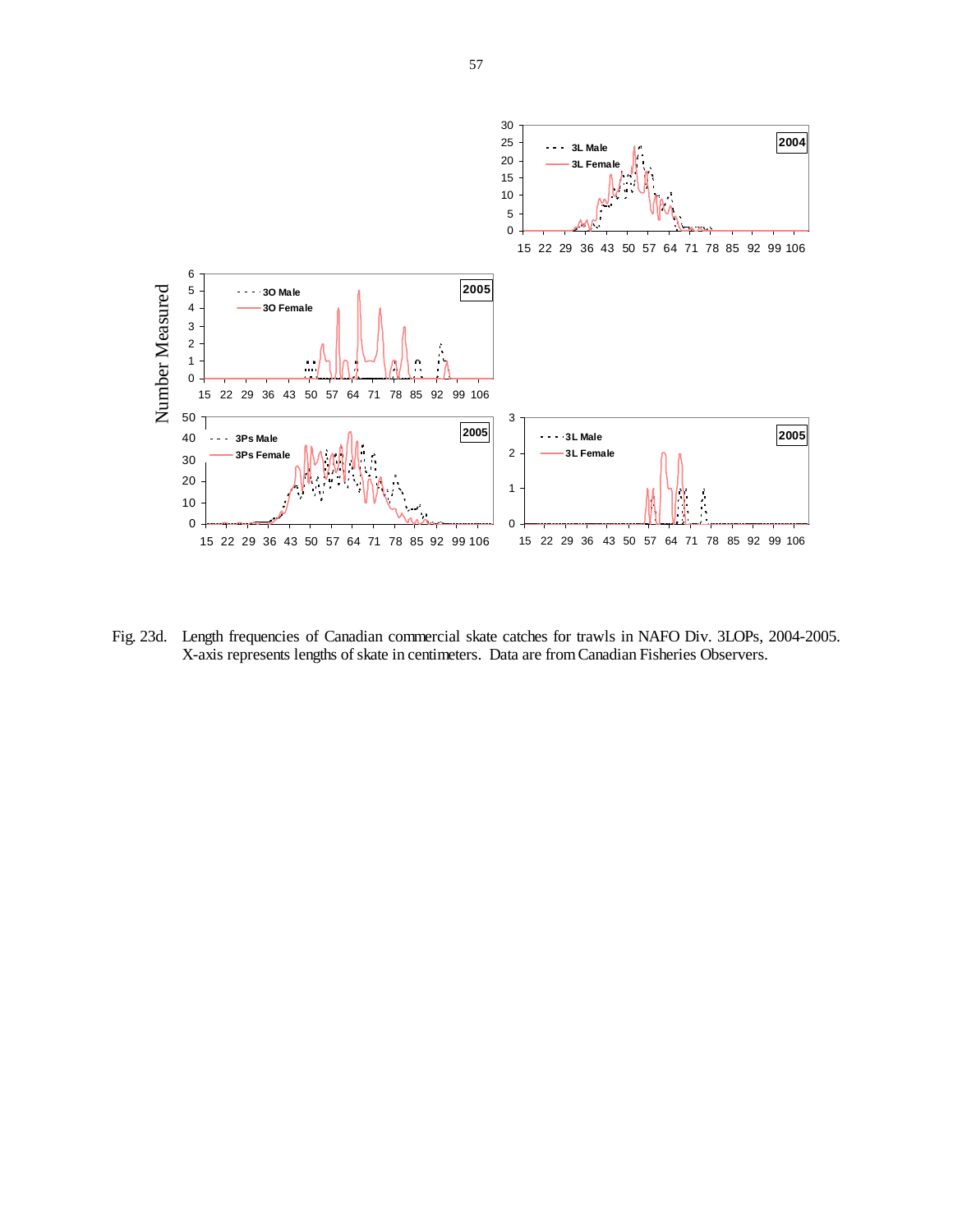![](_page_57_Figure_0.jpeg)

Fig.23e. Length frequencies of Canadian commercial skate catches for lines in NAFO Div. 3O, 1995, 2000 and 2003. Data are from Canadian Fisheries Observers.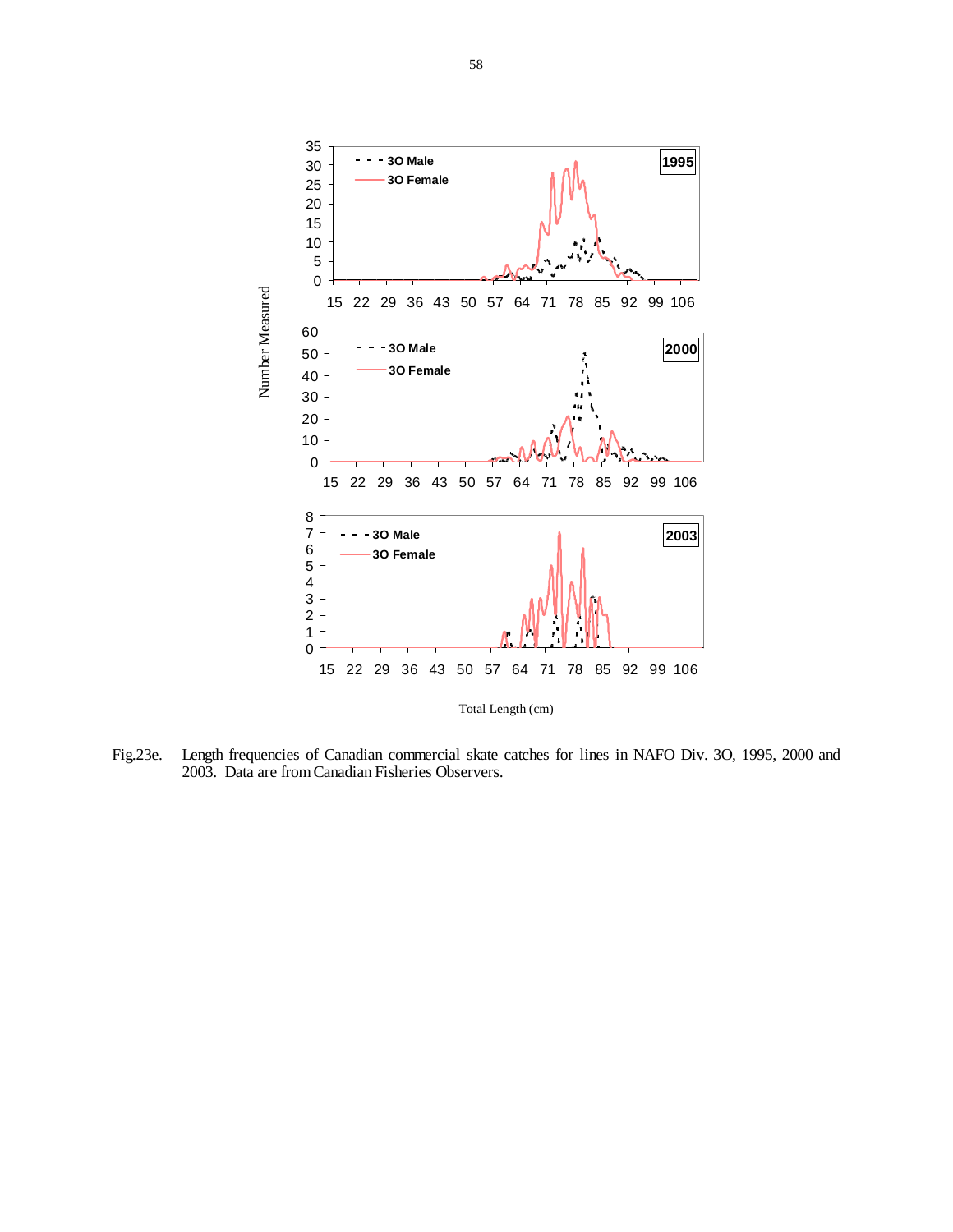![](_page_58_Figure_0.jpeg)

Fig. 23f. Length frequencies of thorny skates in commercial catches (Canadian data from Fishery Observers; Spanish data from del Río and Junquera, 2001; Russian graphs from Vinnichenko *et al*., 2002; Portuguese data from Vargas *et al*., 2003).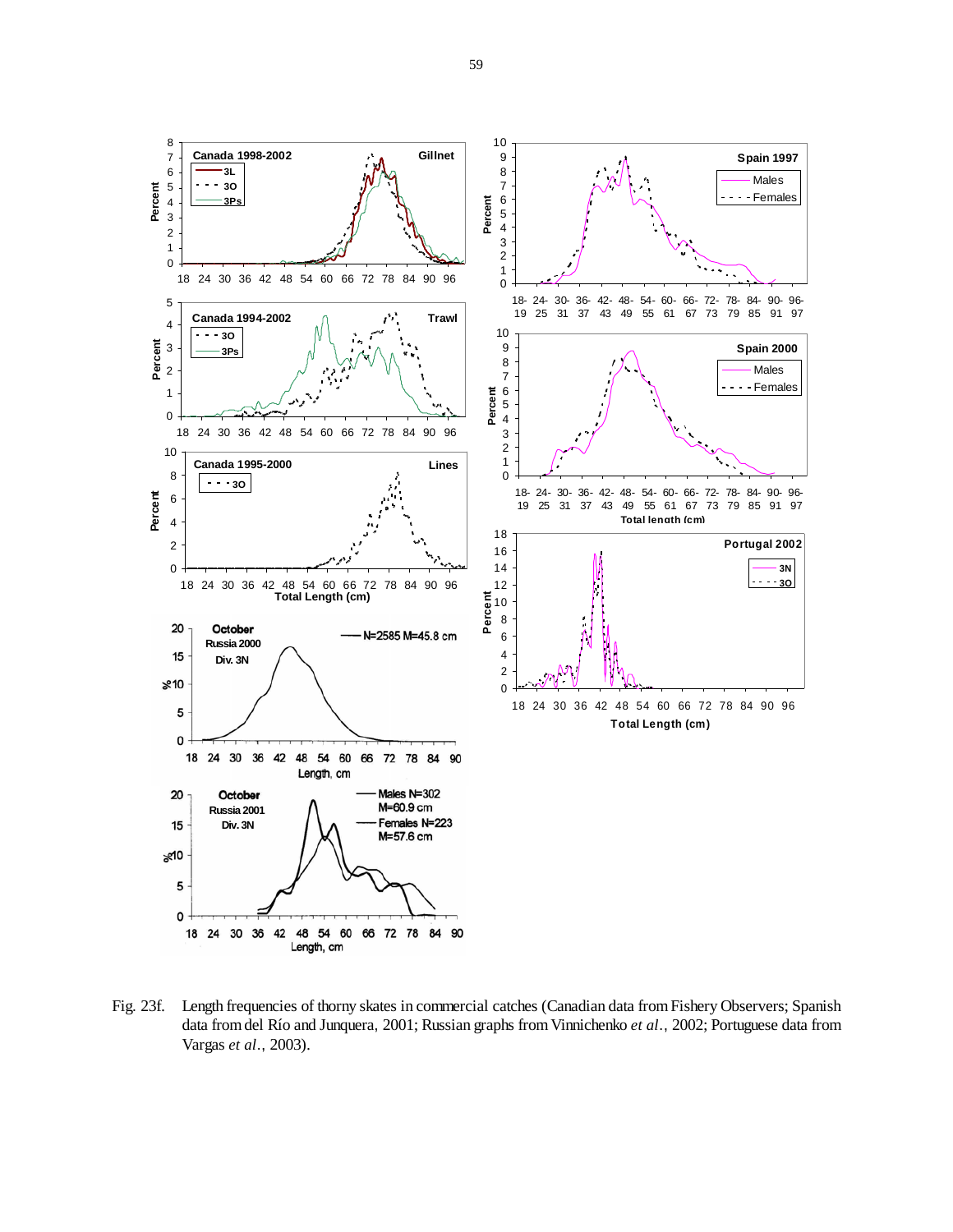![](_page_59_Figure_0.jpeg)

Fig. 24. Upper: Total catch and relative biomass in Div. 3LNOPs. Lower: Exploitation Index (total estimated catch/spring survey biomass index) for skate in Div. 3LNO3Ps, 1985-2005. Spring survey biomass indices converted to Campelen equivalents for 3LNO, 3Ps and 3LNOPs.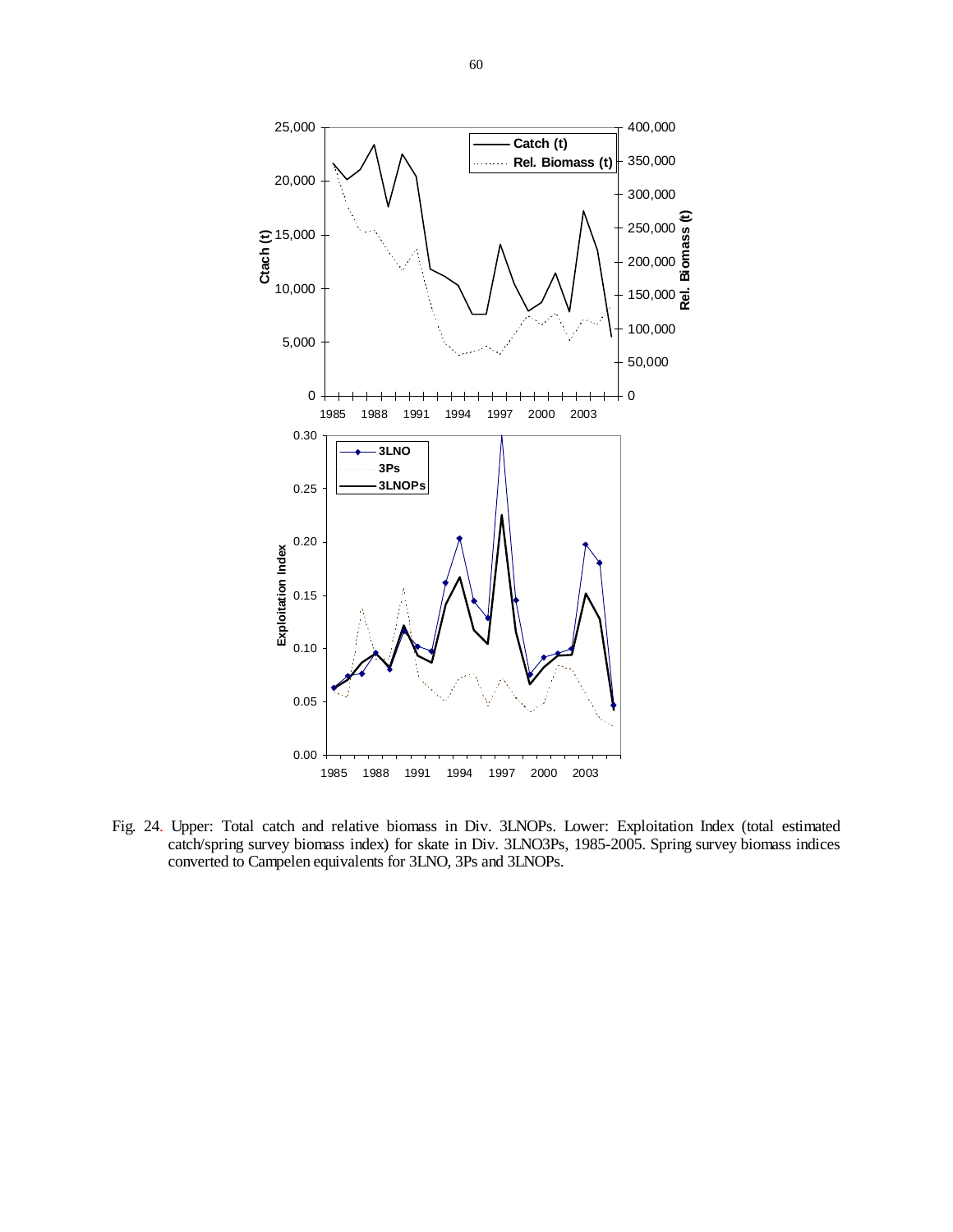![](_page_60_Figure_0.jpeg)

Fig. 25. Relative biomass vs relative *F* trajectory. The thick line shows point of inflection.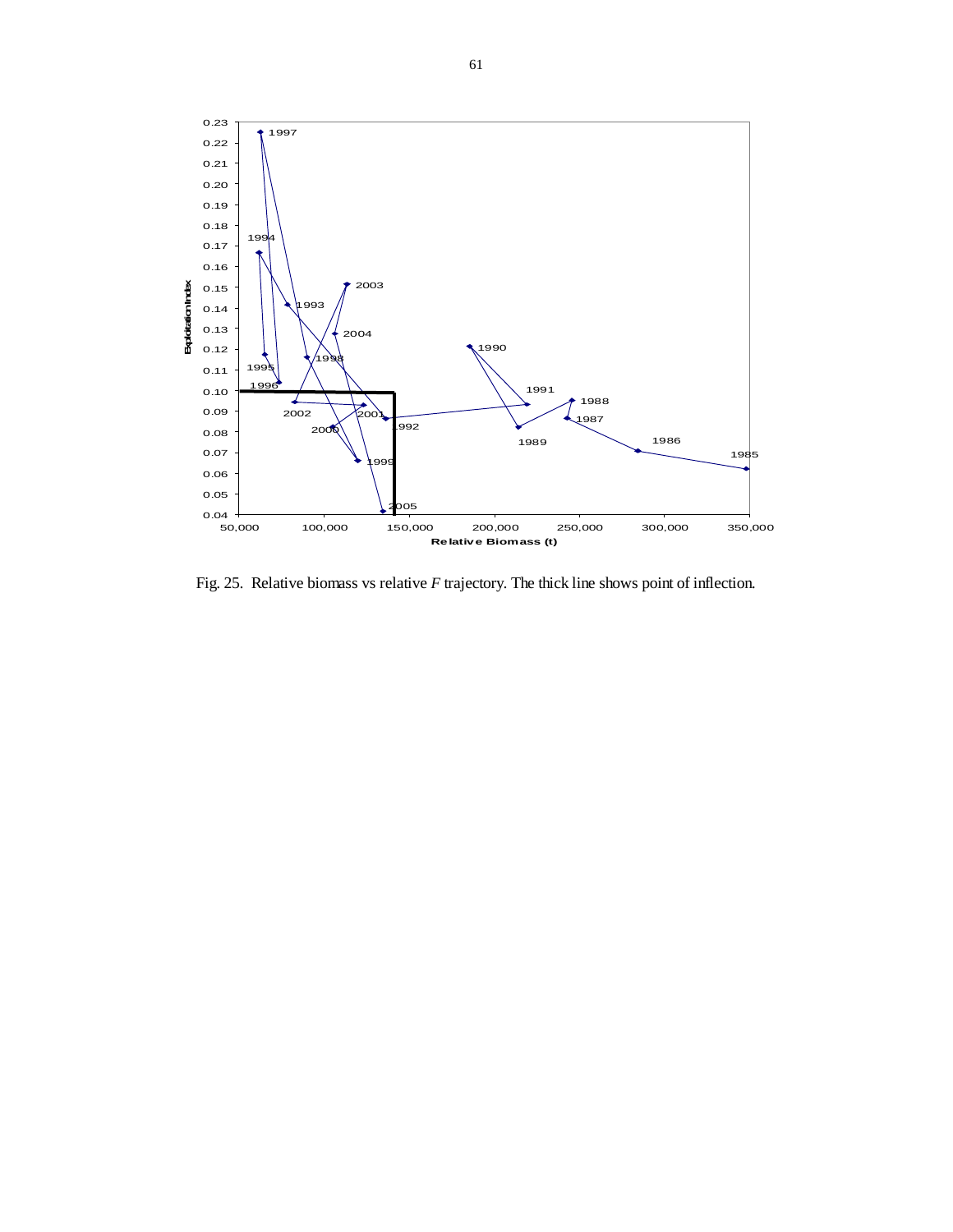![](_page_61_Figure_0.jpeg)

Fig. 26. Relationship between relative spring survey biomass and commercial catch (upper panels), and Exploitation Index (=total estimated catch/spring survey biomass index: lower panels). The X-axes on the left panels are total relative biomass; on the right panels are relative female SSB.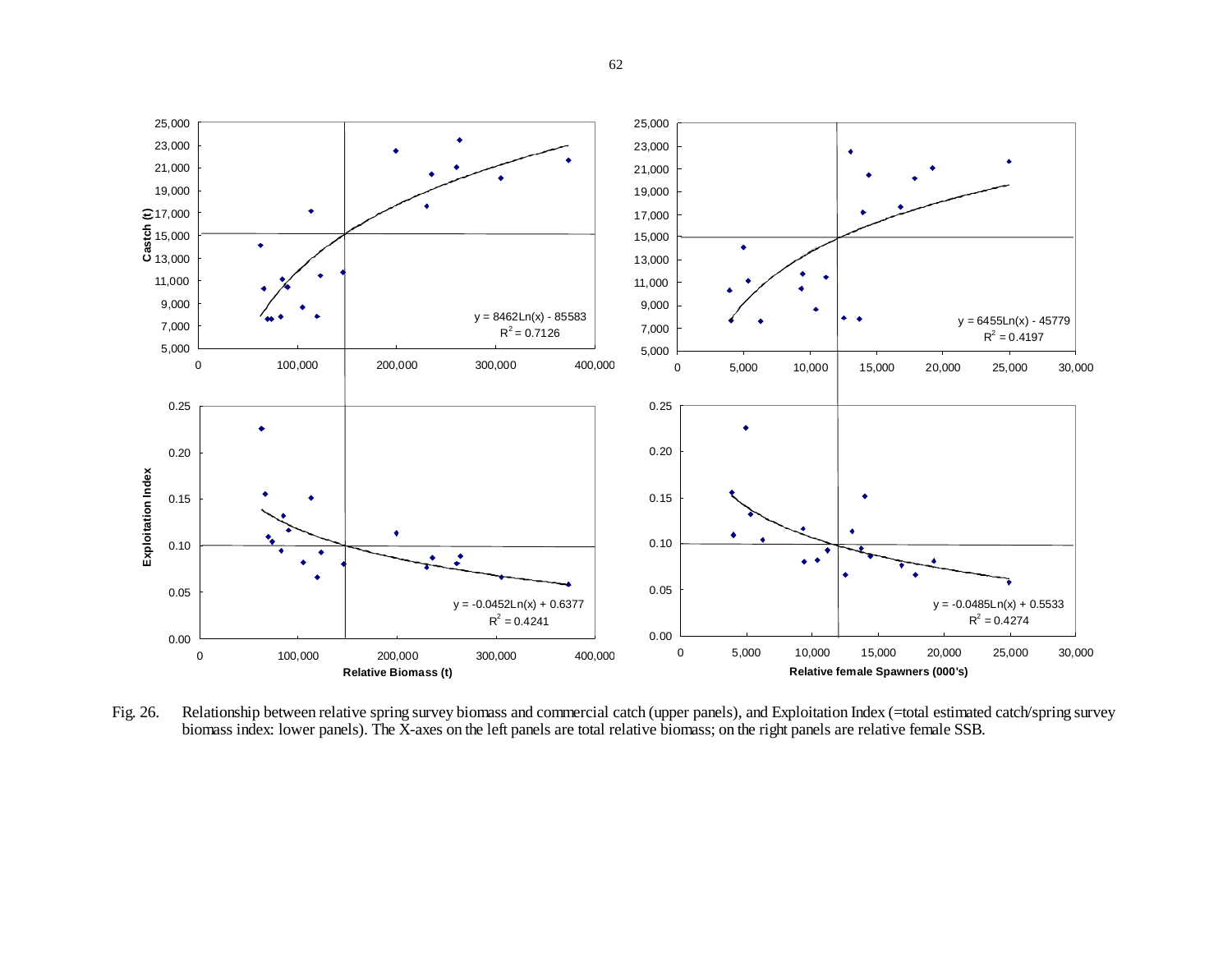![](_page_62_Figure_0.jpeg)

Fig. 27. Results of a non-equilibrium production model (ASPIC, Prager *et al*., 1994). Lower panel: Relative biomass (*B/BMSY*) and fishing mortality (*F/FMSY*). Upper panel: Observed survey index and fitted values (relative Biomass x 4). This analysis is based on spring survey data in Div. 3LNOPs Campelen equivalent, 1984-2004 (Run 4).

63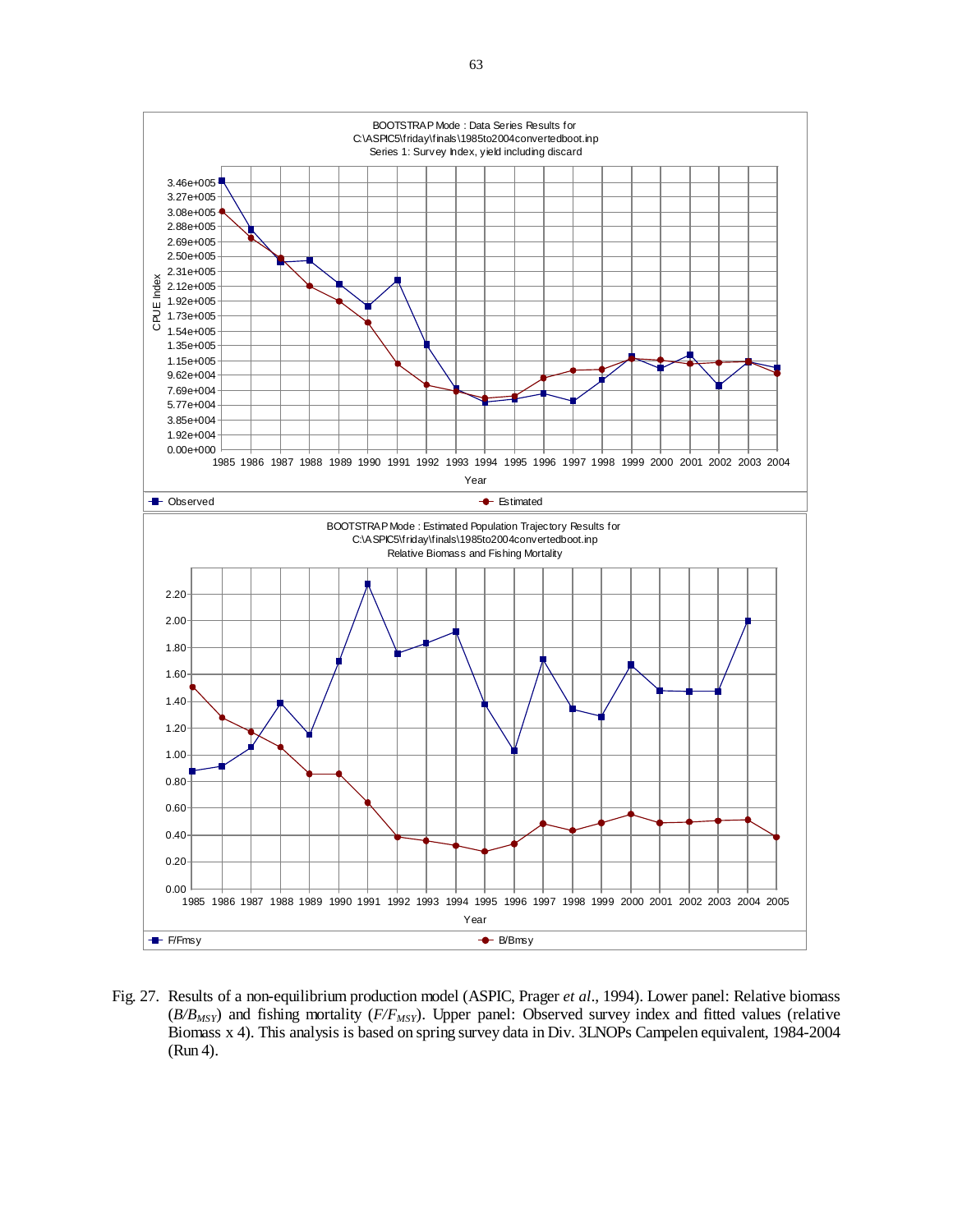![](_page_63_Figure_0.jpeg)

Fig. 28. Trends in *B/Bmsy* (upper panel) and *F/Fmsy* from a 6yr projection of the non-equilibrium production model (ASPIC, Prager *et al*., 1994). The projection is for 6 years using a catch of 11 000 as the predicted yield.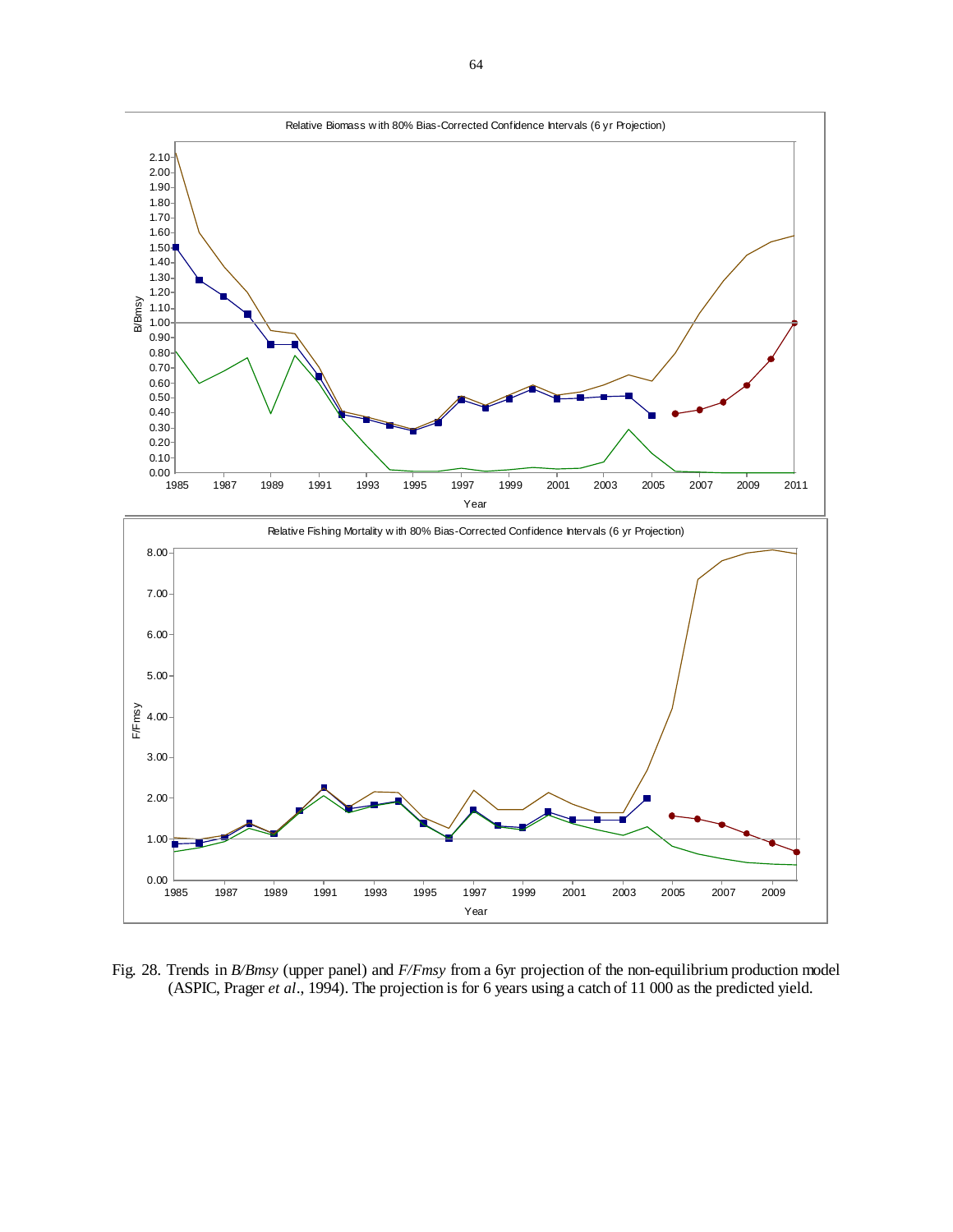![](_page_64_Figure_0.jpeg)

Fig. 29. Results of a non-equilibrium production model (ASPIC, Prager *et al*., 1994). Trends and projections in relative biomass ( $B/B_{MSY}$ ) (upper panel).and fishing mortality (*F*) (upper panel) and This analysis is based on 32 years of spring survey data standardized to the Campelen series. The projection is for 6 years using the catch in 2003 as the predicted yield.

.